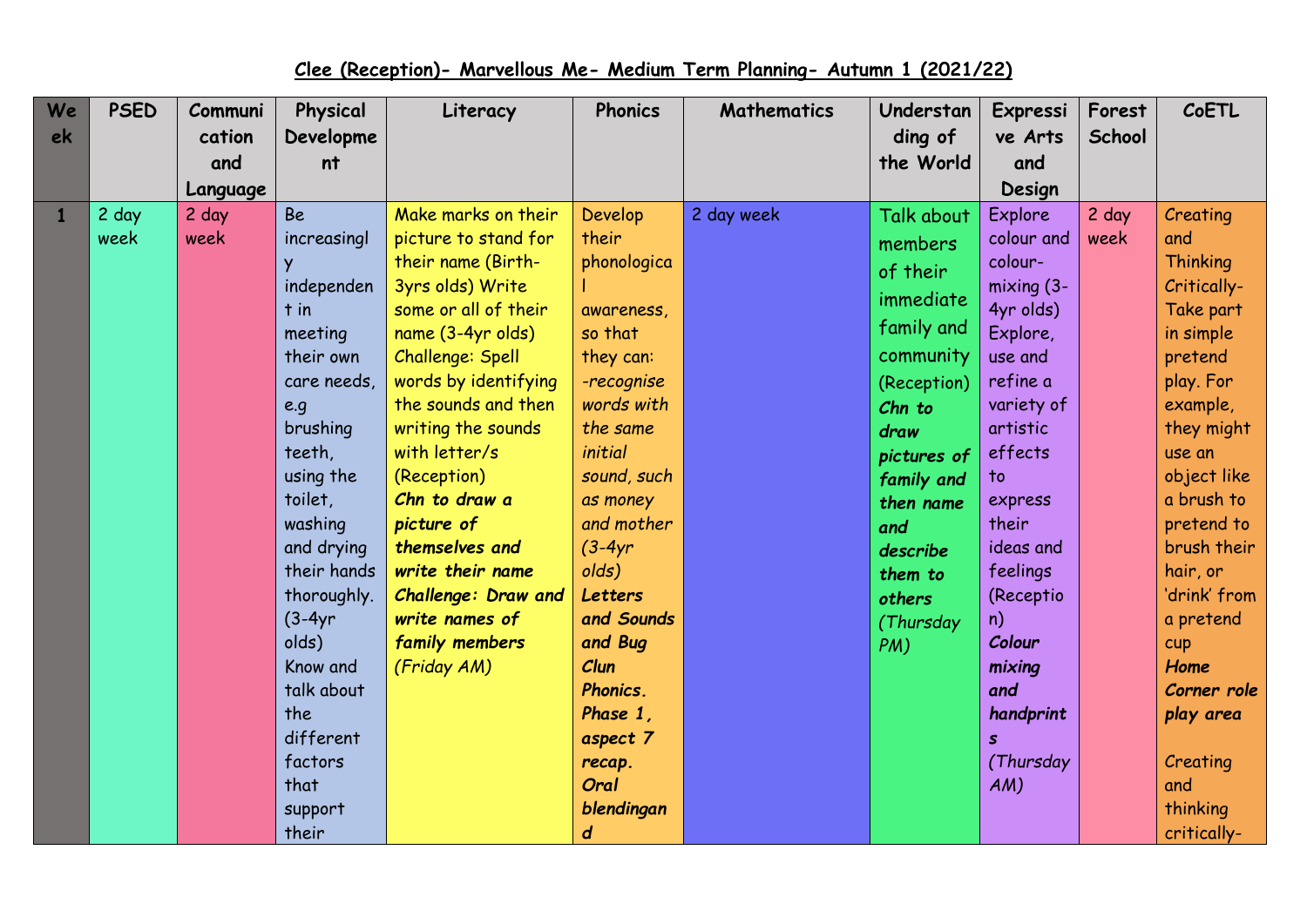| physical<br>Tuning into<br>sounds<br>activity<br>(Friday<br>-healthy<br>eating<br>$AM$ )<br>toothbrush<br>ing<br>-sensible<br>amounts of<br>'screen<br>time'<br>-having a<br>good sleep<br>routine<br>-being a<br>safe<br>pedestrian<br>(Reception)<br>Demonstra<br>te how and<br>why to<br>wash our<br>hands<br>properly.<br>Chn to<br>have a go.<br>Talk<br>Enjoy<br>Develop<br>*See<br>Add some marks to<br>*Phase 1- Match*<br>Listen<br>Use one- | know how<br>to put<br>different<br>constructio<br>n materials<br>in separate<br>baskets<br>Colour<br>sorting<br>activity<br>*Under<br>Active |  |
|-------------------------------------------------------------------------------------------------------------------------------------------------------------------------------------------------------------------------------------------------------------------------------------------------------------------------------------------------------------------------------------------------------------------------------------------------------|----------------------------------------------------------------------------------------------------------------------------------------------|--|
| handed<br>their drawing, which<br>their<br>Develop fast<br>with<br>Forest<br>about<br>listening<br>$\overline{2}$                                                                                                                                                                                                                                                                                                                                     | standin<br>Learning-                                                                                                                         |  |
| they give meaning to.<br>recognition of up to<br>their<br>phonologica<br>School<br>to longer<br>tools and<br>increased                                                                                                                                                                                                                                                                                                                                | Participate<br>g the                                                                                                                         |  |
| For example: "That<br>3 objects, without<br>feelings<br>activity*<br>stories<br>attention<br>equipment,                                                                                                                                                                                                                                                                                                                                               | World<br>in routines,                                                                                                                        |  |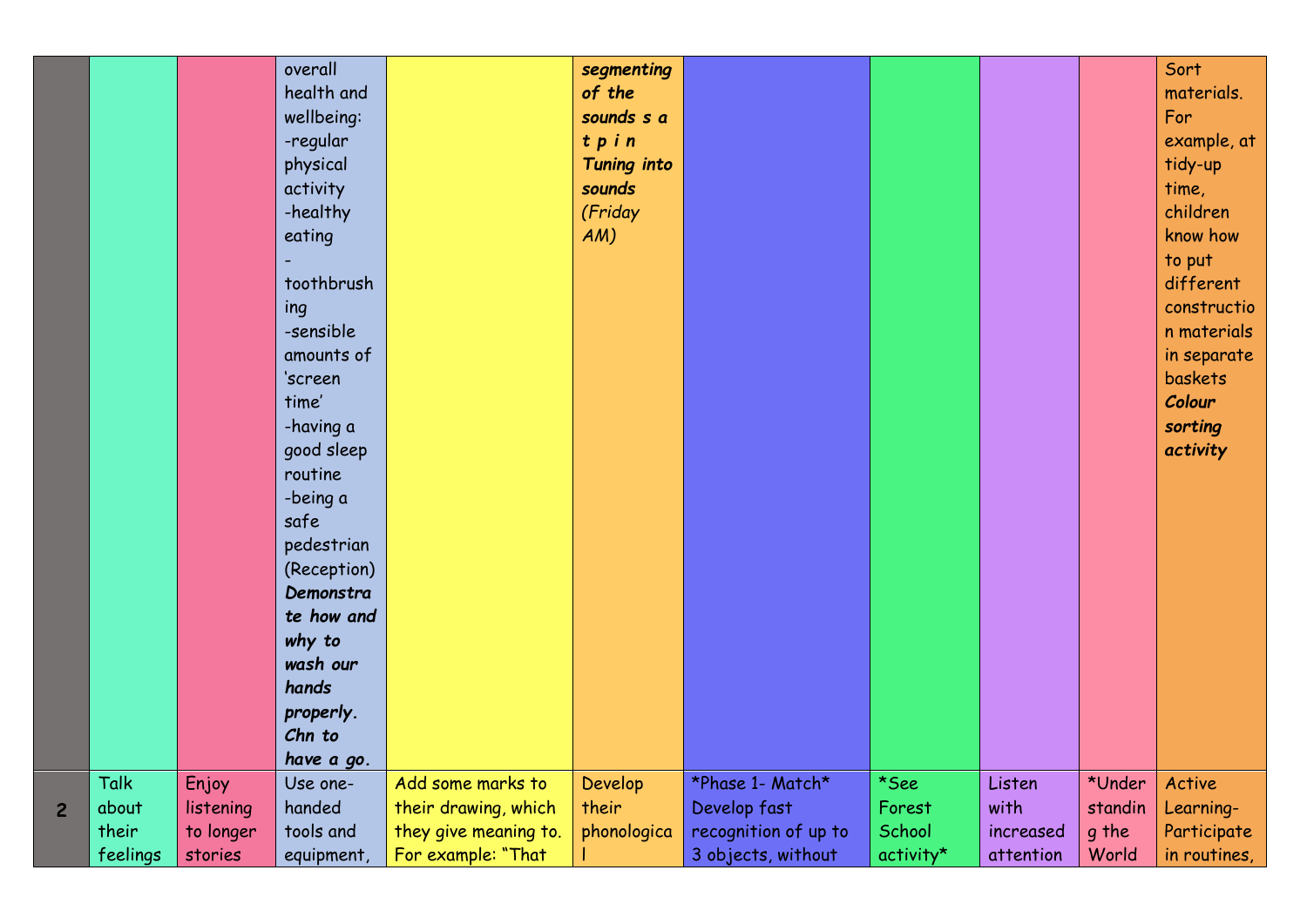| using          | and can   | for          | says mummy." (Birth-  | awareness,     | having to count them   | to sounds      | objecti      | such as        |
|----------------|-----------|--------------|-----------------------|----------------|------------------------|----------------|--------------|----------------|
| words          | remember  | example,     | 3yr olds)             | so that        | individually           | $(3-4yr)$      | ve and       | going to       |
| like           | much of   | making       | Use some of their     | they can:      | (subitising) (3-4yr    | olds)          | activit      | their cot      |
| 'happy',       | what      | snips in     | print and letter      | -recognise     | olds)                  | Explore        | $y^{\star}$  | or mat         |
| 'sad',         | happens   | paper with   | knowledge in their    | words with     | Say one number for     | and            | Use all      | when they      |
| angry' or      | $(3-4yr)$ | scissors (3- | early writing. For    | the same       | each item in order: 1, | engage in      | their        | want to        |
| 'worried.      | olds)     | 4yr olds)    | example: writing a    | initial        | $2, 3, 4, 5$ (3-4yr    | music          | senses       | sleep          |
| $'(3-4yr)$     | Engage in | Develop      | pretend shopping list | sound, such    | olds)                  | making         | in           | Begin to       |
| olds)          | story     | their small  | that starts at the    | as money       | Challenge: Recite      | and            | hands-       | predict        |
| Begin to       | times     | motor skills | top of the page;      | and mother     | numbers past 5 (3-     | dance,         | on           | sequences      |
| understa       | (Receptio | so that      | write 'm' for mummy   | $(3-4yr$       | 4yr olds)              | performin      | explora      | because        |
| nd how         | n)Story   | they can     | $(3-4yr$ olds)        | olds)          | Watch                  | q solo or      | tion of      | they know      |
| others         | time      | use a range  | Write some letters    | <b>Letters</b> | Numberblocks-          | in groups      | natural      | routines.      |
| might be       | (Thursday | of tools     | accurately (3-4yr     | and Sounds     | https://www.bbc.co     | (Receptio      | materi       | For            |
| feeling        | PM)       | competentl   | olds)                 | and Bug        | .uk/iplayer/episode/   | n)             | als (3-      | example,       |
| $(3-4yr)$      |           | y, safely    | Spell words by        | Clun           | b08cr24d/numberbl      | <b>Explore</b> | 4yr          | they may       |
| olds)          |           | and          | identifying the       | Phonics.       | ocks-series-1-how-     | body           | olds)        | anticipate     |
| Identify       |           | confidently  | sounds and then       | Phase 1.       | to-count               | percussio      | <b>Begin</b> | lunch when     |
| and            |           |              | writing the sounds    | aspect 7       | Show chn a set         | n, such        | to           | they see       |
| moderat        |           | Suggested    | with letter/s         | recap.         | number of objects.     | as             | unders       | the table      |
| e their        |           | tools:       | (Reception)           | Oral           | Chn to match and       | clapping       | tand         | being set,     |
| own            |           | pencils for  | Draw toys/things      | blending       | get the same. Ask      | their          | the          | or get         |
| feelings       |           | drawing      | that are              | and            | key questions-         | hands,         | need to      | their coat     |
| socially       |           | and writing, | important/special to  | segmenting     | https://wrm-           | stamping       | respec       | when the       |
| and            |           | paintbrush   | them.                 | of the         | 13b48.kxcdn.com/w      | their          | t and        | door to        |
| emotion        |           | es,          | Challenge: Write      | sounds s a     | $p-$                   | feet and       | care         | outdoor        |
| ally           |           | scissors,    | initial               | tpin           | content/uploads/202    | patting        | for the      | area opens     |
| (Recepti       |           | knives,      |                       | LS-            | $1/02$ /Phase-1-       | their legs     | natural      | <b>Morning</b> |
| on)            |           | forks and    | Add some marks to     | Listening      | Just-like-me.pdf       | (Friday        | environ      | timetable.     |
| <b>Express</b> |           | spoons       | their drawing, which  | and            | Challenge: Count       | PM)            | ment         | Chn to         |
| their          |           | (Reception)  | they give meaning to. | rememberi      | the objects beyond     |                | and          | sequence       |
| feelings       |           | Cut out      | For example: "That    | ng sounds      | 5 as they match        |                | living       | own            |
| and            |           | handprint    | says mummy." (Birth-  | (Monday        |                        |                | things       | timetable      |
| consider       |           |              | 3yr olds)             | and            | * Phase 1- Match*      |                |              |                |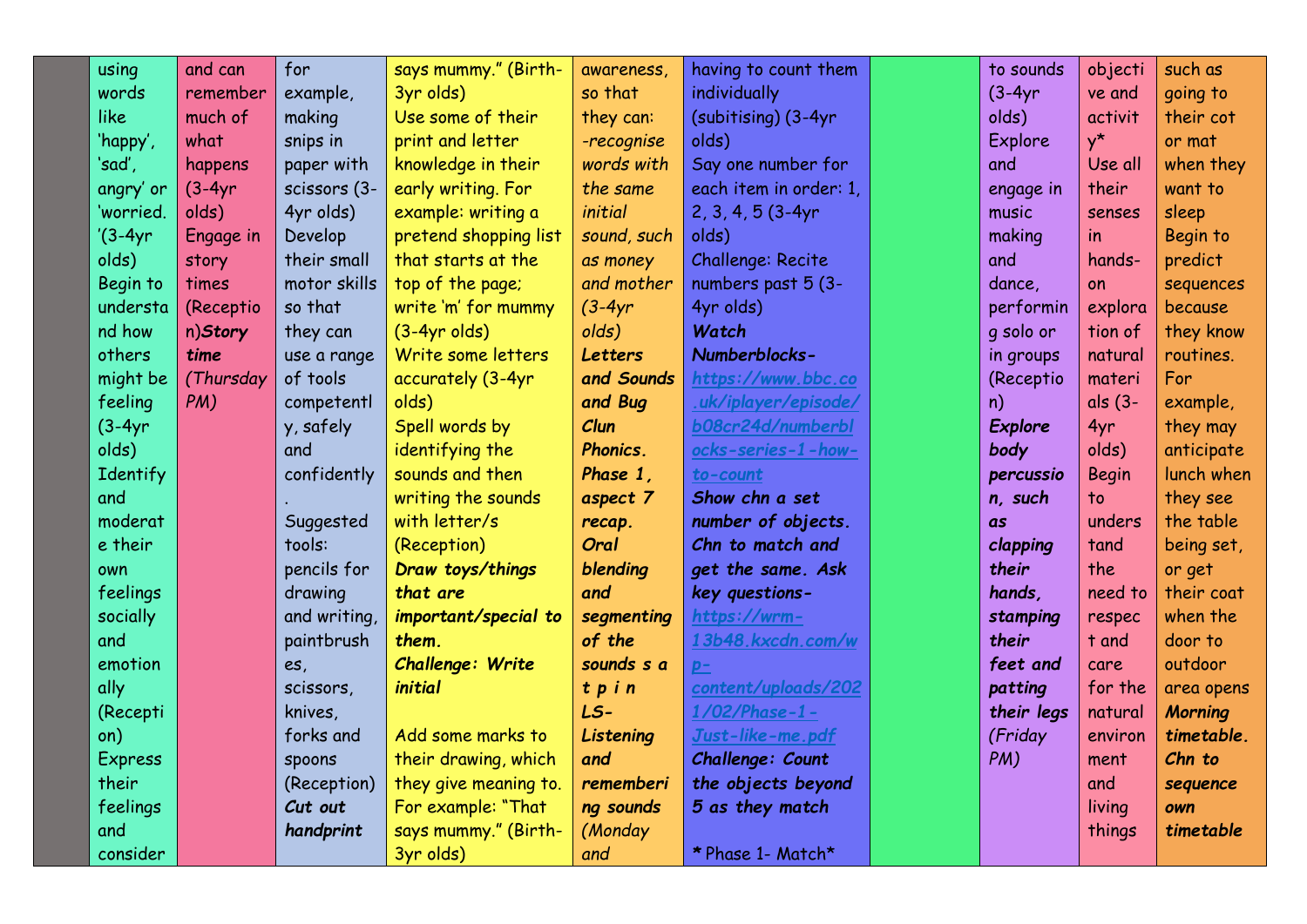| the         | (Thursday | Use some of their          | Tuesday    | Develop fast               |  | $(3-4yr)$ | during      |
|-------------|-----------|----------------------------|------------|----------------------------|--|-----------|-------------|
| feelings    | PM)       | print and letter           | AM)        | recognition of up to       |  | olds)     | $CL$ .      |
| of          |           | knowledge in their         | LS-Say     | 3 objects, without         |  | Explor    |             |
| others      |           | early writing. For         | the sounds | having to count them       |  | e the     | Playing and |
| (Recepti    |           | example: writing a         | (Wednesda  | individually               |  | natual    | exploring-  |
| on)         |           | pretend shopping list      | y and      | (subitising) (3-4yr        |  | world     | Bring their |
| <b>Show</b> |           | that starts at the         | Thursday   | olds)                      |  | around    | own         |
| chn         |           | top of the page;           | AM)        | Say one number for         |  | them      | interest    |
| differen    |           | write 'm' for mummy        | Recap of   | each item in order: 1,     |  | (Recep    | that they   |
| t.          |           | $(3-4yr$ olds)             | phase 1    | $2, 3, 4, 5$ (3-4yr        |  | tion)     | have been   |
| emotion     |           | Write some letters         | (Friday    | olds)                      |  | Explor    | previously  |
| faces.      |           | accurately (3-4yr          | AM)        | Challenge: Recite          |  | e the     | taught.     |
| How are     |           | olds)                      |            | numbers past 5 (3-         |  | FS        | Wet sand    |
| they        |           | Spell words by             |            | 4yr olds)                  |  | area      | and gravel. |
| feeling?    |           | identifying the            |            | <b>Matching pairs game</b> |  | and       | Provide     |
| When        |           | sounds and then            |            | with numerals up to        |  | discuss   | chn with    |
| have        |           | writing the sounds         |            | 5.                         |  | rules     | buckets,    |
| you felt    |           | with letter/s              |            | Challenge: Count           |  | and       | spades.     |
| like        |           | (Reception)                |            | the objects beyond         |  | expect    | Can they    |
| this?       |           | Label parts of the         |            | 5 as they match            |  | ations    | move sand   |
| How do      |           | body using initial         |            |                            |  | (Tuesd    | from one    |
| you feel    |           | sounds                     |            | * Phase 1- Match*          |  | ay PM)    | container   |
| now?        |           | <b>Challenge: To write</b> |            | Develop fast               |  |           | to          |
| (Wednes     |           | <b>CVC</b> words           |            | recognition of up to       |  |           | another?    |
| day PM)     |           |                            |            | 3 objects, without         |  |           |             |
|             |           |                            |            | having to count them       |  |           |             |
|             |           |                            |            | individually               |  |           |             |
|             |           |                            |            | (subitising) (3-4yr        |  |           |             |
|             |           |                            |            | olds)                      |  |           |             |
|             |           |                            |            | Say one number for         |  |           |             |
|             |           |                            |            | each item in order: 1,     |  |           |             |
|             |           |                            |            | $2, 3, 4, 5$ (3-4yr        |  |           |             |
|             |           |                            |            | olds)                      |  |           |             |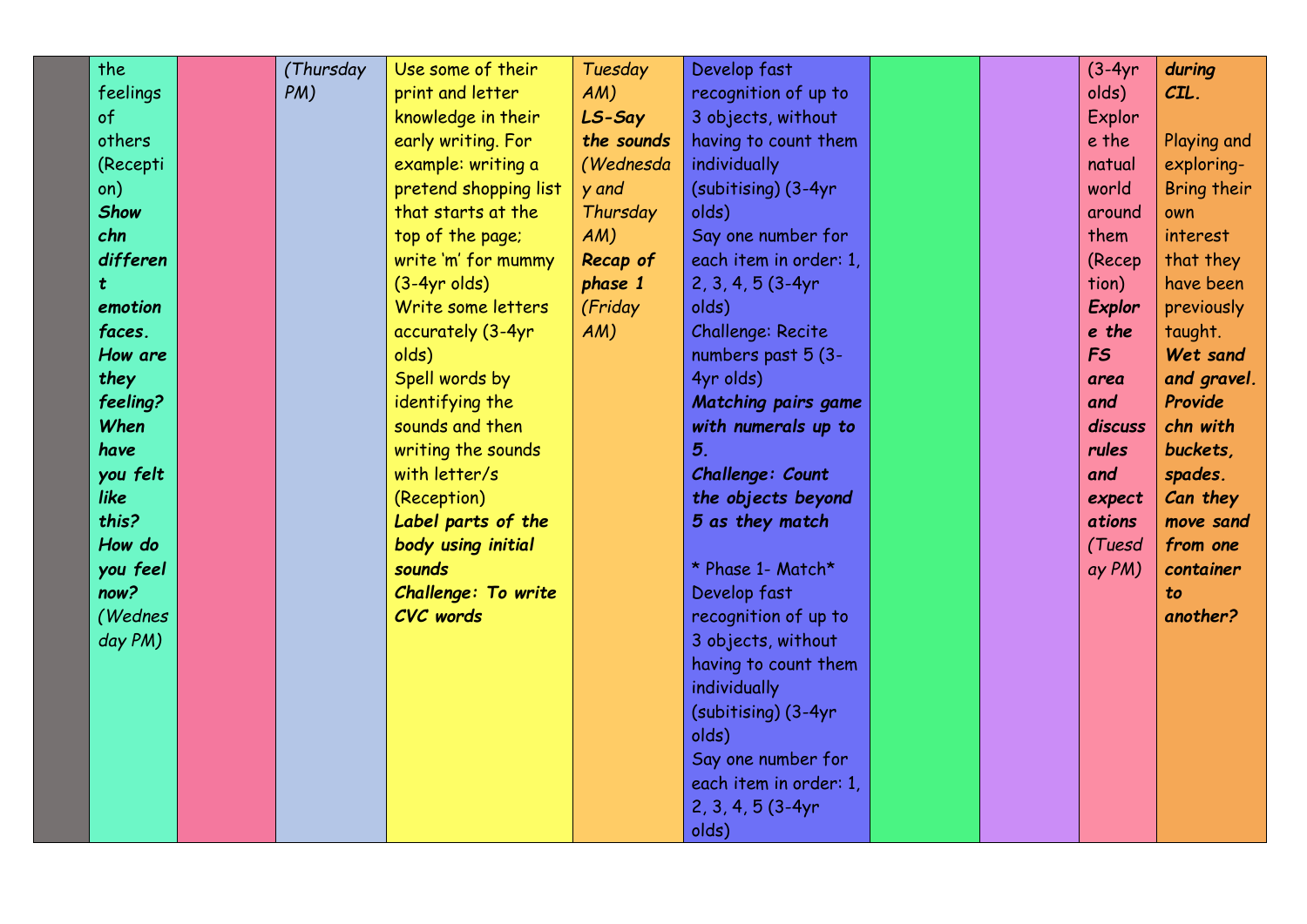|                |                                                                                                    |                                                                                                |                                                                                                                     |                                                                                                                                                                                                 |                                                                                                                                | Recite numbers past<br>5 (3-4yr olds)<br>Challenge: Subitise<br>(Reception)<br>Watch<br>Numberblocks-<br>https://www.bbc.co<br>.uk/iplayer/episode/<br>b08dnngm/numberbl<br>ocks-series-1-<br><b>stampolines</b><br><b>Find matching pairs</b><br>with subitise cards.<br>What number does<br>that card<br>represent? Chn to<br>count or subitise.<br>Challenge: Subitise<br>up to $5$ . |                                                                                                                                     |                                                                                                                    |                                                                               |                                                                                                                                  |
|----------------|----------------------------------------------------------------------------------------------------|------------------------------------------------------------------------------------------------|---------------------------------------------------------------------------------------------------------------------|-------------------------------------------------------------------------------------------------------------------------------------------------------------------------------------------------|--------------------------------------------------------------------------------------------------------------------------------|------------------------------------------------------------------------------------------------------------------------------------------------------------------------------------------------------------------------------------------------------------------------------------------------------------------------------------------------------------------------------------------|-------------------------------------------------------------------------------------------------------------------------------------|--------------------------------------------------------------------------------------------------------------------|-------------------------------------------------------------------------------|----------------------------------------------------------------------------------------------------------------------------------|
| $\overline{3}$ | Develop<br>a sense<br>of<br>responsi<br>bility<br>and<br>member<br>ship of a<br>communi<br>$ty(3-$ | Know<br>many<br>rhymes,<br>be able to<br>talk about<br>familiar<br>books,<br>and be<br>able to | Are<br>increasingl<br>y able to<br>use and<br>remember<br>sequences<br>and<br>patterns of<br>movements<br>which are | Understand the five<br>key concepts about<br>print:<br>-print has meaning<br>-print can have<br>different purposes<br>-the names of the<br>different parts of a<br>book<br>-page sequencing (3- | Read<br>individual<br>letters by<br>saying the<br>sounds for<br>them<br>(Reception)<br><b>Letters</b><br>and Sounds<br>and Bug | * Phase 1- Sort*<br>Compare sizes,<br>weights etc. Using<br>gesture and<br>language-<br>'bigger/little/smaller<br>,'high/low', 'tall',<br>'heavy'. (Birth- 3 yr<br>olds)<br>Make comparison                                                                                                                                                                                              | Begin to<br>make sense<br>of their<br>own life-<br>story and<br>family's<br>history (3-<br>4yr olds)<br><b>Comment</b><br>on images | Play<br>instrumen<br>ts with<br>increasing<br>control to<br>express<br>their<br>feelings<br>and ideas<br>$(3-4yr)$ | *Expre<br>ssive<br>Arts<br>and<br>Design<br>Develo<br>p their<br>own<br>ideas | Playing and<br>Exploring-<br><b>Make</b><br>independen<br>t choices.<br>Do things<br>independen<br>tly that<br>they have<br>been |
|                | 4yr<br>olds)<br><b>Build</b><br>construc                                                           | tell a long<br>story (3-<br>4yr olds)                                                          | related to<br>music and<br>$r$ hythm $(3-$<br>4 yr olds)                                                            | 4yr olds)<br>Engage in extended<br>conversations about<br>stories, learning new                                                                                                                 | Clun<br>Phonics.<br>Phase 2,<br>week 1.                                                                                        | between objects<br>relating to size,<br>length, weight and                                                                                                                                                                                                                                                                                                                               | of familiar<br>situations<br>to the past<br>(Reception)                                                                             | olds)<br><b>Explore</b><br>and<br>engage in                                                                        | and<br>then<br>decide<br>which                                                | previously<br>taught<br>Self-<br>portraits                                                                                       |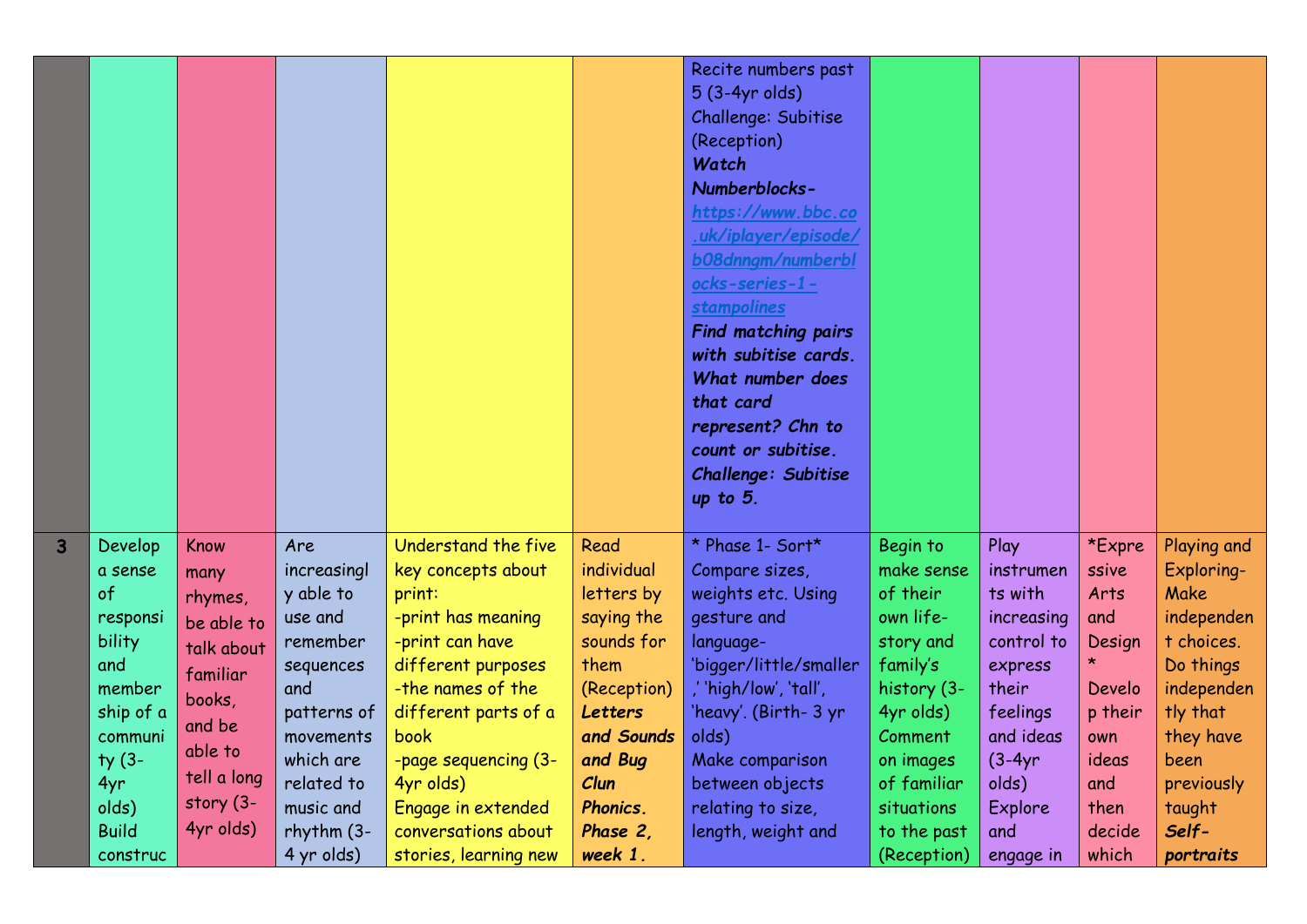| tive and    | <b>Retell the</b> | Revise and  | vocabulary (3-4yr        | Teach set      | capacity (3-4 yr       | Chn to         | music          | materi                   | using paper     |
|-------------|-------------------|-------------|--------------------------|----------------|------------------------|----------------|----------------|--------------------------|-----------------|
| respectf    | story,            | refine the  | olds)                    | 1 letters-     | olds)                  | bring in       | making         | als to                   | plates and      |
| ul.         | once they         | fundament   | Challenge: Read          | satp           | Challenge: Compare     | old and        | and            | use to                   | creative        |
| (Recepti    | have              | αl          | sounds into words, so    | <b>Briefly</b> | length, weight and     | recent         | dance,         | expres                   | resources       |
| on)         | developed         | movement    | that they can read       | practise       | capacity (Reception)   | photograph     | performin      | s them                   |                 |
| Walk        | a deep            | skills they | short words made up      | oral           | Chn to sort            | s of           | g solo or      | $(3-4yr)$                | Active          |
| around      | familiarit        | have        | of known letter-         | blending       | different objects      | special        | in groups      | olds)                    | Learning-       |
| Craven      | y with the        | already     | sound                    | and            | into groups given by   | family         | (Receptio      | Explor                   | Begin to        |
| <b>Arms</b> | text;             | acquired:   | correspondences          | segmentati     | adult or to sort into  | events and     | n)             | e                        | correct         |
| (Monday     | some as           | -rolling    | (Reception)              | on             | their own groups       | family         | <b>Explore</b> | differe                  | their           |
| PM)         | exact             | -crawling   | <b>KP</b> to read 'Funny |                | without prompt         | members.       | and            | nt                       | mistakes        |
|             | repetition        | -walking    | bones to chn and         |                | Challenge: To          | <b>Discuss</b> | represent      | materi                   | themselves.     |
|             | and some          | -jumping    | talk about concepts      |                | identify the odd       | difference     | different      | als                      | For             |
|             | in their          | -running    | of print.                |                | one out in a group.    | s (Friday      | feelings       | freely,                  | example,        |
|             | own words         | -hopping    | Challenge: chn to        |                |                        | PM)            | using          | $\overline{\mathsf{in}}$ | instead of      |
|             | (Receptio         | -skipping   | read key cvc words       |                | * Phase 1- Sort*       |                | instrumen      | order                    | using           |
|             | n)                | -climbing   | linked to the story      |                | Develop fast           |                | ts. Talk       | to                       | increasing      |
|             | Act out           | (Reception) |                          |                | recognition of up to   |                | about the      | develop                  | force to        |
|             | <b>Funny</b>      | Play        | Add some marks to        |                | 3 objects, without     |                | feelings       | their                    | push a          |
|             | <b>Bones'</b>     | 'Follow     | their drawing, which     |                | having to count them   |                | they have      | ideas                    | puzzle          |
|             | story             | Leader'     | they give meaning to.    |                | individually           |                | chosen         | about                    | piece into a    |
|             | map               | game with   | For example: "That       |                | (subitising) (3-4yr    |                | and why        | how to                   | slot, they      |
|             | (Monday           | action      | says mummy." (Birth-     |                | olds)                  |                | they have      | use                      | try another     |
|             | AM)               | cards.      | 3yr olds)                |                | Say one number for     |                | used           | them                     | piece to        |
|             |                   | Other chn   | Use some of their        |                | each item in order: 1, |                | those          | and                      | see if it       |
|             |                   | to copy     | print and letter         |                | $2, 3, 4, 5$ (3-4yr    |                | sounds to      | what                     | will fit        |
|             |                   | and do      | knowledge in their       |                | olds)                  |                | represent      | to                       | <b>Tweezers</b> |
|             |                   | (Thursday   | early writing. For       |                | Challenge: Select,     |                | (Friday        | make                     | and marble      |
|             |                   | PM)         | example: writing a       |                | rotate and             |                | PM)            | $(3-4yr)$                | putting         |
|             |                   |             | pretend shopping list    |                | manipulate shapes to   |                |                | olds)                    | into            |
|             |                   |             | that starts at the       |                | develop spatial        |                |                | Return                   | different       |
|             |                   |             | top of the page;         |                | reasoning skills       |                |                | to and                   | containers,     |
|             |                   |             | write 'm' for mummy      |                | (Reception)            |                |                | build                    | ice cube        |
|             |                   |             | $(3-4yr$ olds)           |                |                        |                |                | on                       |                 |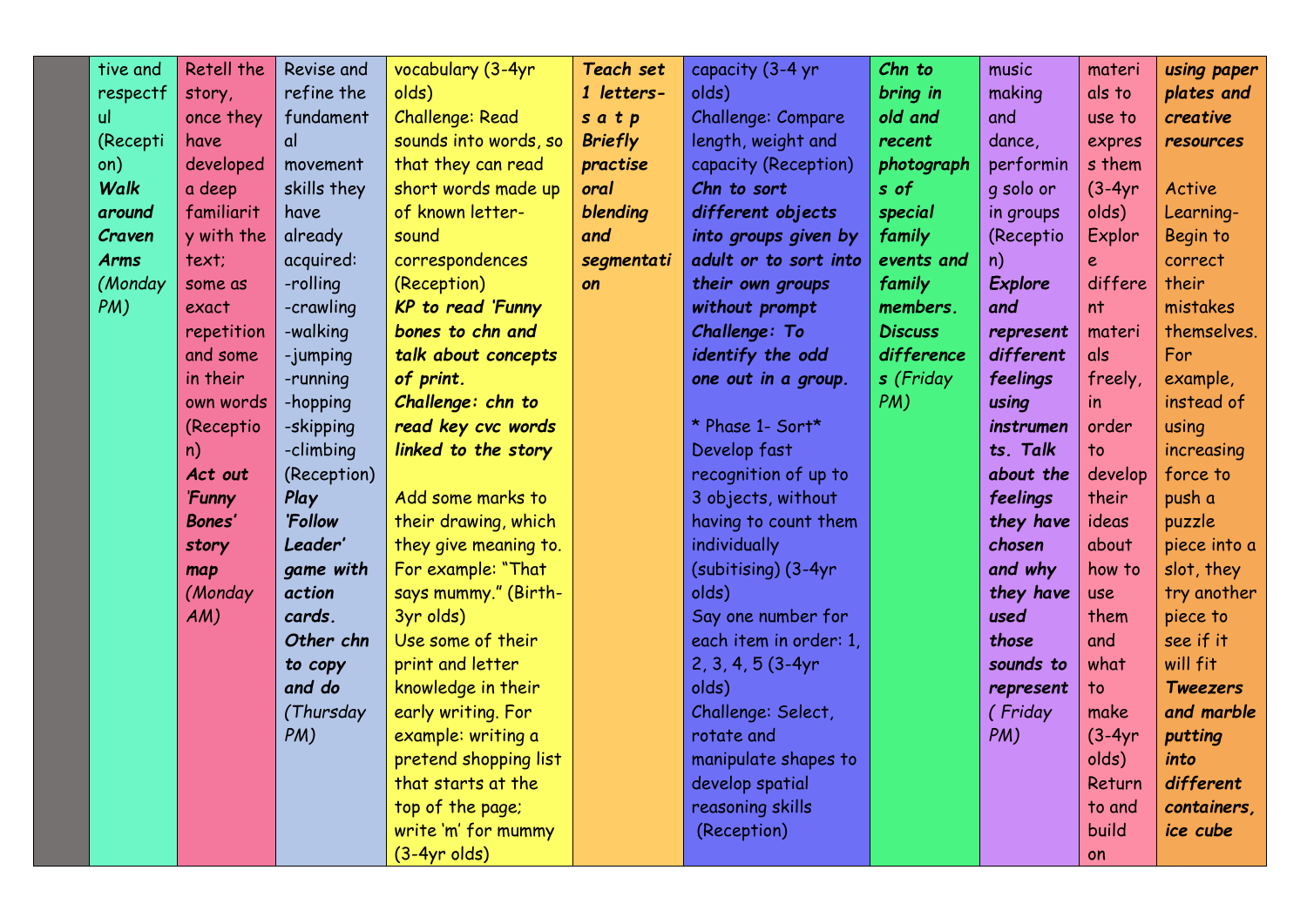|  |  | Write some letters      | Children to sort    |  | their           | trays, |
|--|--|-------------------------|---------------------|--|-----------------|--------|
|  |  | accurately (3-4yr       | compare bears and   |  | previou         | tees.  |
|  |  | olds)                   | shapes. Count to    |  | S.              |        |
|  |  | Spell words by          | make sure there     |  | learnin         |        |
|  |  | identifying the         | are the same        |  | g <sub>r</sub>  |        |
|  |  | sounds and then         | number in each      |  | refinin         |        |
|  |  | writing the sounds      | group.              |  | g ideas         |        |
|  |  | with letter/s           | Challenge: To       |  | and             |        |
|  |  | (Reception)             | identify the odd    |  | develop         |        |
|  |  | Draw pictures of        | one out in a group. |  | ing             |        |
|  |  | character from          |                     |  | their           |        |
|  |  | <b>Funny Bones and</b>  |                     |  | ability         |        |
|  |  | write initial sound     |                     |  | $\overline{10}$ |        |
|  |  | <b>Challenge: Write</b> |                     |  | repres          |        |
|  |  | <b>CVC</b> words        |                     |  | ent             |        |
|  |  |                         |                     |  | them            |        |
|  |  | Add some marks to       |                     |  | (Recep          |        |
|  |  | their drawing, which    |                     |  | tion)           |        |
|  |  | they give meaning to.   |                     |  | <b>Self</b>     |        |
|  |  | For example: "That      |                     |  | portrai         |        |
|  |  | says mummy." (Birth-    |                     |  | ts              |        |
|  |  | 3yr olds)               |                     |  | using           |        |
|  |  | Use some of their       |                     |  | paper,          |        |
|  |  | print and letter        |                     |  | pens            |        |
|  |  | knowledge in their      |                     |  | and             |        |
|  |  | early writing. For      |                     |  | natural         |        |
|  |  | example: writing a      |                     |  | materi          |        |
|  |  | pretend shopping list   |                     |  | als             |        |
|  |  | that starts at the      |                     |  | found           |        |
|  |  | top of the page;        |                     |  | in the          |        |
|  |  | write 'm' for mummy     |                     |  | <b>FS</b>       |        |
|  |  | $(3-4yr$ olds)          |                     |  | area            |        |
|  |  |                         |                     |  | (Tuesd          |        |
|  |  |                         |                     |  | ay)             |        |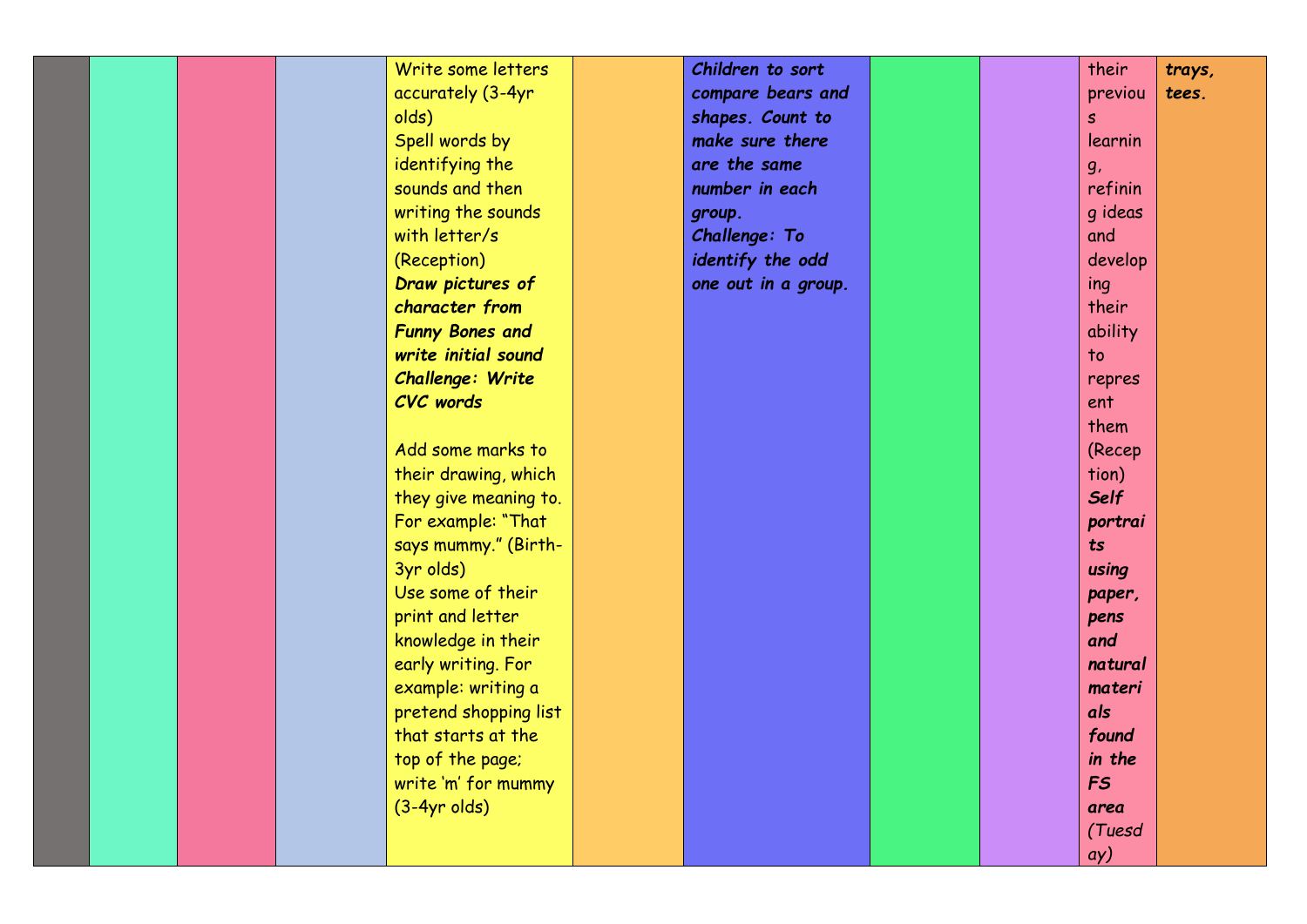|   |            |            |                 | Write some letters<br>accurately (3-4yr<br>olds)<br>Challenge: Spell<br>words by identifying<br>the sounds and then<br>writing the sounds<br>with letter/s<br>(Reception)<br><b>Funny Bones speech</b><br><b>bubbles</b><br><b>Challenge: Write</b><br>words |                 |                     |                   |              |          |                |
|---|------------|------------|-----------------|--------------------------------------------------------------------------------------------------------------------------------------------------------------------------------------------------------------------------------------------------------------|-----------------|---------------------|-------------------|--------------|----------|----------------|
| 4 | Show       | Be able to | Are             | *Reception Baseline                                                                                                                                                                                                                                          | Read            | *Reception Baseline | Continue to       | Sing the     | Create   | Active         |
|   | more       | express a  | increasingl     | Assessments*                                                                                                                                                                                                                                                 | individual      | Assessments*        | develop           | melodic      | closed   | Learning-      |
|   | confiden   | point of   | y able to       | *Speech and                                                                                                                                                                                                                                                  | letters by      | *Speech and         | positive          | shape        | shapes   | <b>Review</b>  |
|   | ce in      | view and   | use and         | Language                                                                                                                                                                                                                                                     | saying the      | Language            | attitudes         | (moving      | with     | their          |
|   | new        | to debate  | remember        | Assessments*                                                                                                                                                                                                                                                 | sounds for      | Assessments*        | about the         | melody,      | continu  | progress as    |
|   | social     | when they  | sequences       |                                                                                                                                                                                                                                                              | them            |                     | difference        | such as up   | ous line | they try to    |
|   | situation  | disagree   | and             |                                                                                                                                                                                                                                                              | (Reception)     |                     | between           | and down,    | and      | achieve a      |
|   | $s(3-4yr)$ | with an    | patterns of     |                                                                                                                                                                                                                                                              | Letters         |                     | people (3-        | down and     | begin    | goal. Check    |
|   | olds)      | adult or a | movements       |                                                                                                                                                                                                                                                              | and Sounds      |                     | 4yr olds)         | up) of       | to use   | how well       |
|   | See        | friend,    | which are       |                                                                                                                                                                                                                                                              | and Bug         |                     | Draw              | familiar     | these    | they are       |
|   | themsel    | using      | related to      |                                                                                                                                                                                                                                                              | Clun            |                     | information       | songs $(3 -$ | shapes   | doing          |
|   | ves as a   | words as   | music and       |                                                                                                                                                                                                                                                              | <b>Phonics.</b> |                     | from a            | 4yr olds)    | to       | <b>Puzzles</b> |
|   | valuable   | well as    | $r$ hythm $(3-$ |                                                                                                                                                                                                                                                              | Phase 2.        |                     | simple map        | Listen       | repres   |                |
|   | individua  | actions    | 4 yr olds)      |                                                                                                                                                                                                                                                              | week 1.         |                     | (Reception)       | attentivel   | ent      | Active         |
|   |            | $(3-4yrs$  | Progress        |                                                                                                                                                                                                                                                              | Teach set       |                     | <b>Draw basic</b> | y, move to   | object   | Learning-      |
|   | (Recepti   | old)       | towards a       |                                                                                                                                                                                                                                                              | 1 letters-      |                     | map of            | and talk     | $s(3-$   | Use a          |
|   | on)        | Articulate | more            |                                                                                                                                                                                                                                                              | satp            |                     | Craven            | about        | 4yr      | range of       |
|   | Speak in   | their      | fluent style    |                                                                                                                                                                                                                                                              | <b>Briefly</b>  |                     | Arms and          | music,       | olds)    | strategies     |
|   | front of   | ideas and  | of moving,      |                                                                                                                                                                                                                                                              | practise        |                     | features.         | expressin    | Create   | to reach a     |
|   | group      | thoughts   | with            |                                                                                                                                                                                                                                                              | oral            |                     | <b>Discuss</b>    | q their      | collabo  | goal they      |
|   | and tell   | in well-   | developing      |                                                                                                                                                                                                                                                              | blending        |                     | and link to       | feelings     | rativel  |                |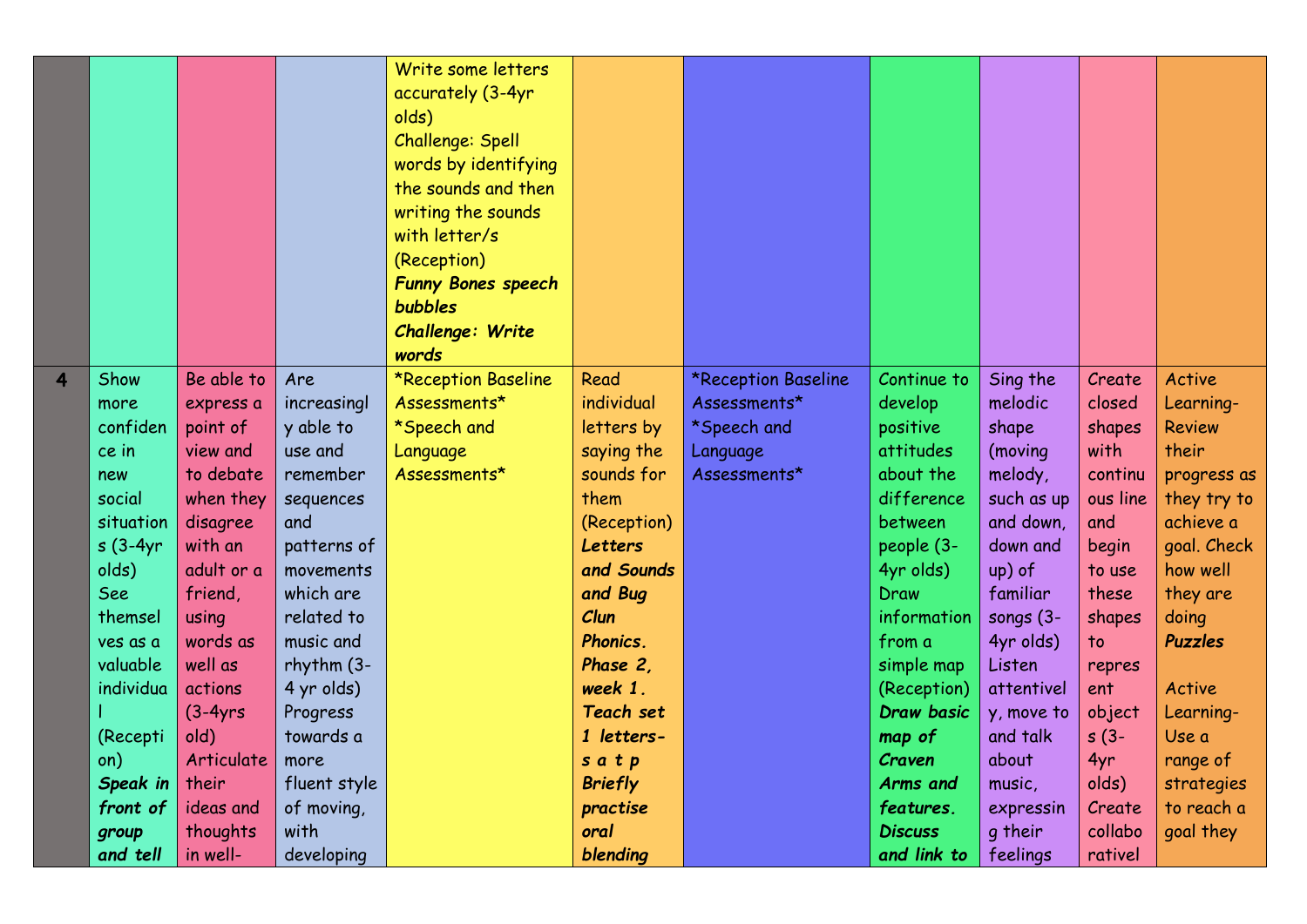|   | others<br>somethi<br>ng they<br>are<br>good at<br>(Wednes<br>day PM)                                                             | formed<br>sentences<br>(Receptio<br>$n)$ 'Guess<br>who<br>game.' In<br>turns chn<br>to stand<br>in front<br>of the<br>class.<br>Chn to<br>explain<br>answers<br>(Thursday<br>PM) | control and<br>grace<br>(Reception)<br>Cosmic<br>Kids Yoga<br>(Thursday<br>PM)                                                                    |                                                                                                                                                                                                                                                                                         | and<br>segmentati<br>on                                                                                                                      |                                                                                                                                                                                                                                                                    | where chn<br>live. Chn<br>to draw<br>their<br>house/simp<br>le map<br>(Monday<br>PM)                                                                              | and<br>responses<br>(Receptio<br>n)<br><b>Sing</b><br>'head,<br>shoulders<br>, knees<br>and toes'<br>with<br><i>actions</i><br>(Tuesday<br>PM) | <b>y</b><br>sharing<br>ideas,<br>resour<br>ces and<br>skills<br>(Recep<br>tion)<br><b>Use</b><br>natural<br>materi<br>als to<br>make a<br>model/<br>picture<br>of<br>their<br>homes<br>(Tuesd<br>ay AM) | have set<br>themselves<br>Who can<br>make the<br>tallest<br>tower? Chn<br>to have a<br>choice of<br>constructio<br>resources<br>to use           |
|---|----------------------------------------------------------------------------------------------------------------------------------|----------------------------------------------------------------------------------------------------------------------------------------------------------------------------------|---------------------------------------------------------------------------------------------------------------------------------------------------|-----------------------------------------------------------------------------------------------------------------------------------------------------------------------------------------------------------------------------------------------------------------------------------------|----------------------------------------------------------------------------------------------------------------------------------------------|--------------------------------------------------------------------------------------------------------------------------------------------------------------------------------------------------------------------------------------------------------------------|-------------------------------------------------------------------------------------------------------------------------------------------------------------------|------------------------------------------------------------------------------------------------------------------------------------------------|---------------------------------------------------------------------------------------------------------------------------------------------------------------------------------------------------------|--------------------------------------------------------------------------------------------------------------------------------------------------|
| 5 | Select<br>and use<br>activitie<br>s and<br>resource<br>s, with<br>help<br>when<br>needed.<br>This<br>helps<br>them to<br>achieve | Develop<br>their<br>communic<br>ation, but<br>may<br>continue<br>to have<br>problems<br>with<br>irregular<br>tenses<br>and<br>plurals,                                           | Continue to<br>develop<br>their<br>movement,<br>balancing<br>riding<br>(scooter,<br>trikes and<br>bikes) and<br>ball skills<br>$(3-4yr)$<br>olds) | Add some marks to<br>their drawing, which<br>they give meaning to.<br>For example: "That<br>says mummy." (Birth-<br>3yr olds)<br>Use some of their<br>print and letter<br>knowledge in their<br>early writing. For<br>example: writing a<br>pretend shopping list<br>that starts at the | <b>Blend</b><br>sounds into<br>words, so<br>that they<br>can read<br>short<br>words<br>made up of<br>known<br>letter-<br>sound<br>correspond | * Phase 1- Compare<br>Amounts*<br>Compare amounts<br>saying 'lots', 'more' or<br>'same'. (Birth- 3 yr<br>olds)<br>Compare quantities<br>using language: 'more<br>than', 'fewer than'.<br>$(3-4yr$ olds)<br>Challenge:<br>Understand the 'one<br>more than/one less | Show<br>interest in<br>different<br>occupations<br>$(3-4yr)$<br>olds)<br>Talk about<br>members<br>of their<br>immediate<br>family and<br>community<br>(Reception) | Take part<br>in simple<br>pretend<br>play, using<br>an object<br>to<br>represent<br>something<br>else even<br>though<br>they are<br>not        | *Expre<br>ssive<br>Arts<br>and<br>Design<br>*.<br>Develo<br>p their<br>own<br>ideas<br>and<br>then<br>decide                                                                                            | Playing and<br>Exploring-<br>Reach for<br>and accept<br>objects.<br>Make<br>choices and<br>explore<br>different<br>resources<br>and<br>materials |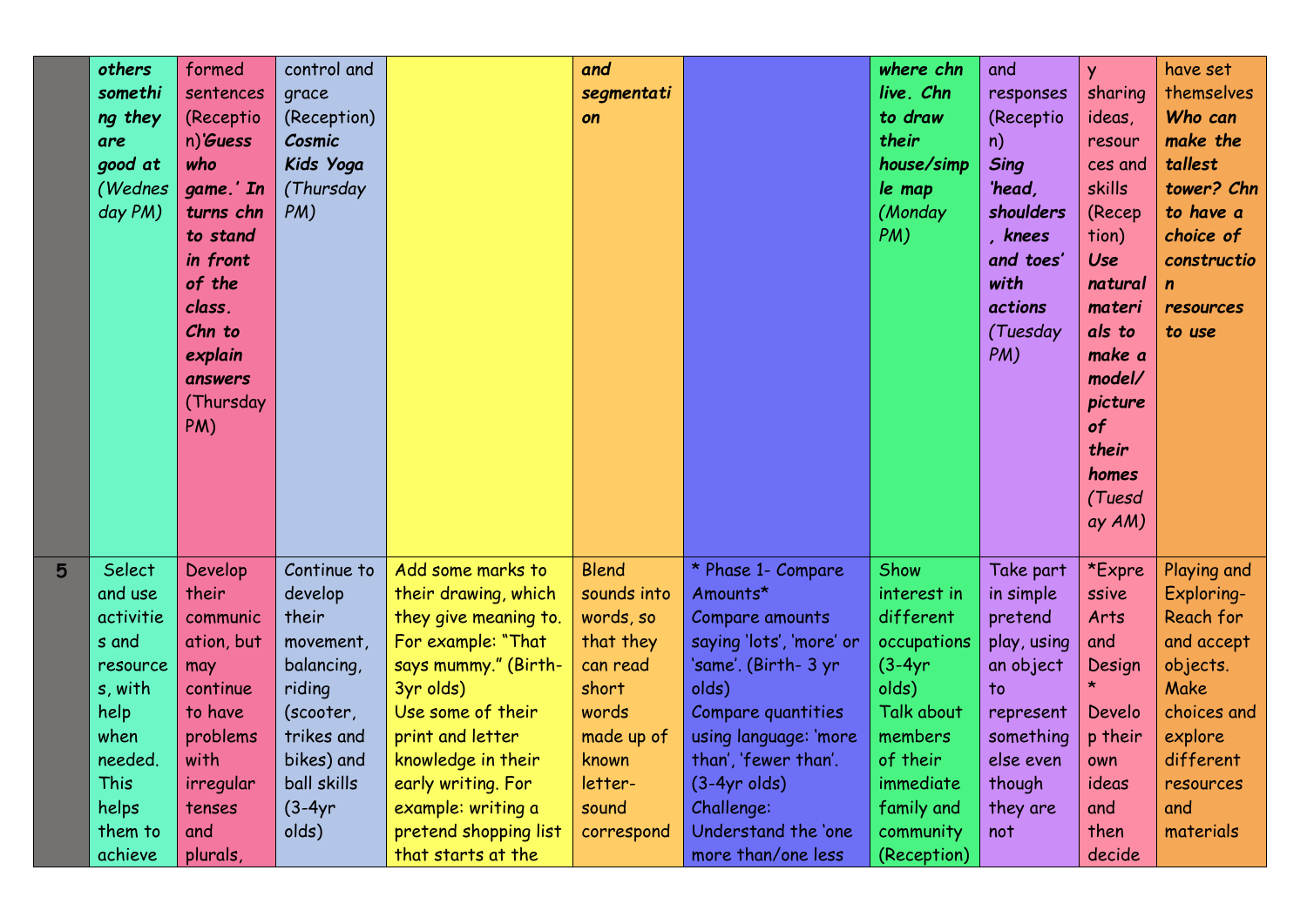| a goal          | such as         | Further         | top of the page;      | ences            | than' relationship     | Name and        | similar (3- | which     | Loose              |
|-----------------|-----------------|-----------------|-----------------------|------------------|------------------------|-----------------|-------------|-----------|--------------------|
| they            | 'runned'        | develop and     | write 'm' for mummy   | (Reception)      | between consecutive    | describe        | 4yr olds)   | materi    | parts              |
| have            | for 'ran,'      | refine a        | $(3-4yr$ olds)        | <b>Letters</b>   | numbers. (Reception)   | people who      | Develo      | als to    |                    |
| chosen,         | 'swimmed'       | range of        | Write some letters    | and Sounds       | Place two sets of      | are.            | storylines  | use to    | Creating           |
| or one          | for             | balls skills    | accurately (3-4yr     | and Bug          | objects on two 5       | familiar to     | in their    | expres    | and                |
| which is        | 'swam.' (3-     | including:      | olds)                 | Clun             | frames. Chn to         | them            | pretend     | s them    | thinking           |
| suggeste        | 4 yr olds)      | throwing,       | Spell words by        | Phonics.         | compare sets.          | (Reception)     | play        | $(3-4yr)$ | critically-        |
| d to            | Connect         | catching,       | identifying the       | Phase 2,         | Challenge: With the    | Look at         | (Receptio   | olds)     | Know more,         |
| them $(3 -$     | one idea        | kicking,        | sounds and then       | week 2.          | sets of objects chn    | pictures on     | n)          | Explor    | so feel            |
| 4 yr            | or action       | passing,        | writing the sounds    | <b>Teach set</b> | to identify one        | Purple          | Play in     | e         | confident          |
| olds)           | using a         | batting,        | with letter/s         | 2 letters-       | more/less of each      | <b>Mash and</b> | new         | differe   | about              |
| Show            | range of        | and aiming      | (Reception)           | inmd             | group.                 | discuss         | 'Dentist'   | nt        | coming up          |
| resilienc       | connectiv       | (Reception)     | Draw pictures of      | <b>Briefly</b>   |                        | roles of        | role play   | materi    | with their         |
| e and           | es              | <b>Throwing</b> | people who help us    | practise         | * Phase 1- Compare     | 'people who     | area        | als       | own ideas.         |
| persever        | (Receptio       | and             | and write initial     | oral             | Amounts*               | help us'        | (Monday     | freely,   | Make more          |
| ance in         | n)Show          | catching        | sounds                | blending         | Compare sizes,         | (Tuesday        | PM)         | in        | links              |
| the face        | chn             | equipment       | Challenge: To label   | and              | weights etc. Using     | PM)             |             | order     | between            |
| of              | photos          | (Thursday       | people words          | segmentati       | gesture and            |                 |             | to        | those              |
| challeng        | 'people         | PM)             |                       | on.              | language-              |                 |             | develop   | ideas.             |
| e               | who help        |                 | Add some marks to     | <b>Begin</b> to  | 'bigger/little/smaller |                 |             | their     | <b>Pictures of</b> |
| (recepti        | $\mathsf{us.'}$ |                 | their drawing, which  | read words       | ,'high/low', 'tall',   |                 |             | ideas     | different          |
| on)             | <b>Discuss</b>  |                 | they give meaning to. | with             | 'heavy'. (Birth- 3 yr  |                 |             | about     | uniforms           |
| <b>Pictures</b> | what            |                 | For example: "That    | letters          | olds)                  |                 |             | how to    | and                |
| of              | they do.        |                 | says mummy." (Birth-  | learnt so        | Make comparison        |                 |             | use       | objects.           |
| 'people         | Have            |                 | 3yr olds)             | far.             | between objects        |                 |             | them      | <b>Match</b>       |
| who             | they ever       |                 | Use some of their     | High             | relating to size,      |                 |             | and       | together.          |
| help us'        | been            |                 | print and letter      | frequency        | length, weight and     |                 |             | what      | <b>Which</b>       |
| cut up          | helped by       |                 | knowledge in their    | words- is        | capacity (3-4 yr       |                 |             | to        | 'person            |
| into            | one of          |                 | early writing. For    | it               | olds)                  |                 |             | make      | who helps          |
| puzzles.        | them?           |                 | example: writing a    |                  | Challenge: Compare     |                 |             | $(3-4yr)$ | us' do they        |
| Chn to          | (Thursday       |                 | pretend shopping list |                  | length, weight and     |                 |             | olds)     | belong to?         |
| work            | PM)             |                 | that starts at the    |                  | capacity (Reception)   |                 |             | Return    |                    |
| togethe         |                 |                 | top of the page;      |                  | Read 'Squash and a     |                 |             | to and    |                    |
| $r$ to          |                 |                 |                       |                  | Squeeze.' Chn to       |                 |             | build     |                    |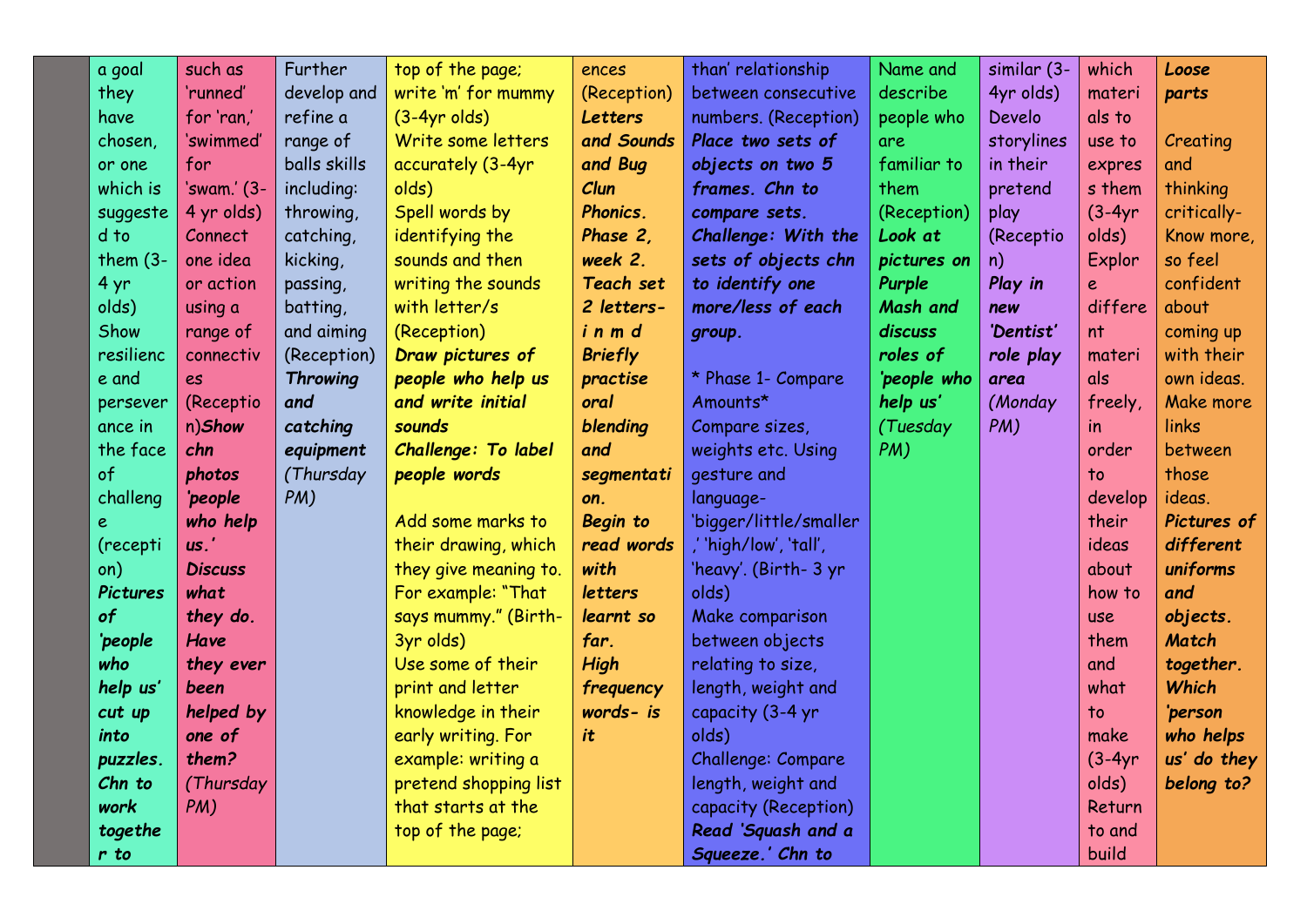| complet   |  | write 'm' for mummy     | retell the story       |  | on                       |
|-----------|--|-------------------------|------------------------|--|--------------------------|
| $e$ (Wedn |  | $(3-4yr$ olds)          | using small world      |  | their                    |
| esday     |  | Write some letters      | props. Chn to          |  | previou                  |
| $PM$ )    |  | accurately (3-4yr       | describe how the       |  | S                        |
|           |  | olds)                   | house feels as the     |  | learnin                  |
|           |  | Spell words by          | story progresses.      |  | g <sub>r</sub>           |
|           |  | identifying the         | Challenge: To use      |  | refinin                  |
|           |  | sounds and then         | appropriate            |  | g ideas                  |
|           |  | writing the sounds      | language               |  | and                      |
|           |  | with letter/s           |                        |  | develop                  |
|           |  | (Reception)             | * Phase 1- Compare     |  | ing                      |
|           |  | Draw one 'people        | size, mass and         |  | their                    |
|           |  | who help us' and        | capacity*              |  | ability                  |
|           |  | their equipment         | Compare sizes,         |  | $\overline{\mathsf{to}}$ |
|           |  | that they use/have.     | weights etc. Using     |  | repres                   |
|           |  | Write initial sounds.   | gesture and            |  | ent                      |
|           |  | <b>Challenge: Write</b> | language-              |  | them                     |
|           |  | words                   | 'bigger/little/smaller |  | (Recep                   |
|           |  |                         | ,' 'high/low', 'tall', |  | tion)                    |
|           |  |                         | 'heavy'. (Birth- 3 yr  |  | <b>Bracel</b>            |
|           |  |                         | olds)                  |  | ets                      |
|           |  |                         | Make comparison        |  | using                    |
|           |  |                         | between objects        |  | maskin                   |
|           |  |                         | relating to size,      |  | g tape                   |
|           |  |                         | length, weight and     |  | and                      |
|           |  |                         | capacity (3-4 yr       |  | natural                  |
|           |  |                         | olds)                  |  | materi                   |
|           |  |                         | Challenge: Compare     |  | als                      |
|           |  |                         | length, weight and     |  | (Tuesd                   |
|           |  |                         | capacity (Reception)   |  | ay)                      |
|           |  |                         | Read "Dear Zoo'        |  |                          |
|           |  |                         | and discuss the        |  |                          |
|           |  |                         | different sizes of     |  |                          |
|           |  |                         | the boxes and the      |  |                          |
|           |  |                         |                        |  |                          |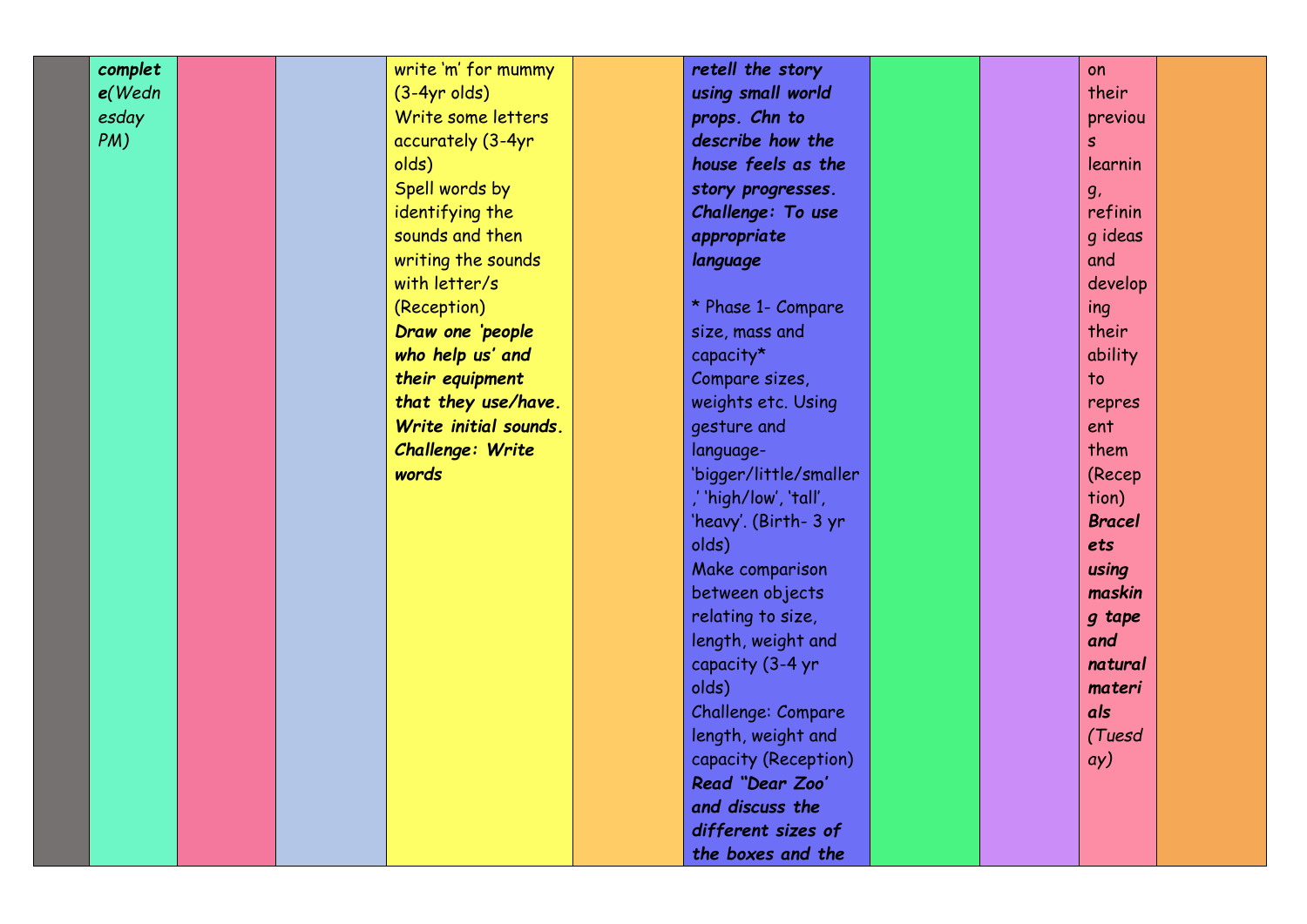|   |                       |                 |                           |                                             |                               | animals. Have a<br>collection of<br>different sized<br>boxes and laminated<br>zoo animals. Which<br>animals should go in<br>which box and why?<br>Challenge: To use<br>appropriate |                         |                      |                |                      |
|---|-----------------------|-----------------|---------------------------|---------------------------------------------|-------------------------------|------------------------------------------------------------------------------------------------------------------------------------------------------------------------------------|-------------------------|----------------------|----------------|----------------------|
|   |                       |                 |                           |                                             |                               | language                                                                                                                                                                           |                         |                      |                |                      |
| 6 | Play                  | Uses a          | <b>Be</b>                 | Trip to the dentist-                        | <b>Blend</b>                  | * Phase 1- Compare                                                                                                                                                                 | Show                    | Sing the             | *Physic        | Playing and          |
|   | with one              | wider           | increasingl               | <b>PSED links</b>                           | sounds into                   | size, mass and                                                                                                                                                                     | interest in             | pitch of a           | al             | Exploring-           |
|   | or more               | range of        | Y                         |                                             | words, so                     | capacity*                                                                                                                                                                          | different               | tone sung            | Develo         | Respond to           |
|   | other                 | vocabular       | independen                | Add some marks to                           | that they                     | Compare sizes,                                                                                                                                                                     | occupations             | by                   | pment          | new                  |
|   | children,             | $y(3-4yr)$      | $t$ in                    | their drawing, which                        | can read                      | weights etc. Using                                                                                                                                                                 | $(3-4yr)$               | another              | activit        | experience           |
|   | extendin              | olds)           | meeting                   | they give meaning to.                       | short                         | gesture and                                                                                                                                                                        | olds)                   | person               | y* Use         | s that you           |
|   | q and                 | Use talk        | their own                 | For example: "That                          | words                         | language-                                                                                                                                                                          | Talk about              | ('pitch              | one-<br>handed | bring to<br>their    |
|   | elaborat              | to help         | needs, e.g                | says mummy." (Birth-                        | made up of                    | 'bigger/little/smaller                                                                                                                                                             | members                 | match')              |                |                      |
|   | ing play              | work out        | brushing                  | 3yr olds)                                   | known                         | ,' 'high/low', 'tall',                                                                                                                                                             | of their                | $(3-4yr)$<br>olds)   | tools          | attention            |
|   | ideas (3-             | problems<br>and | teeth,                    | Use some of their<br>print and letter       | letter-                       | 'heavy'. (Birth- 3 yr<br>olds)                                                                                                                                                     | immediate               |                      | and            | <b>Cleaning</b>      |
|   | 4 yr                  |                 | using the                 |                                             | sound                         |                                                                                                                                                                                    | family and              | Sing in a            | equipm         | toys using           |
|   | olds)<br><b>Think</b> | organise        | toilet,<br>washing        | knowledge in their                          | correspond<br>ences           | Make comparison                                                                                                                                                                    | community               | group or<br>on their | ent,<br>for    | sponges,<br>brushes, |
|   | about                 | thinking<br>and |                           | early writing. For                          |                               | between objects                                                                                                                                                                    | (Reception)<br>Name and |                      |                | cloths.              |
|   | the                   | activities      | and drying<br>their hands | example: writing a<br>pretend shopping list | (Reception)<br><b>Letters</b> | relating to size,<br>length, weight and                                                                                                                                            | describe                | own,                 | exampl         |                      |
|   | perspect              | explain         | thoroughly                | that starts at the                          | and Sounds                    | capacity (3-4 yr                                                                                                                                                                   | people who              | increasing<br>ly.    | e,<br>making   | Active               |
|   | ives of               | how             | $(3-4yr)$                 | top of the page;                            | and Bug                       | olds)                                                                                                                                                                              | are                     | matching             | snips in       | Learning-            |
|   | others                | things          | olds)                     | write 'm' for mummy                         | Clun                          | Challenge: Compare                                                                                                                                                                 | familiar to             | the pitch            | paper          | Keep on              |
|   | (Recepti              | work and        | Make                      | $(3-4yr$ olds)                              | <b>Phonics.</b>               | length, weight and                                                                                                                                                                 | them                    | and                  | with           | trying when          |
|   | on)                   | why they        | healthy                   | Write some letters                          | Phase 2,                      | capacity (Reception)                                                                                                                                                               | (Reception)             | following            | scissor        | things are           |
|   | Children              | might           | choices                   | accurately (3-4yr                           | week 2.                       | Chn to have play                                                                                                                                                                   | <b>Thinking</b>         | a melody             | $s(3-$         | difficult            |
|   | to work               | happen          | about food,               | olds)                                       | <b>Teach set</b>              | dough and make                                                                                                                                                                     | about                   | (Receptio            | 4yr            | <b>Using tools</b>   |
|   | togethe               | (Receptio       | drink,                    | Spell words by                              | 2 letters-                    | different sized                                                                                                                                                                    | 'people who             | n)                   | olds)          | correctly            |
|   | r using               | n               | activity and              | identifying the                             | inmd                          |                                                                                                                                                                                    | help us'                |                      |                | when                 |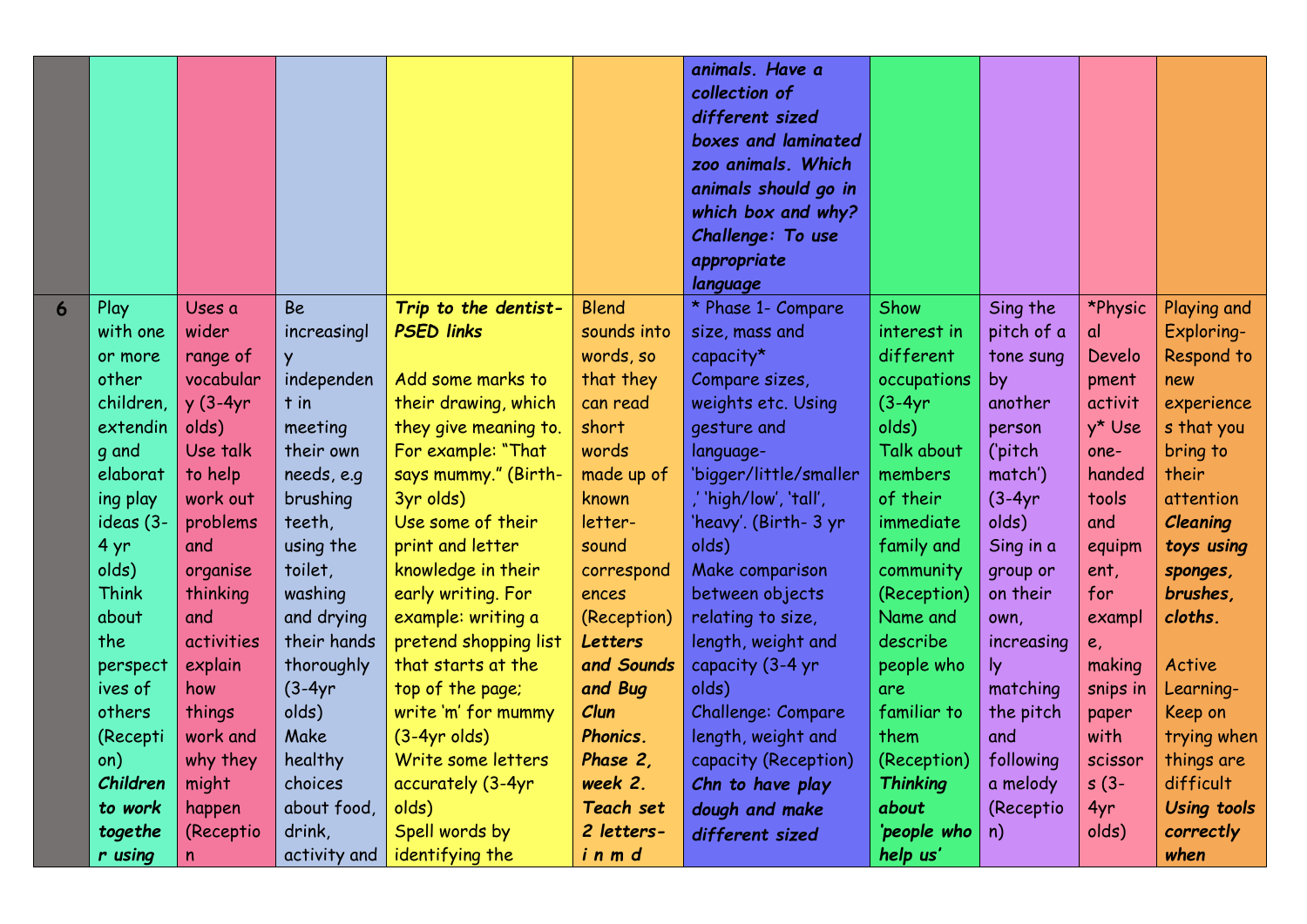| construc<br>tion<br>resource<br>s to<br>build an<br>emergen<br>cy<br>service<br>vehicle<br>and<br>then<br>play<br>togethe<br>r<br>(Tuesda<br>yPM<br>Show<br>confiden<br>ce in<br>new<br>social<br>situation<br>$s(3-4yr)$<br>olds)<br><b>Build</b><br>construc<br>tive and<br>respectf<br>ul<br>relations<br>hips<br>9Recept<br>ion) | 'People<br>who help<br>$\boldsymbol{\mathsf{u}}$ s'<br>equipment<br>sorting<br>activity<br>(Wednesd<br>ay PM) | toothbrush<br>ing $(3-4yr)$<br>olds)<br>Know and<br>talk about<br>the<br>different<br>factors<br>that<br>support<br>their<br>overall<br>health and<br>wellbeing:<br>-regular<br>physical<br>activity<br>-healthy<br>eating<br>toothbrush<br>ing<br>-sensible<br>amounts of<br>'screen<br>time'<br>-having a<br>good sleep<br>routine<br>-being a<br>safe<br>pedestrian<br>(Reception) | sounds and then<br>writing the sounds<br>with letter/s<br>(Reception)<br>Recount of what we<br>did on our trip to<br>the dentists.<br>Picture 1 - write<br>initial sounds for<br>what they can see<br>in the picture.<br>Challenge: Write<br>words<br>Add some marks to<br>their drawing, which<br>they give meaning to.<br>For example: "That<br>says mummy." (Birth-<br>3yr olds)<br>Use some of their<br>print and letter<br>knowledge in their<br>early writing. For<br>example: writing a<br>pretend shopping list<br>that starts at the<br>top of the page;<br>write 'm' for mummy<br>$(3-4yr$ olds)<br>Write some letters<br>accurately (3-4yr<br>olds)<br>Spell words by<br>identifying the | <b>Briefly</b><br>practise<br>oral<br>blending<br>and<br>segmentati<br>on.<br><b>Begin to</b><br>read words<br>with<br><b>letters</b><br>learnt so<br>far.<br><b>High</b><br>frequency<br>words- in<br>at | balls. Which is<br>bigger/smaller? Can<br>you make a<br>bigger/smaller one<br>than that ball?<br>Challenge: Chn to<br>measure play dough<br>balls using the<br>balance scales. Can<br>you get the scales<br>to balance?<br>* Phase 1- Making<br>simple patterns*<br><b>Extend and create</b><br>ABAB patterns -<br>stick, leaf, stick,<br>leaf (3-4 yr olds)<br>Notice and correct<br>an error in a<br>repeating pattern<br>$(3-4$ yr olds)<br>Challenge: Continue,<br>copy and create<br>repeating patterns<br>(Reception)<br>Use actions to<br>continue a AB<br>pattern. Clap<br>hands, pat knees,<br>clap hands etc. | and their<br>jobs.<br>What<br>other jobs<br>are there?<br>(Thursday<br>PM) | <b>Sing</b><br><b>Twinkl</b><br>'people<br>who help<br>us songs<br>and<br>rhymes'<br>(Friday<br>PM) | Develo<br>p their<br>small<br>motor<br>skills<br>so that<br>they<br>can use<br>a range<br>of<br>tools<br>compet<br>ently,<br>safely<br>and<br>confide<br>ntly.<br><b>Sugges</b><br>ted<br>tools:<br>pencils<br>for<br>drawin<br>q and<br>writing<br>paintbr<br>ushes,<br>scissor<br>s,<br>knives,<br>forks<br>and<br><b>Spoons</b> | playing<br>with the<br>$tap-a-$<br>shape |
|--------------------------------------------------------------------------------------------------------------------------------------------------------------------------------------------------------------------------------------------------------------------------------------------------------------------------------------|---------------------------------------------------------------------------------------------------------------|---------------------------------------------------------------------------------------------------------------------------------------------------------------------------------------------------------------------------------------------------------------------------------------------------------------------------------------------------------------------------------------|-----------------------------------------------------------------------------------------------------------------------------------------------------------------------------------------------------------------------------------------------------------------------------------------------------------------------------------------------------------------------------------------------------------------------------------------------------------------------------------------------------------------------------------------------------------------------------------------------------------------------------------------------------------------------------------------------------|-----------------------------------------------------------------------------------------------------------------------------------------------------------------------------------------------------------|-------------------------------------------------------------------------------------------------------------------------------------------------------------------------------------------------------------------------------------------------------------------------------------------------------------------------------------------------------------------------------------------------------------------------------------------------------------------------------------------------------------------------------------------------------------------------------------------------------------------------|----------------------------------------------------------------------------|-----------------------------------------------------------------------------------------------------|------------------------------------------------------------------------------------------------------------------------------------------------------------------------------------------------------------------------------------------------------------------------------------------------------------------------------------|------------------------------------------|
|--------------------------------------------------------------------------------------------------------------------------------------------------------------------------------------------------------------------------------------------------------------------------------------------------------------------------------------|---------------------------------------------------------------------------------------------------------------|---------------------------------------------------------------------------------------------------------------------------------------------------------------------------------------------------------------------------------------------------------------------------------------------------------------------------------------------------------------------------------------|-----------------------------------------------------------------------------------------------------------------------------------------------------------------------------------------------------------------------------------------------------------------------------------------------------------------------------------------------------------------------------------------------------------------------------------------------------------------------------------------------------------------------------------------------------------------------------------------------------------------------------------------------------------------------------------------------------|-----------------------------------------------------------------------------------------------------------------------------------------------------------------------------------------------------------|-------------------------------------------------------------------------------------------------------------------------------------------------------------------------------------------------------------------------------------------------------------------------------------------------------------------------------------------------------------------------------------------------------------------------------------------------------------------------------------------------------------------------------------------------------------------------------------------------------------------------|----------------------------------------------------------------------------|-----------------------------------------------------------------------------------------------------|------------------------------------------------------------------------------------------------------------------------------------------------------------------------------------------------------------------------------------------------------------------------------------------------------------------------------------|------------------------------------------|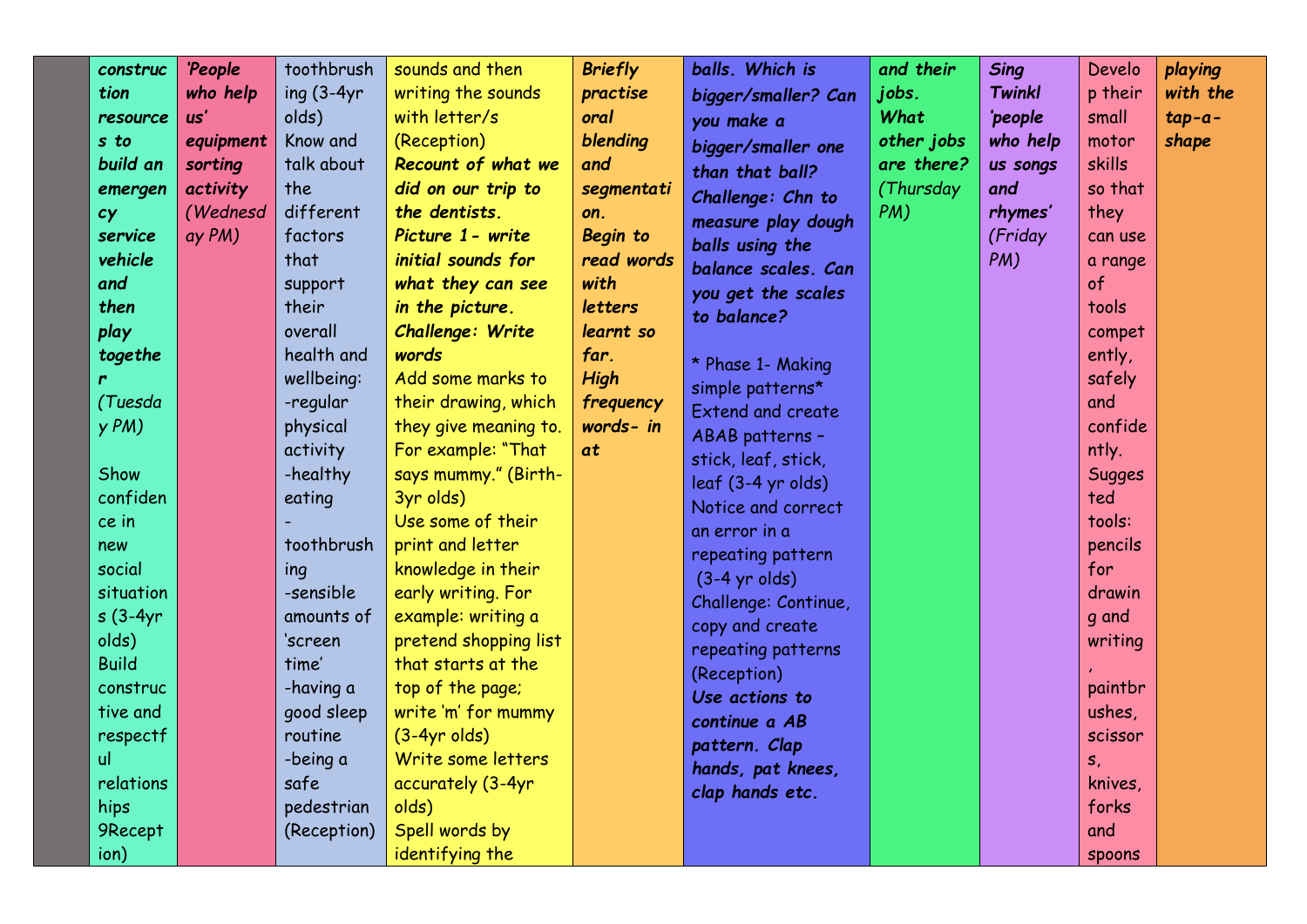| Literacy | Practise       | sounds and then    | Challenge: Chn to                     |  | (Recep  |  |
|----------|----------------|--------------------|---------------------------------------|--|---------|--|
| $link -$ | cleaning       | writing the sounds | correct a mistake in                  |  | tion)   |  |
| trip to  | our teeth      | with letter/s      | a AB pattern                          |  | Paintin |  |
| the      | with           | (Reception)        |                                       |  | q the   |  |
| dentist  | correct        | Recount of what we | *Phase 1- Making                      |  | trees   |  |
|          | techniques     | did on our trip to | simple patterns*                      |  | with    |  |
|          | and            | the dentists.      | <b>Extend and create</b>              |  | mud     |  |
|          | timings.       | Picture 2- write   | ABAB patterns -                       |  |         |  |
|          | <b>Discuss</b> | initial sounds for | stick, leaf, stick,                   |  |         |  |
|          | dental         | what they can see  | leaf (3-4 yr olds)                    |  |         |  |
|          | hygiene        | in the picture.    | Notice and correct                    |  |         |  |
|          | and            | Challenge: Write   | an error in a                         |  |         |  |
|          | importance     | words              | repeating pattern                     |  |         |  |
|          |                |                    | $(3-4$ yr olds)                       |  |         |  |
|          | (Monday        |                    | Continue, copy and                    |  |         |  |
|          | PM)            |                    | create repeating                      |  |         |  |
|          |                |                    | patterns (Reception)                  |  |         |  |
|          |                |                    | Watch                                 |  |         |  |
|          |                |                    | Numberblocks-                         |  |         |  |
|          |                |                    | https://www.bbc.co                    |  |         |  |
|          |                |                    | .uk/iplayer/episode/                  |  |         |  |
|          |                |                    | b0bp2t8d/numberblo                    |  |         |  |
|          |                |                    | cks-series-3-                         |  |         |  |
|          |                |                    | pattern-palace                        |  |         |  |
|          |                |                    | Chn to continue a                     |  |         |  |
|          |                |                    | repeating AB                          |  |         |  |
|          |                |                    | pattern using                         |  |         |  |
|          |                |                    | coloured blocks                       |  |         |  |
|          |                |                    | Challenge: Chn to<br>create their own |  |         |  |
|          |                |                    |                                       |  |         |  |
|          |                |                    | repeating AB                          |  |         |  |
|          |                |                    | pattern                               |  |         |  |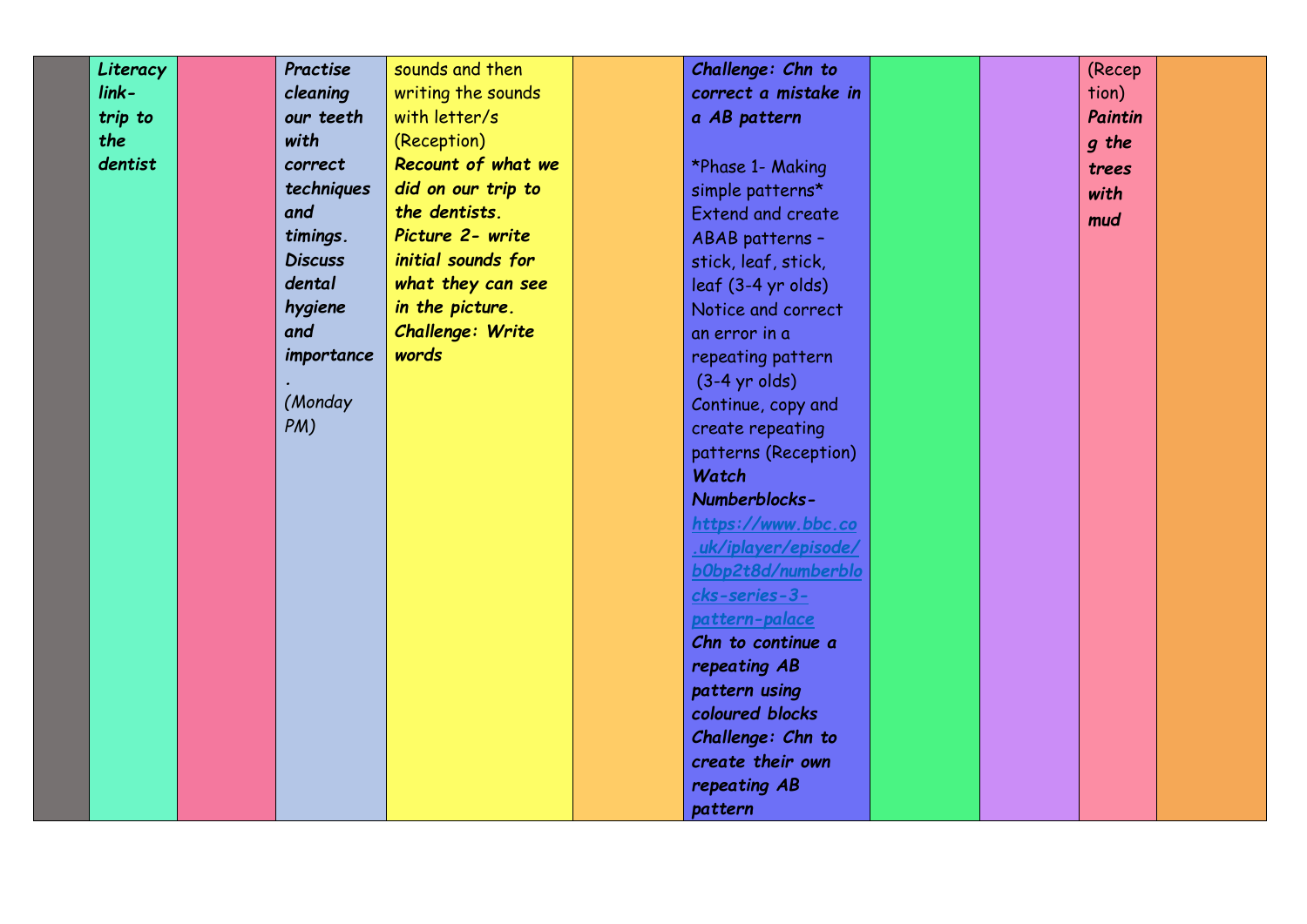| $\overline{7}$ | <b>Become</b> | Understa    | *See      | Add some marks to     | <b>Blend</b>   | *Phase 2-              | Show            | Explore     | *Physic     | Active           |
|----------------|---------------|-------------|-----------|-----------------------|----------------|------------------------|-----------------|-------------|-------------|------------------|
|                | more          | nd 'why'    | Forest    | their drawing, which  | sounds into    | Representing 1, 2, 3*  | interest in     | different   | al          | Learning-        |
|                | outgoing      | questions,  | School    | they give meaning to. | words, so      | Link numerals and      | different       | materials   | Develo      | Show goal-       |
|                | with          | like: "Why  | Activity* | For example: "That    | that they      | amounts: for           | occupations     | freely, in  | pment       | directed         |
|                | unfamili      | do you      |           | says mummy." (Birth-  | can read       | example, showing       | $(3-4yr)$       | order to    | activit     | behaviour.       |
|                | <b>ar</b>     | think the   |           | 3yr olds)             | short          | the right number       | olds)           | develop     | $y^{\star}$ | For              |
|                | people,       | caterpilla  |           | Use some of their     | words          | of objects to          | Compare         | their       | Show a      | example,         |
|                | in the        | r got so    |           | print and letter      | made up of     | match the numeral,     | and             | ideas       | prefer      | babies may       |
|                | safe          | fat?"       |           | knowledge in their    | known          | up to 5 (3-4 yr        | contrast        | about how   | ence        | pull             |
|                | context       | $(3-4yr)$   |           | early writing. For    | letter-        |                        | characters      | to use      | for a       | themselves       |
|                | of their      | olds)       |           | example: writing a    | sound          | olds)                  | from            | them and    | domina      | up by using      |
|                | setting       | Understa    |           | pretend shopping list | correspond     | Experiment with        | stories,        | what to     | te hand     | the edges        |
|                | $(3-4yr)$     | nd how to   |           | that starts at the    | ences          | their own symbols      | including       | make $(3 -$ | $(3-4yr)$   | of a low         |
|                | olds)         | listen      |           | top of the page;      | (Reception)    | and marks as well      | figures         | 4yr olds)   | olds)       | table to         |
|                | <b>Build</b>  | carefully   |           | write 'm' for mummy   | Read           | as numerals (3-4 yr    | from the        | Return to   | <b>Use</b>  | reach for a      |
|                | construc      | and why     |           | $(3-4yr$ olds)        | simple         | olds)                  | past            | and build   | one-        | toy on the       |
|                | tive and      | listening   |           | Write some letters    | phrases        | Challenge: Count       | (Reception)     | on their    | handed      | top of a         |
|                | respectf      | is.         |           | accurately (3-4yr     | and            | objects, actions       | Learn           | previous    | tools       | table.           |
|                | <u>ul</u>     | important   |           | olds)                 | sentences      | and sounds             | about           | learning,   | and         | <b>Toddlers</b>  |
|                | relations     | (Receptio   |           | Challenge: Spell      | made up of     | (Reception)            | <b>Florence</b> | refining    | equipm      | might turn       |
|                | hips          | n           |           | words by identifying  | words with     | Read- One Bear At      | Nightingale     | ideas and   | ent,        | a storage        |
|                | (Recepti      | Learn new   |           | the sounds and then   | known          | <b>Bedtime by Mick</b> | and what        | developin   | for         | box upside       |
|                | on)           | vocabular   |           | writing the sounds    | letter-        | Inkpen. Chn to         | she did to      | q their     | exampl      | down so          |
|                | 'People       |             |           | with letter/s         | sound          | draw 1, 2, 3           | help people     | ability to  | $e_{i}$     | they can         |
|                | who           | (Receptio   |           | (Reception)           | correspond     | objects to             |                 | represent   | making      | stand on it      |
|                | help us'      | n) People   |           | <b>Watch short</b>    | ences and,     | represent what they    |                 | them        | snips in    | and reach        |
|                | visitor/F     | who help    |           | firefighter clip-     | where          | might take to bed.     |                 | (Receptio   | paper       | up for an        |
|                | ire           | us' visitor |           | https://www.youtub    | necessary,     | Challenge: Count       |                 | n)          | with        | object.          |
|                | fighter       | in school   |           | e.com/watch?v=syW     | a few          | how many objects       |                 | <b>Make</b> | scissor     | <b>Balancing</b> |
|                | or trip       | to talk     |           | onYeJOQU              | exception      | they have drawn        |                 | 'someone    | $s(3-$      | beams and        |
|                | to the        | about       |           | Chn to draw picture   | words          | altogether.            |                 | who helps   | 4yr         | equipment        |
|                | fire          | their job   |           | and describe how a    | (Reception)    |                        |                 | us out of   | olds)       |                  |
|                | station.      | role        |           | fire is put out. Chn  | <b>Letters</b> |                        |                 | playdough   | Develo      | Playing and      |
|                | <b>Be</b>     |             |           |                       | and Sounds     |                        |                 |             | p their     | exploring-       |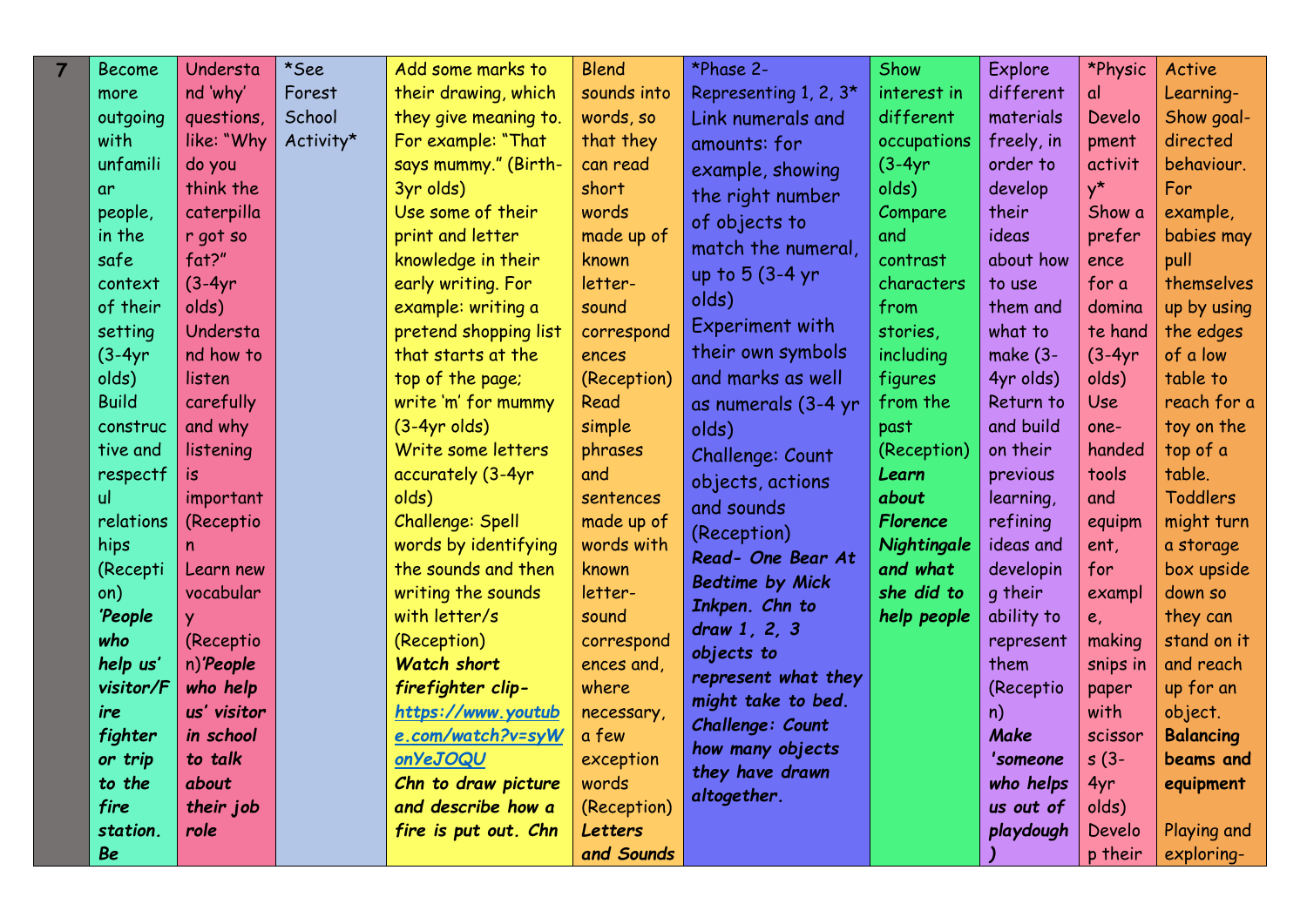| confiden |  | to write initial       | and Bug          | *Phase 2-             |  | small         | Plan and    |
|----------|--|------------------------|------------------|-----------------------|--|---------------|-------------|
| t, good  |  | sounds.                | Clun             | Representing 1, 2, 3* |  | motor         | think ahead |
| behaviou |  | Challenge: Chn to      | Phonics.         | Link numerals and     |  | <b>skills</b> | about how   |
| r and    |  | write words.           | Phase 2,         | amounts: for          |  | so that       | they will   |
| speak to |  |                        | week 3.          | example, showing      |  | they          | explore or  |
| the      |  | Understand the five    | <b>Teach set</b> | the right number      |  | can use       | play with   |
| visitor  |  | key concepts about     | 2 letters-       | of objects to         |  | a range       | objects     |
| with     |  | print:                 | $g$ o $c$ $k$    | match the numeral,    |  | of            | Loose part  |
| confiden |  | -print has meaning     | <b>Briefly</b>   |                       |  | tools         | objects/dif |
| ce.      |  | -print can have        | practise         | up to 5 (3-4 yr       |  | compet        | ferent      |
|          |  | different purposes     | oral             | olds)                 |  | ently,        | objects     |
|          |  | -the names of the      | blending         | Experiment with       |  | safely        | chn might   |
|          |  | different parts of a   | and              | their own symbols     |  | and           | not have    |
|          |  | book                   | segmentati       | and marks as well     |  | confide       | seen        |
|          |  | -page sequencing (3-   | on. Read         | as numerals (3-4 yr   |  | ntly.         | before and  |
|          |  | 4yr olds)              | words with       | olds)                 |  | <b>Sugges</b> | magnifying  |
|          |  | Engage in extended     | letters          | Count objects,        |  | ted           | glasses.    |
|          |  | conversations about    | learnt so        | actions and sounds    |  | tools:        |             |
|          |  | stories, learning new  | far and          | (Reception)           |  | pencils       |             |
|          |  | vocabulary (3-4yr      | begin to         | Challenge: Subitise   |  | for           |             |
|          |  | olds)                  | read             |                       |  | drawin        |             |
|          |  | <b>Challenge: Read</b> | captions.        | (Reception)           |  | q and         |             |
|          |  | sounds into words, so  | Oral             | Piece of paper        |  | writing       |             |
|          |  | that they can read     | segmentati       | divided into 3.       |  |               |             |
|          |  | short words made up    | on for           | Children to place     |  | paintbr       |             |
|          |  | of known letter-       | spelling.        | objects/draw to       |  | ushes,        |             |
|          |  | sound                  | <b>High</b>      | represent each        |  | scissor       |             |
|          |  | correspondences        | frequency        | number in a           |  | S,            |             |
|          |  | (Reception)            | words-           | variety of ways.      |  | knives,       |             |
|          |  | Read 'Charlie the      | and              | Challenge: Chn to     |  | forks         |             |
|          |  | firefighter' to chn.   |                  | subitise with         |  | and           |             |
|          |  | Challenge: To read     |                  |                       |  | spoons        |             |
|          |  | CVC words links to     |                  | objects up to 3.      |  | (Recep        |             |
|          |  |                        |                  |                       |  | tion)         |             |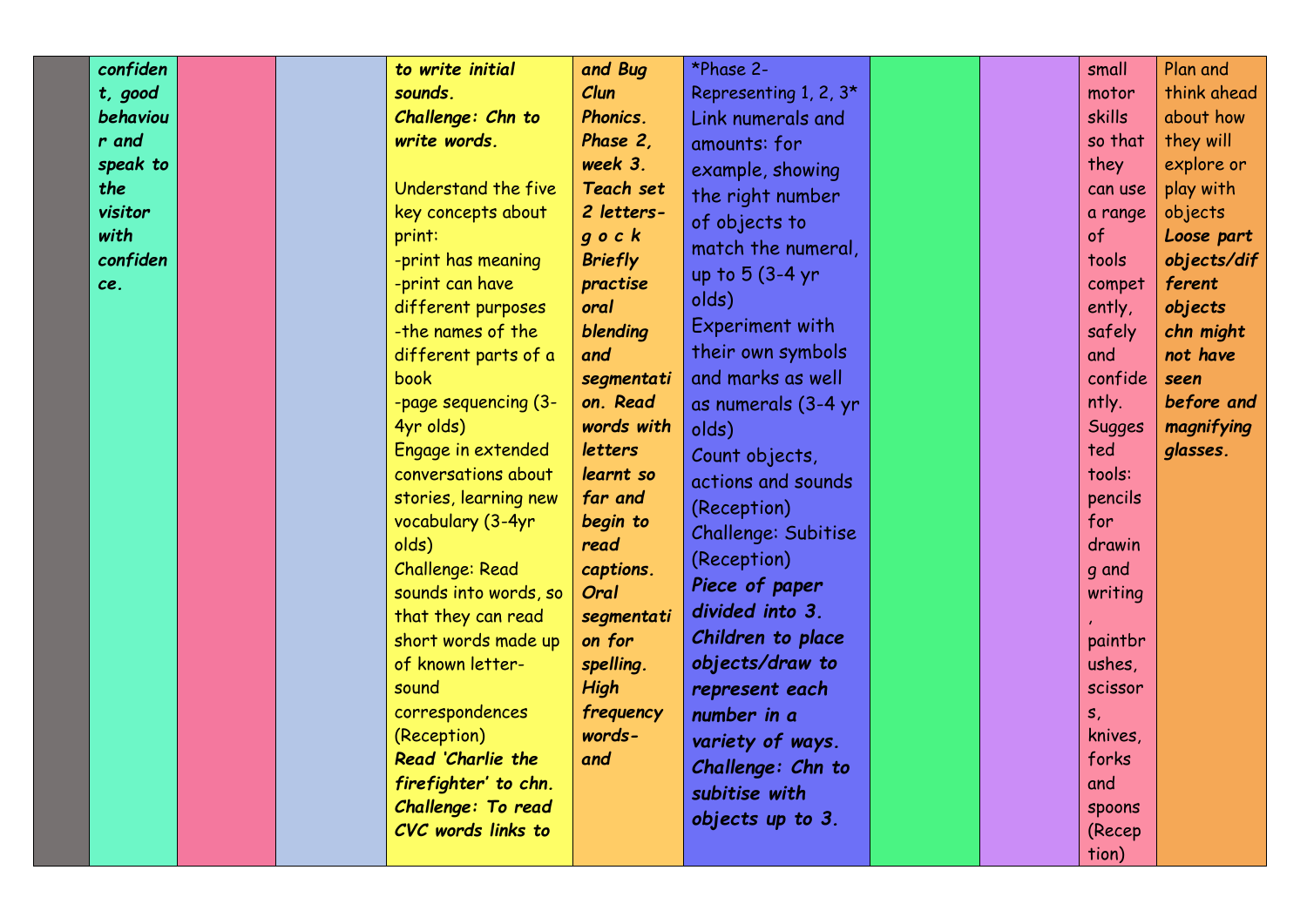|  | the story/fire          |  |  | Chn to           |
|--|-------------------------|--|--|------------------|
|  | fighters                |  |  | use              |
|  |                         |  |  | potato           |
|  | Add some marks to       |  |  | peelers          |
|  | their drawing, which    |  |  | to               |
|  | they give meaning to.   |  |  | sharpe           |
|  | For example: "That      |  |  | n ends           |
|  | says mummy." (Birth-    |  |  | of               |
|  | 3yr olds)               |  |  | tree             |
|  | Use some of their       |  |  | branch           |
|  | print and letter        |  |  | es for           |
|  | knowledge in their      |  |  | toastin          |
|  | early writing. For      |  |  | $\boldsymbol{g}$ |
|  | example: writing a      |  |  | marsh            |
|  | pretend shopping list   |  |  | mallow           |
|  | that starts at the      |  |  | S <sub>x</sub>   |
|  | top of the page;        |  |  | Have a           |
|  | write 'm' for mummy     |  |  | fire             |
|  | $(3-4yr$ olds)          |  |  | and              |
|  | Write some letters      |  |  | toast            |
|  | accurately (3-4yr       |  |  | marsh            |
|  | olds)                   |  |  | mallow           |
|  | <b>Challenge: Spell</b> |  |  | s for            |
|  | words by identifying    |  |  | s'more           |
|  | the sounds and then     |  |  | S <sub>z</sub>   |
|  | writing the sounds      |  |  | (Tuesd           |
|  | with letter/s           |  |  | ay PM)           |
|  | (Reception)             |  |  |                  |
|  | Picture linked to       |  |  |                  |
|  | the visitor/trip to     |  |  |                  |
|  | the fire station.       |  |  |                  |
|  | Chn to recount and      |  |  |                  |
|  | write initial sounds    |  |  |                  |
|  | for words.              |  |  |                  |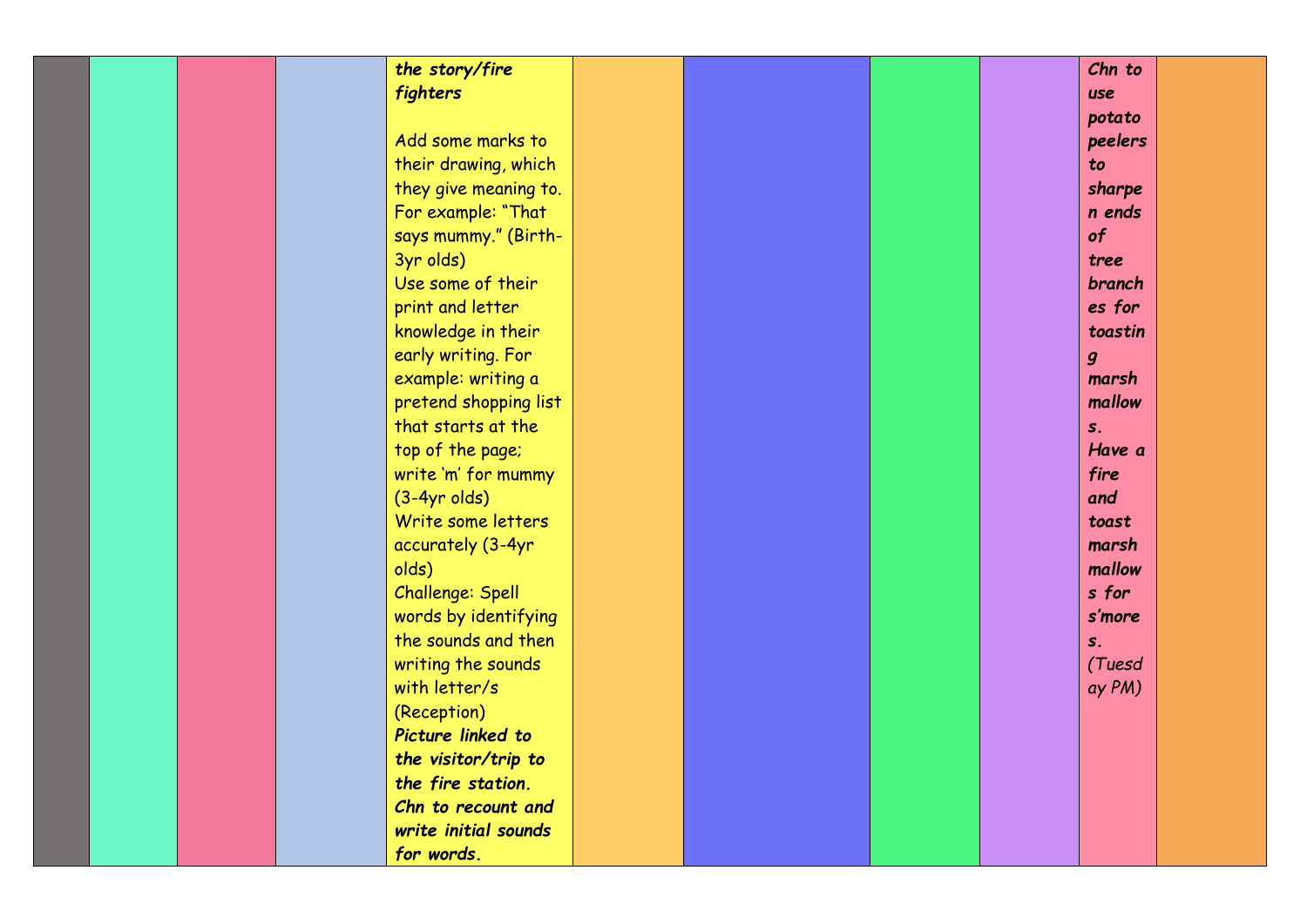|   |                 |            |                 | Challenge: chn to       |                    |                       |             |                |             |             |
|---|-----------------|------------|-----------------|-------------------------|--------------------|-----------------------|-------------|----------------|-------------|-------------|
|   |                 |            |                 | write words.            |                    |                       |             |                |             |             |
| 8 | <b>Increasi</b> | Sing a     | Continue to     | Add some marks to       | <b>Blend</b>       | *Phase 2- Comparing   | Show        | Join           | *Comm       | Active      |
|   | ngly            | large      | develop         | their drawing, which    | sounds into        | $1, 2, 3*$            | interest in | different      | unicati     | Learning-   |
|   | follow          | repertoir  | their           | they give meaning to.   | words, so          | Compare amounts,      | different   | materials      | on and      | Use a       |
|   | rules,          | e of songs | movement,       | For example: "That      | that they          | saying 'lots', 'more' | occupations | and            | Langua      | range of    |
|   | understa        | $(3-4yr)$  | balancing,      | says mummy." (Birth-    | can read           | or 'same' (Birth-3    | $(3-4)$ yr  | explore        | ge          | strategies  |
|   | nding           | olds)      | riding          | 3yr olds)               | short              | yr olds)              | olds)       | different      | activit     | to reach a  |
|   | why             | Listen     | (scooter,       | Use some of their       | words              | Compare quantities    | Talk about  | textures       | $y^{\star}$ | goal they   |
|   | they are        | carefully  | trikes and      | print and letter        | made up of         | using language:       | members     | $(3-4yr)$      | Can         | set         |
|   | importan        | to rhymes  | bikes) and      | knowledge in their      | known              | 'more than', 'fewer   | of their    | olds)          | start a     | themselves  |
|   | $t$ (3-4yr      | and songs, | ball skills     | early writing. For      | letter-            |                       | immediate   | Create         | conver      |             |
|   | olds)           | paying     | $(3-4yr)$       | example: writing a      | sound              | than' (3-4 yr olds)   | family and  | collaborat     | sation      | Constructio |
|   | Do not          | attention  | olds)           | pretend shopping list   | correspond         | Challenge: Compare    | community   | ively          | with an     |             |
|   | always          | to how     | Combine         | that starts at the      | ences              | numbers               | (Reception) | sharing        | adult       | resources   |
|   | need an         | they       | different       | top of the page;        | (Reception)        | (Reception)           | Andy to     | ideas,         | or a        | to make     |
|   | adult to        | sounds     | movements       | write 'm' for mummy     | Read               | Watch                 | come in     | resources      | friend      | hospital,   |
|   | remind          | (Receptio  | with ease       | $(3-4yr$ olds)          | simple             | Numberblocks-         | and talk to | and skills     | and         | school,     |
|   | them of         | n)Learn    | and fluency     | Write some letters      | phrases            | https://www.bbc.c     | the         | (Receptio)     | continu     | police      |
|   | a rule          | rhymes,    | (Reception)     | accurately (3-4yr       | and                | o.uk/iplayer/episo    | children    | n)             | e it for    | station     |
|   | $(3-4yr)$       | poems and  | <b>Obstacle</b> | olds)                   | sentences          | de/b08bzgxx/num       | about his   | <b>Outline</b> | many        | etc.        |
|   | olds)           | songs      | course          | <b>Challenge: Spell</b> | made up of         | berblocks-series-     | job at      | of person      | turns       |             |
|   | Manage          | (Receptio  | with a          | words by identifying    | words with         | $1$ -three            | school and  | 'people        | $(3-4yr)$   | Active      |
|   | their           | n)Sing     | range of        | the sounds and then     | known              | Use everyday          | what he     | who help       | olds)       | Learning-   |
|   | own             | nursery    | equipment       | writing the sounds      | letter-            | objects for chn to    | does        | us.' Chn       | Descri      | Begin to    |
|   | needs           | rhymes     | (Thursday       | with letter/s           | sound              | compare. Set out 4    |             | to work        | be          | correct     |
|   | (Recepti        |            | PM)             | (Reception)             | correspond         | groups with 1-3       |             | together       | events      | their       |
|   | on)             |            |                 | 'Charlie and the        | ences and,         | objects in each.      |             | in small       | in some     | mistakes    |
|   | Chn to          |            |                 | firefighter' picture.   | where              | Which has more?       |             | groups         | detail      |             |
|   | wash            |            |                 | Chn to describe         | necessary,         | Which has fewer?      |             | and using      | (Recep      | themselves. |
|   | their<br>hands  |            |                 | what is happening       | a few              | Can you find two      |             | different      | tion)       | For         |
|   |                 |            |                 | and write initial       | exception<br>words | sets with the same    |             | glues and      | Recap       | example,    |
|   | before          |            |                 | sounds                  |                    | amount?               |             | tape to        | last        | instead of  |
|   | break           |            |                 |                         | (Reception)        |                       |             | add            | week's      |             |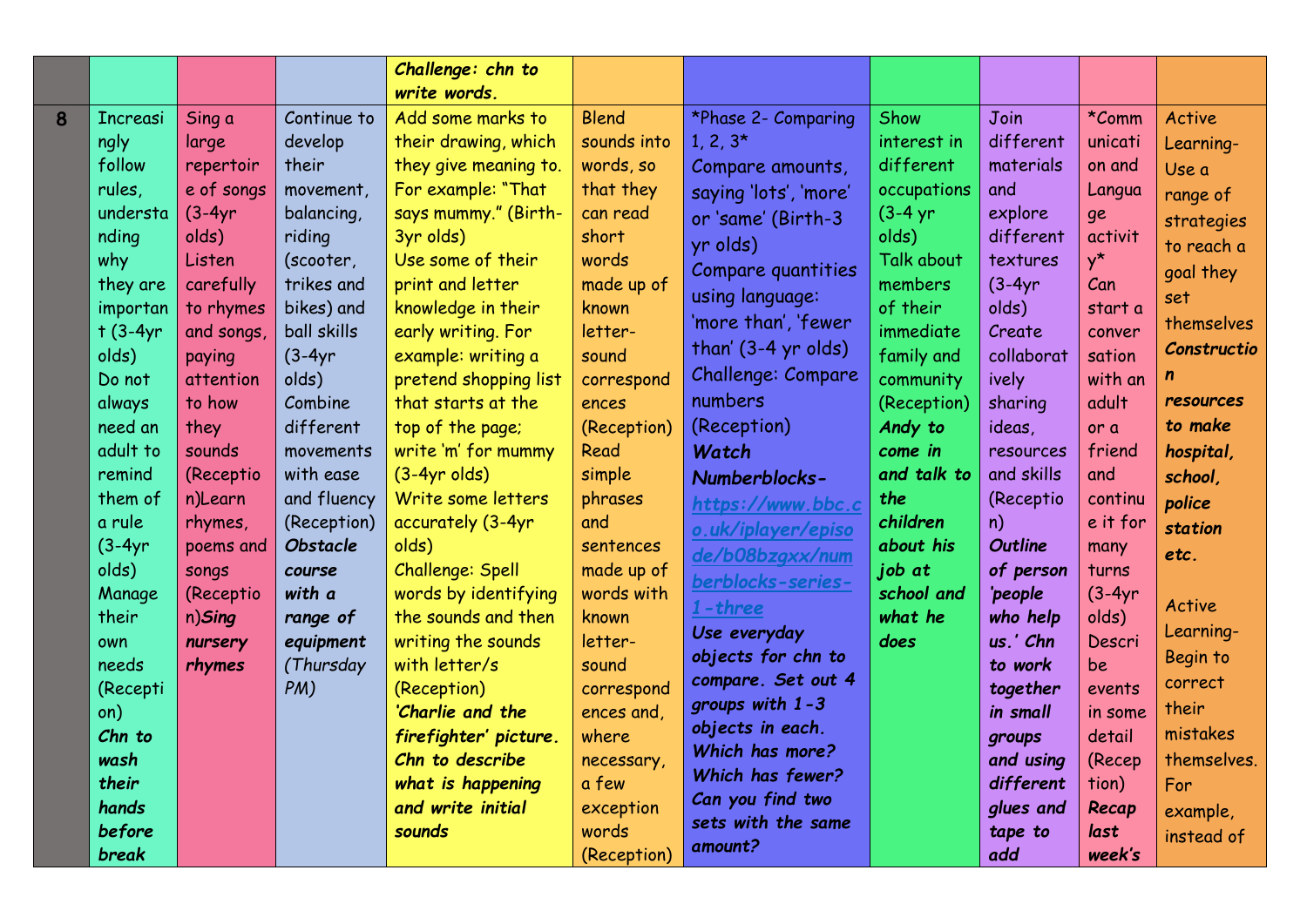| time    |  | Challenge: Write                     | <b>Letters</b>        | Challenge: Add one    | different | <b>FS</b>  | using      |
|---------|--|--------------------------------------|-----------------------|-----------------------|-----------|------------|------------|
| (Wednes |  | words                                | and Sounds            | more/take one less.   | materials | session    | increasing |
| day)    |  |                                      | and Bug               | Which has more and    | to        | about      | force to   |
|         |  | Add some marks to                    | Clun                  | fewer now? How do     | represent | how        | push a     |
|         |  | their drawing, which                 | Phonics.              | you know?             |           | the        | puzzle     |
|         |  | they give meaning to.                | Phase 2,              |                       |           | fire       | piece into |
|         |  | For example: "That                   | week 3.               | * Phase 2- Comparing  |           | <b>Was</b> | the slot,  |
|         |  | says mummy." (Birth-                 | <b>Teach set</b>      | $1, 2, 3*$            |           | made.      | they try   |
|         |  | 3yr olds)                            | 2 letters-            | Compare amounts,      |           | What       | another    |
|         |  | Use some of their                    | $q$ o $c$ $k$         | saying 'lots', 'more' |           | did we     |            |
|         |  | print and letter                     | <b>Briefly</b>        | or 'same' (Birth-3    |           | do?        | piece to   |
|         |  | knowledge in their                   | practise              | yr olds)              |           | (Tuesd     | see if it  |
|         |  | early writing. For                   | oral                  | Compare quantities    |           | ay PM)     | will fit   |
|         |  | example: writing a                   | blending              | using language:       |           |            | Coloured   |
|         |  | pretend shopping list                | and                   | 'more than', 'fewer   |           |            | compare    |
|         |  | that starts at the                   | segmentati            | than' (3-4 yr olds)   |           |            | bears to   |
|         |  | top of the page;                     | on                    | Challenge: Compare    |           |            | put in the |
|         |  | write 'm' for mummy                  | Read                  | numbers               |           |            | correct    |
|         |  | $(3-4yr$ olds)<br>Write some letters | words with<br>letters |                       |           |            | order on   |
|         |  |                                      | learnt so             | (Reception)           |           |            | the sheets |
|         |  | accurately (3-4yr<br>olds)           | far and               | Watch                 |           |            |            |
|         |  | Challenge: Spell                     | begin to              | Numerblocks-          |           |            |            |
|         |  | words by identifying                 | read                  | https://www.bbc.c     |           |            |            |
|         |  | the sounds and then                  | captions.             | o.uk/iplayer/episo    |           |            |            |
|         |  | writing the sounds                   | Oral and              | de/b08bzh11/num       |           |            |            |
|         |  | with letter/s                        | letter                | berblocks-series-     |           |            |            |
|         |  | (Reception)                          | segmentati            | 1-one-two-three       |           |            |            |
|         |  | 'Charlie the                         | on for                | With                  |           |            |            |
|         |  | firefighter' speech                  | spelling.             | numeral/subitise      |           |            |            |
|         |  | <b>bubbles</b>                       | <b>High</b>           | cards. Chn to pick    |           |            |            |
|         |  | <b>Challenge: Write</b>              | frequency             | a card.               |           |            |            |
|         |  | words                                | words-                | Count/subitise how    |           |            |            |
|         |  |                                      | and                   |                       |           |            |            |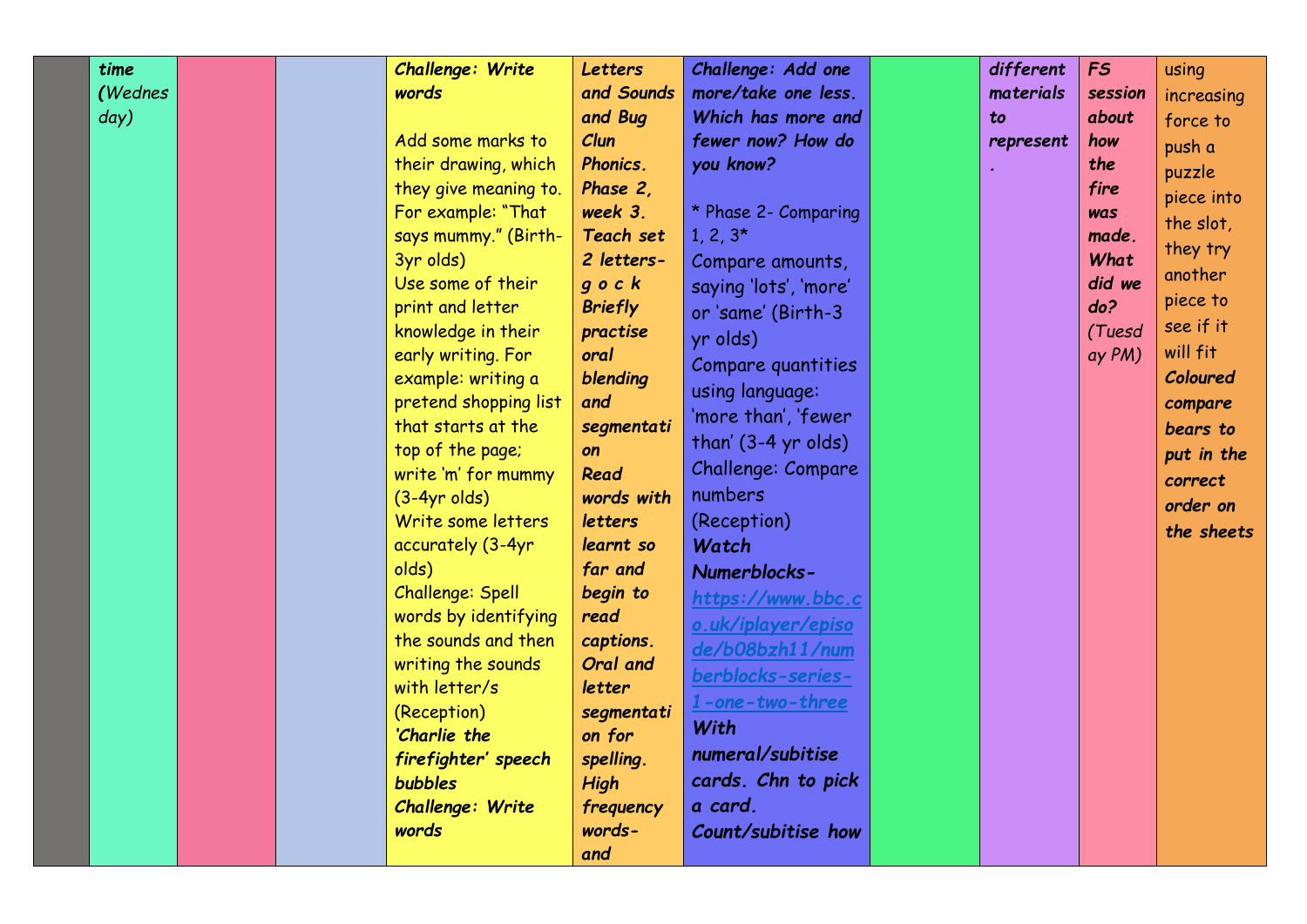|  | many. Which<br>number card has<br>more/fewer dots?<br>Find a card with<br>the same number<br>of dots. Can you<br>put these cards in<br>order? What<br>would come next? |  |
|--|------------------------------------------------------------------------------------------------------------------------------------------------------------------------|--|
|  | PD Day                                                                                                                                                                 |  |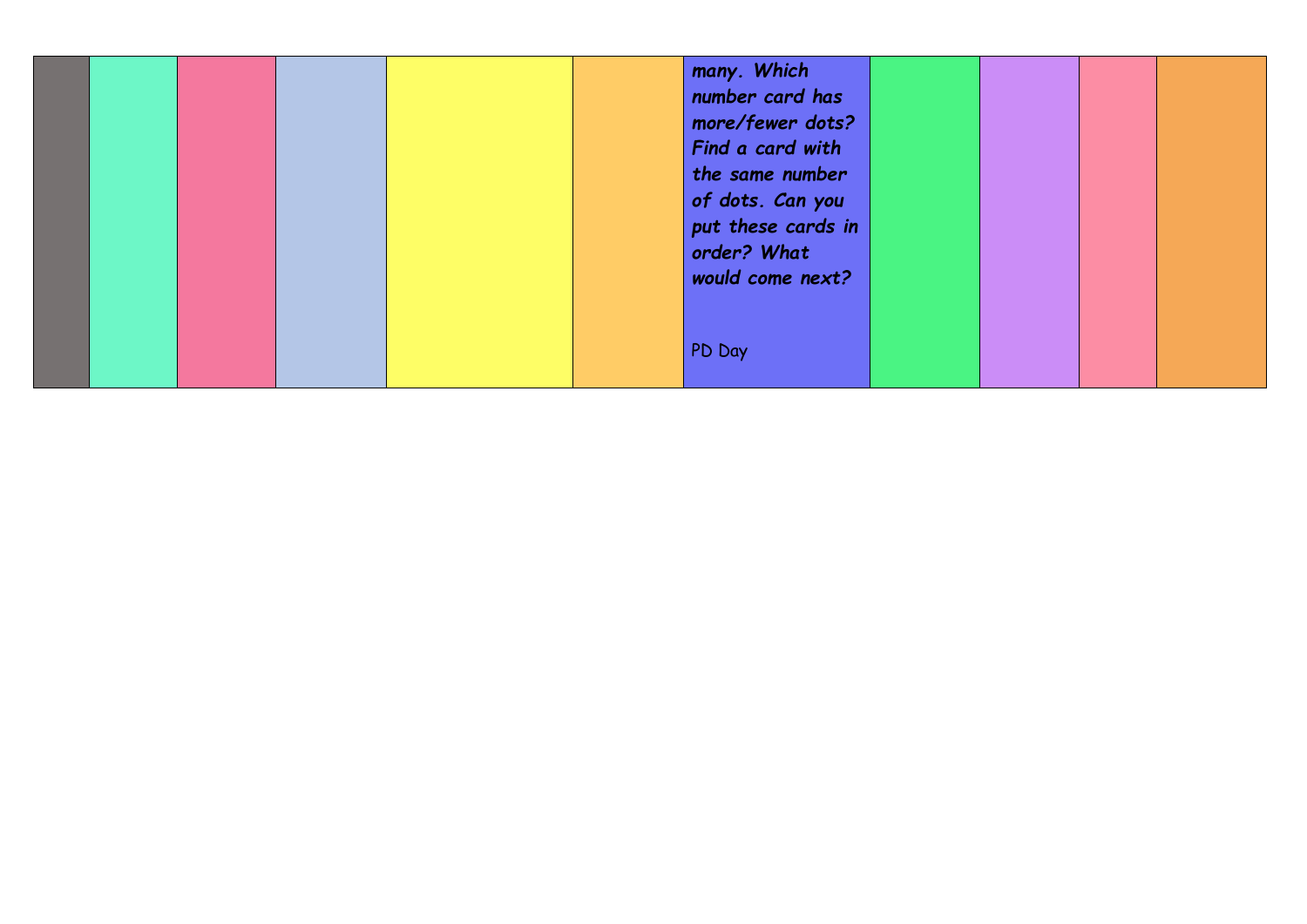## **Clee (Reception)- Winter Adventures- Medium Term Planning- Autumn 2 (2021/22)**

| We | <b>PSED</b>  | Communi    | Physical      | Literacy              | <b>Phonics</b>   | <b>Mathematics</b>   | Understan | Expressi        | Forest      | CoETL           |
|----|--------------|------------|---------------|-----------------------|------------------|----------------------|-----------|-----------------|-------------|-----------------|
| ek |              | cation     | Developme     |                       |                  |                      | ding of   | ve Arts         | School      |                 |
|    |              | and        | nt            |                       |                  |                      | the World | and             |             |                 |
|    |              | Languag    |               |                       |                  |                      |           | Design          |             |                 |
|    |              |            |               |                       |                  |                      |           |                 |             |                 |
|    | Develop      | Engage in  | Make          | Add some marks to     | Read a few       | *Phase 2-            | *See      | <b>Use</b>      | *Under      | Creating        |
|    | appropri     | non-       | healthy       | their drawing, which  | common           | Composition of 1, 2, | Forest    | drawing         | standin     | and             |
|    | ate ways     | fiction    | choices       | they give meaning to. | exception        | $3*$                 | School    | $\overline{10}$ | g the       | <b>Thinking</b> |
|    | of being     | books      | about food,   | For example: "That    | words            |                      | activity* | represent       | World       | Critically-     |
|    | assertive    | (Receptio  | drink,        | says mummy." (Birth-  | matched to       | *Phase 2-            |           | ideas like      | activit     | Concentrat      |
|    | $(3-4yr)$    | n)         | activity and  | 3yr olds)             | the              | Composition of 1, 2, |           | movement        | $v^{\star}$ | e on            |
|    | olds)        | Listen to  | toothbrush    | Use some of their     | school's         | $3*$                 |           | or loud         | Plant       | achieving       |
|    | <b>Build</b> | and talk   | ing $(3-4yr)$ | print and letter      | phonic           |                      |           | noises (3-      | seeds       | something       |
|    | construc     | about      | olds)         | knowledge in their    | programme        |                      |           | 4yr olds)       | and         | that's          |
|    | tive and     | selected   | Make          | early writing. For    | (Reception)      |                      |           | Listen          | care        | important       |
|    | respectf     | non-       | healthy       | example: writing a    | <b>Letters</b>   |                      |           | attentivel      | for         | to them.        |
|    | ul           | fiction to | choices       | pretend shopping list | and Sounds       |                      |           | y, move to      | growin      | They are        |
|    | relations    | develop a  | about food,   | that starts at the    | and Bug          |                      |           | and talk        | q           | increasingl     |
|    | hips         | deep       | drink,        | top of the page;      | Clun             |                      |           | about           | plants      | y able to       |
|    | (Recepti     | familiarit | activity and  | write 'm' for mummy   | Phonics.         |                      |           | music,          | $(3-4yr)$   | control         |
|    | on)          | y with     | toothbrush    | $(3-4yr$ olds)        | Phase 2,         |                      |           | expressin       | olds)       | their           |
|    | Chn to       | new        | ing $(3-4yr)$ | Write some letters    | week 4.          |                      |           | g their         | Explor      | attention       |
|    | play         | knowledg   | olds)         | accurately (3-4yr     | <b>Teach set</b> |                      |           | feelings        | e the       | and ignore      |
|    | 'teddy       | e and      | Know and      | olds)                 | 2 letters-       |                      |           | and             | natural     | distraction     |
|    | bears'       | vocabular  | talk about    | Challenge: Spell      | ckeur            |                      |           | responses       | world       | $S_{-}$         |
|    | picnic'      | Ÿ.         | the           | words by identifying  | <b>Briefly</b>   |                      |           | (Receptio       | around      | Indoor and      |
|    | themed       | (Receptio  | different     | the sounds and then   | practise         |                      |           | n)              | them        | outdoor         |
|    | matching     | n)         | factors       | writing the sounds    | oral             |                      |           | Watch           | (Recep      | role play       |
|    | pair         | Look at    | that          | with letter/s         | blending         |                      |           | animation       | tion)       | areas to        |
|    | game         | fiction    | support       | (Reception)           | and              |                      |           | of 'We're       | Unders      | be set up.      |
|    | (Purple      | and non-   | their         |                       | segmentati       |                      |           | going on        | tand        |                 |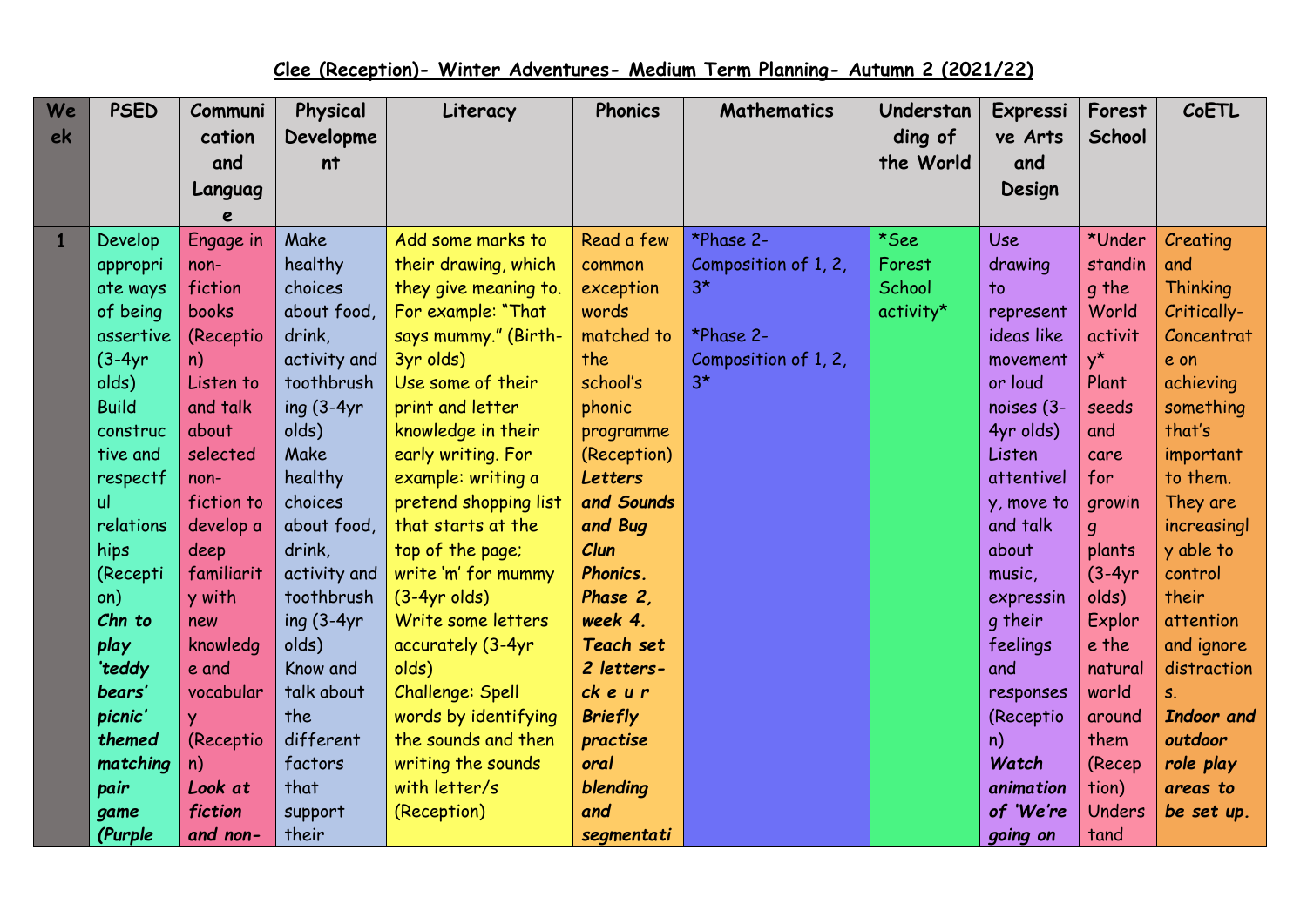| <b>Mash</b> | fictions     | overall     | Chn to draw           | on. Read       |  | a bear     | the          | Active      |
|-------------|--------------|-------------|-----------------------|----------------|--|------------|--------------|-------------|
| resource    | <b>books</b> | health and  | different bears or    | words with     |  | hunt.'     | effect       | Learning-   |
| ) with      | about        | wellbeing:  | stick pictures in of  | <b>letters</b> |  | Chn to     | $\circ$ f    | Keep on     |
| friends     | bears        | -regular    | different bears.      | learnt so      |  | have a     | changin      | trying when |
|             |              | physical    | Chn to label using    | far and        |  | white      | g            | things are  |
|             |              | activity    | initial sounds.       | begin to       |  | board      | season       | difficult.  |
|             |              | -healthy    | Challenge: Chn to     | read           |  | and draw   | s on         | Chn to set  |
|             |              | eating      | label by              | captions.      |  | to         | the          | up the      |
|             |              |             | spelling/writing      | Oral and       |  | represent  | natural      | water       |
|             |              | toothbrush  | words/names.          | letter         |  | the music  | world        | guttering   |
|             |              | ing         |                       | segmentati     |  | and        | around       | to          |
|             |              | -sensible   | Add some marks to     | on for         |  | loud/quiet | them         | transport   |
|             |              | amounts of  | their drawing, which  | spelling       |  | noises.    | (Recep       | water       |
|             |              | 'screen     | they give meaning to. | captions.      |  |            | tion)        | from one    |
|             |              | time'       | For example: "That    | <b>High</b>    |  |            | Plant        | end to the  |
|             |              | -having a   | says mummy." (Birth-  | frequency      |  |            | <b>Tulip</b> | other.      |
|             |              | good sleep  | 3yr olds)             | words-         |  |            | <b>bulbs</b> |             |
|             |              | routine     | Use some of their     | and            |  |            | in the       |             |
|             |              | -being a    | print and letter      | <b>Tricky</b>  |  |            | <b>FS</b>    |             |
|             |              | safe        | knowledge in their    | words-the      |  |            | area         |             |
|             |              | pedestrian  | early writing. For    | to             |  |            | (Tuesd       |             |
|             |              | (Reception) | example: writing a    |                |  |            | ay PM)       |             |
|             |              | Chn to      | pretend shopping list |                |  |            |              |             |
|             |              | bring in a  | that starts at the    |                |  |            |              |             |
|             |              | teddy food  | top of the page;      |                |  |            |              |             |
|             |              | for a       | write 'm' for mummy   |                |  |            |              |             |
|             |              | healthy     | $(3-4yr$ olds)        |                |  |            |              |             |
|             |              | teddy       | Spell words by        |                |  |            |              |             |
|             |              | bears       | identifying the       |                |  |            |              |             |
|             |              | picnic.     | sounds and then       |                |  |            |              |             |
|             |              |             | writing the sounds    |                |  |            |              |             |
|             |              |             | with letter/s         |                |  |            |              |             |
|             |              |             | (Reception)           |                |  |            |              |             |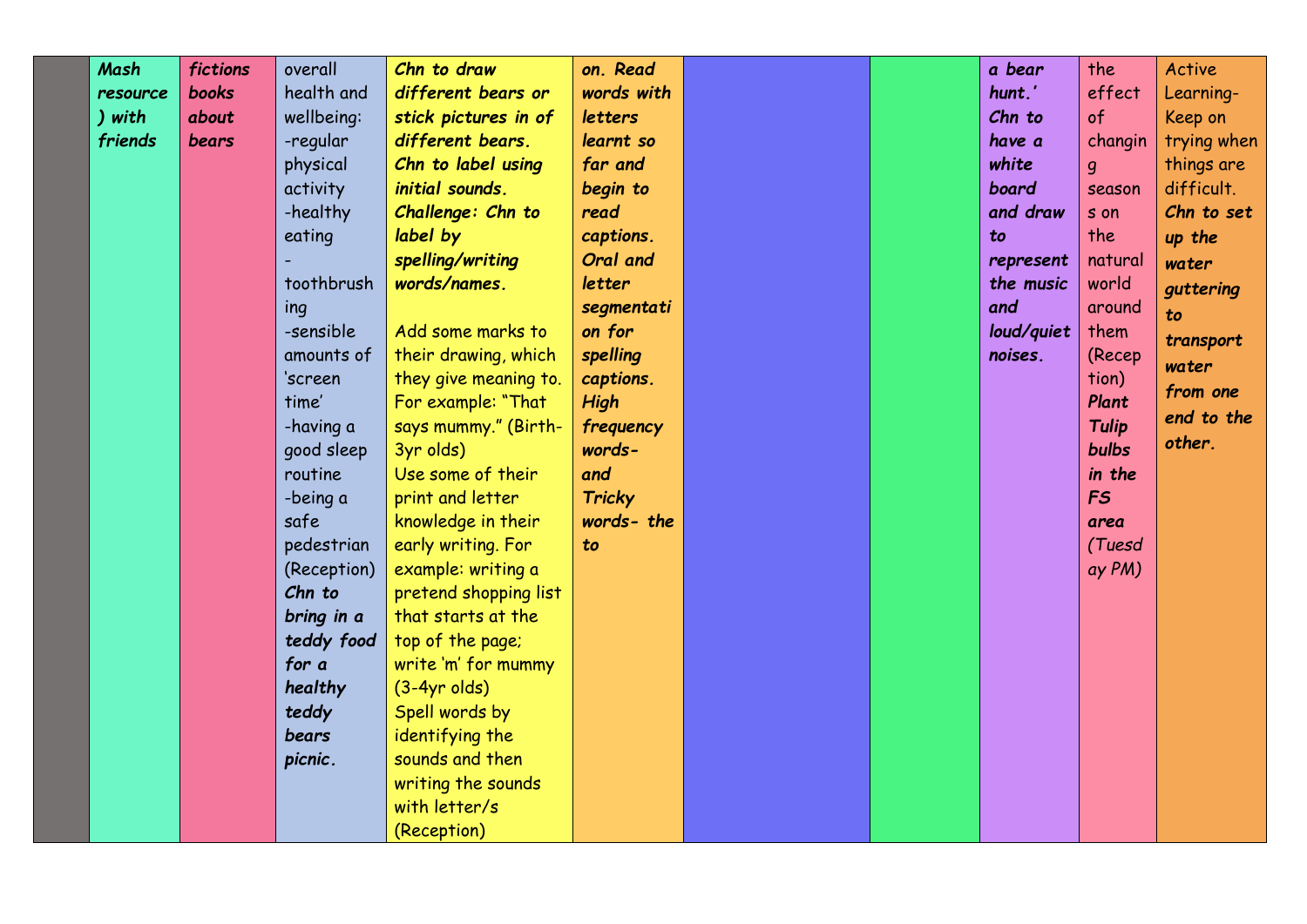|       | Challenge: Write       |  |  |
|-------|------------------------|--|--|
|       | short sentences with   |  |  |
|       | words with known       |  |  |
|       | letter-sound           |  |  |
|       | correspondence         |  |  |
|       |                        |  |  |
|       | using a capital letter |  |  |
|       | and full stop          |  |  |
|       | (Reception)            |  |  |
|       | Write words for        |  |  |
|       | where bears live       |  |  |
|       | Challenge: chn to      |  |  |
|       | write a sentence       |  |  |
|       |                        |  |  |
|       | Add some marks to      |  |  |
|       | their drawing, which   |  |  |
|       | they give meaning to.  |  |  |
|       | For example: "That     |  |  |
|       | says mummy." (Birth-   |  |  |
|       | 3yr olds)              |  |  |
|       | Use some of their      |  |  |
|       | print and letter       |  |  |
|       | knowledge in their     |  |  |
|       | early writing. For     |  |  |
|       | example: writing a     |  |  |
|       | pretend shopping list  |  |  |
|       | that starts at the     |  |  |
|       |                        |  |  |
|       | top of the page;       |  |  |
|       | write 'm' for mummy    |  |  |
|       | $(3-4yr$ olds)         |  |  |
|       | Write some letters     |  |  |
|       | accurately (3-4yr      |  |  |
| olds) |                        |  |  |
|       | Challenge: Spell       |  |  |
|       | words by identifying   |  |  |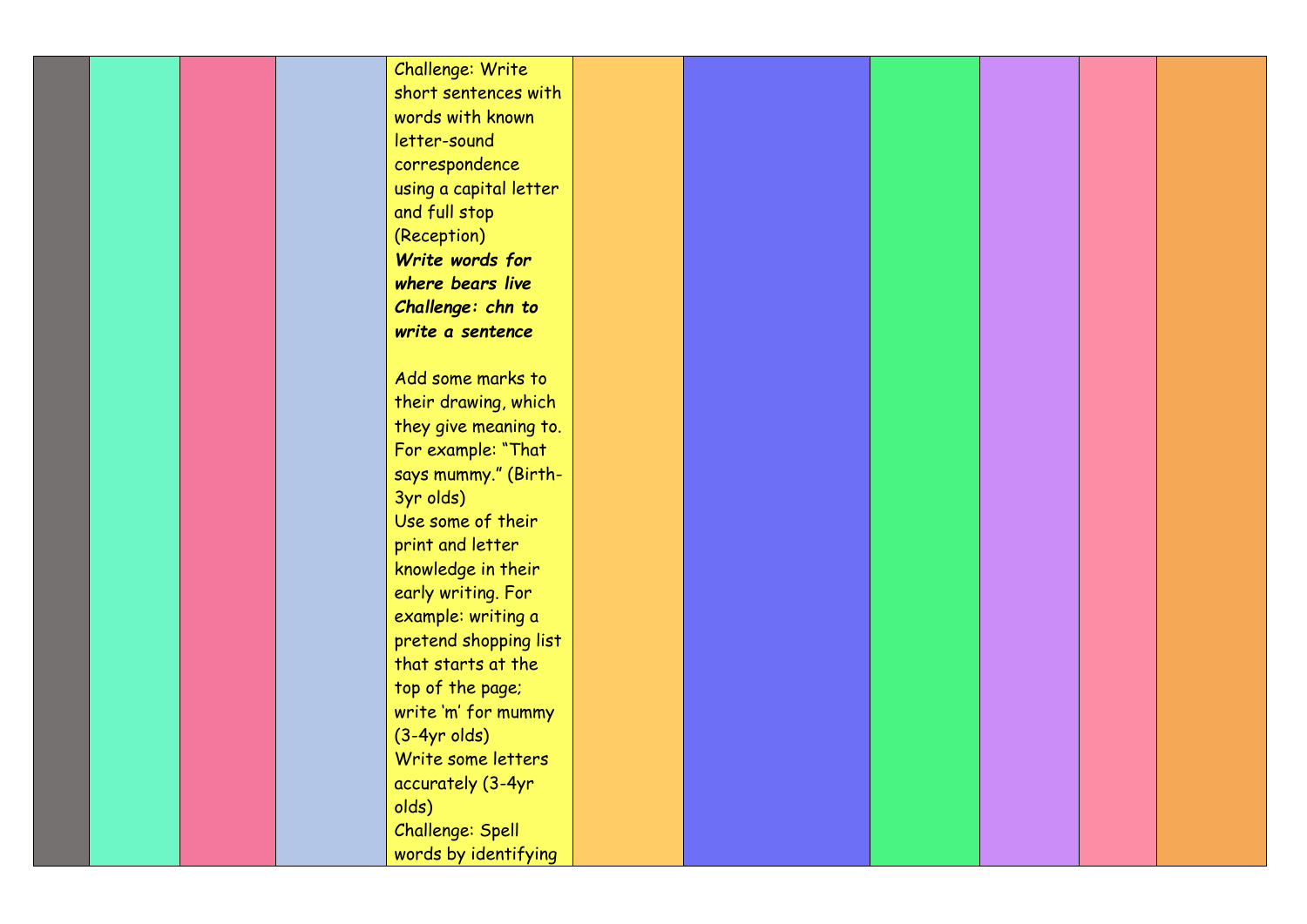|                |                 |                   |                         | the sounds and then<br>writing the sounds<br>with letter/s<br>(Reception)<br>Draw and write<br>initial sounds for<br>food chn what at<br>the teddy bear's<br>picnic.<br>Challenge: chn to |                 |                       |                   |               |                 |             |
|----------------|-----------------|-------------------|-------------------------|-------------------------------------------------------------------------------------------------------------------------------------------------------------------------------------------|-----------------|-----------------------|-------------------|---------------|-----------------|-------------|
|                |                 |                   |                         | write words.                                                                                                                                                                              |                 |                       |                   |               |                 |             |
| $\overline{2}$ | <b>Talk</b>     | <b>Know</b>       | Use one-                | Add some marks to                                                                                                                                                                         | Read a few      | *Phase 2- Circles and | Know that         | Create        | *Expre          | Playing and |
|                | about           | many              | handed                  | their drawing, which                                                                                                                                                                      | common          | triangles*            | there are         | their own     | ssive           | exploring-  |
|                | their           | rhymes,           | tools and               | they give meaning to.                                                                                                                                                                     | exception       |                       | different         | songs, or     | Arts            | Respond to  |
|                | feelings        | be able           | equipment,              | For example: "That                                                                                                                                                                        | words           | *Phase 2- Circles and | countries in      | improvise     | and             | new         |
|                | using           | to talk           | for                     | says mummy." (Birth-                                                                                                                                                                      | matched to      | triangles*            | the world         | a song        | Design          | experience  |
|                | words           | about             | example,                | 3yr olds)                                                                                                                                                                                 | the             |                       | and talk          | around on     | activit         | s that you  |
|                | <b>like</b>     | familiar          | snips in                | Use some of their                                                                                                                                                                         | school's        | *Phase 2- Spatial     | about the         | they know     | $y^{\star}$     | bring to    |
|                | 'happy',        | books,            | paper with              | print and letter                                                                                                                                                                          | phonic          | Awareness*            | difference        | $(3-4yr)$     | Create          | their       |
|                | 'sad',          | and be            | scissors (3-            | knowledge in their                                                                                                                                                                        | programme       |                       | s they have       | olds)         | closed          | attention   |
|                | 'angry' or      | able to           | 4yr olds)               | early writing. For                                                                                                                                                                        | (Reception)     |                       | experience        | Explore       | shapes          | Chn to      |
|                | 'worried.'      | tell a long       | Develop                 | example: writing a                                                                                                                                                                        | <b>Letters</b>  |                       | d or seen in      | and           | with            | have        |
|                | $(3-4yr)$       | story (3-         | their small             | pretend shopping list                                                                                                                                                                     | and Sounds      |                       | photos (3-        | engage in     | continu         | resources   |
|                | olds)           | 4yr olds)         | motor skills<br>so that | that starts at the                                                                                                                                                                        | and Bug<br>Clun |                       | 4yr olds)         | music         | ous line<br>and | to set up   |
|                | Identify<br>and | <b>Retell the</b> | they can                | top of the page;<br>write 'm' for mummy                                                                                                                                                   | <b>Phonics.</b> |                       | Recognise<br>some | making<br>and | begin           | plates,     |
|                | moderat         | story,            | use a range             | $(3-4yr$ olds)                                                                                                                                                                            | Phase 2.        |                       | similarities      | dance,        | to use          | knives and  |
|                | e their         | once they         | of tools                | Spell words by                                                                                                                                                                            | week 4.         |                       | and               | performin     | these           |             |
|                | own             | have              | competentl              | identifying the                                                                                                                                                                           | Teach set       |                       | difference        | g solo or     | shapes          | forks for   |
|                | feelings        | developed         | y, safely               | sounds and then                                                                                                                                                                           | 2 letters-      |                       | s between         | in groups     | to              | teddy       |
|                | socially        | a deep            | and                     | writing the sounds                                                                                                                                                                        | ckeur           |                       | life in this      | (Receptio     | repres          | bears'      |
|                | and             | familiarit        | confidently             | with letter/s                                                                                                                                                                             | <b>Briefly</b>  |                       | country           | n)            | ent             | picnic      |
|                | emotiona        | y with            |                         | (Reception)                                                                                                                                                                               | practise        |                       | and life in       | Create        | object          |             |
|                | lly             | the text;         | Suggested               |                                                                                                                                                                                           | oral            |                       | other             | music to      | $s(3-$          |             |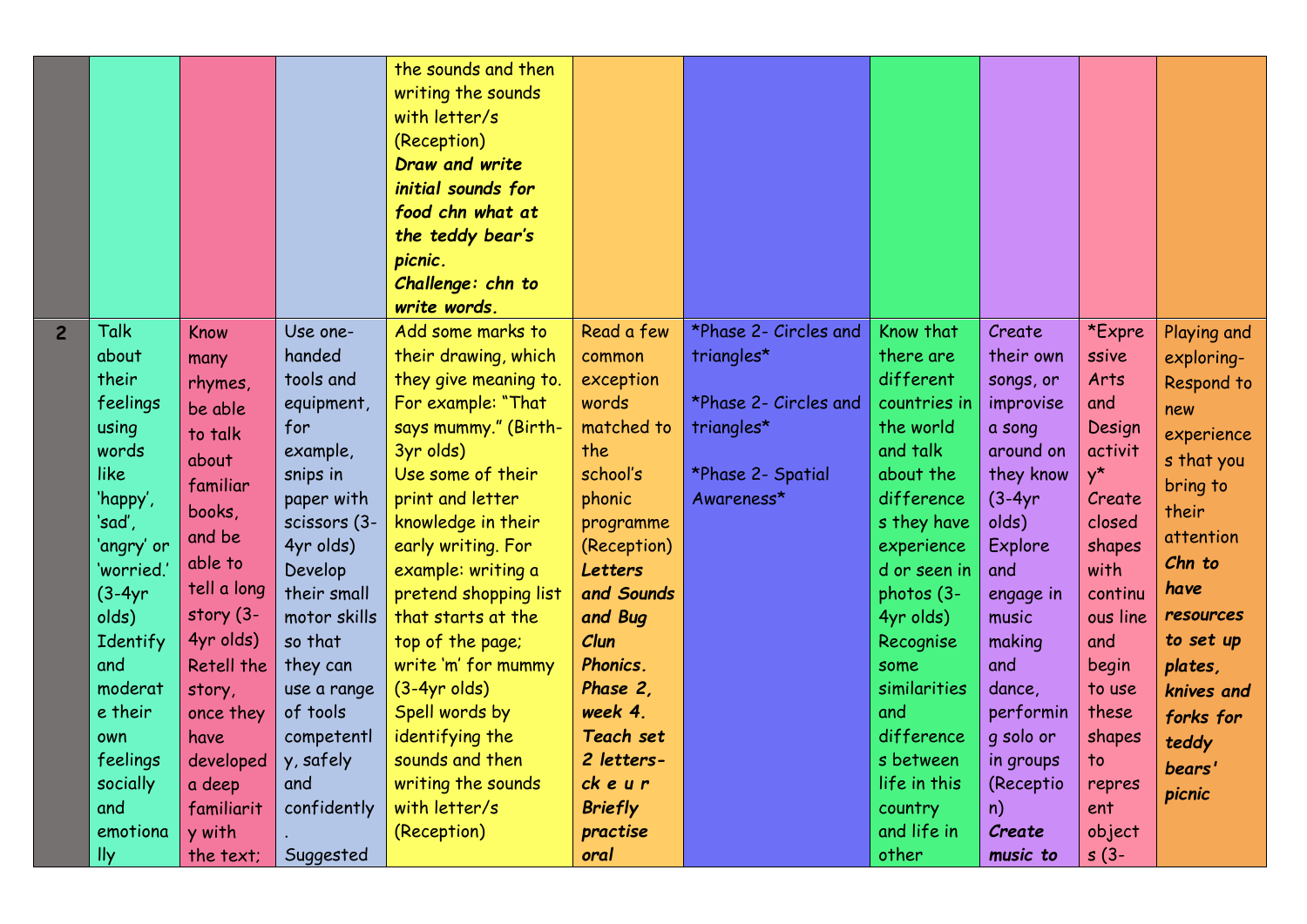| (Recepti     | some as   | tools:       | Challenge: Write       | blending      | countries   | the       | 4yr           | Active          |
|--------------|-----------|--------------|------------------------|---------------|-------------|-----------|---------------|-----------------|
| on)          | exact     | pencils for  | short sentences with   | and           | (Reception) | different | olds)         | Learning-       |
| Chn to       | repetitio | drawing      | words with known       | segmentati    | Recognise   | noises/th | Create        | Show goal-      |
| bring in     | n and     | and writing, | letter-sound           | on. Read      | some        | emes      | collabo       | directed        |
| their        | some in   | paintbrush   | correspondence         | words with    | environmen  | from the  | rativel       | behaviour.      |
| favourit     | their own | es,          | using a capital letter | letters       | ts that are | story     | <b>y</b>      | For             |
| e teddy.     | words     | scissors,    | and full stop          | learnt so     | different   | 'we're    | sharing       | example,        |
| <b>Share</b> | (Receptio | knives,      | (Reception)            | far and       | to the one  | going on  | ideas,        |                 |
| with a       | n)        | forks and    | Picture 1 from         | begin to      | in which    | a bear    | resour        | babies may      |
| small        | 'We're    | spoons       | focus story 'We're     | read          | they live   | hunt.'    | ces and       | pull            |
| group of     | going on  | (Reception)  | going on a bear        | captions.     | (Reception) |           | skills        | themselves      |
| chn why      | a bear    | Cut out      | hunt.'                 | Oral and      | Look at     |           | (Recep        | up by using     |
| it is        | hunt'     | and paint    | Chn to use key         | letter        | different   |           | tion)         | the edges       |
| special      | story     | bear mask    | phrases to describe    | segmentati    | bears from  |           | In            | of a low        |
| to them,     | map to    |              | what is happening.     | on for        | around the  |           | pairs         | table to        |
| how long     | act out.  |              | Write initial sounds   | spelling      | world and   |           | <b>use</b>    | reach for a     |
| they         |           |              | and words.             | captions.     | the         |           | <b>sticks</b> | toy on the      |
| have had     |           |              | Challenge: chn to      | High          | different   |           | to            | top of a        |
| it for       |           |              | write a short          | frequency     | types of    |           | create        | table.          |
| etc.         |           |              | sentence               | words-        | environmen  |           | a             | <b>Toddlers</b> |
| How the      |           |              |                        | and           | ts they     |           | frame/        | might turn      |
| teddy        |           |              | Add some marks to      | <b>Tricky</b> | live in     |           | outline       | a storage       |
| makes        |           |              | their drawing, which   | words- the    |             |           | and           |                 |
| them         |           |              | they give meaning to.  | to            |             |           | then          | box upside      |
| feel.        |           |              | For example: "That     |               |             |           | find          | down so         |
|              |           |              | says mummy." (Birth-   |               |             |           | natural       | they can        |
|              |           |              | 3yr olds)              |               |             |           | materi        | stand on it     |
|              |           |              | Use some of their      |               |             |           | als to        | and reach       |
|              |           |              | print and letter       |               |             |           | make          | up for an       |
|              |           |              | knowledge in their     |               |             |           | picture       | object.         |
|              |           |              | early writing. For     |               |             |           | (Tuesd        | Use             |
|              |           |              | example: writing a     |               |             |           | ay AM)        | different       |
|              |           |              | pretend shopping list  |               |             |           |               | tools for       |
|              |           |              | that starts at the     |               |             |           |               |                 |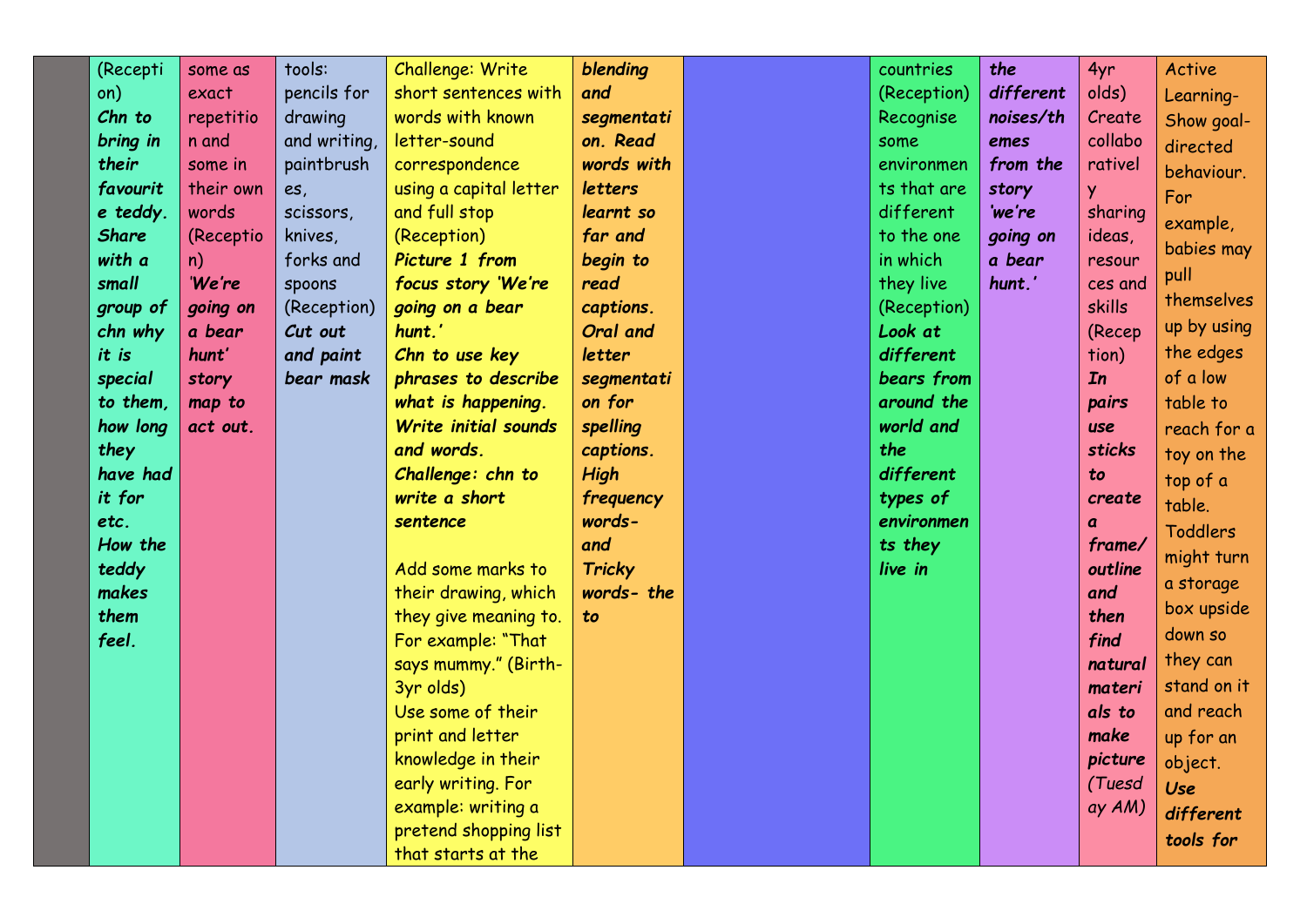|              |                                                 |                                            |                                                            | top of the page;<br>write 'm' for mummy<br>$(3-4yr$ olds)<br>Spell words by<br>identifying the<br>sounds and then<br>writing the sounds<br>with letter/s<br>(Reception)<br>Challenge: Write<br>short sentences with<br>words with known<br>letter-sound<br>correspondence<br>using a capital letter<br>and full stop<br>(Reception)<br>Picture 2 from<br>focus story 'We're<br>going on a bear<br>hunt.'<br>Chn to use key<br>phrases to describe<br>what is happening.<br>Write initial sounds<br>and words.<br>Challenge: chn to<br>write a short<br>sentence |                                                          |                                                    |                                                           |                                                     |                                             | selected<br>purposes in<br>the mud<br>kitchen<br>area to<br>make food<br>for the<br>teddy<br>bears'<br>picnic. |
|--------------|-------------------------------------------------|--------------------------------------------|------------------------------------------------------------|-----------------------------------------------------------------------------------------------------------------------------------------------------------------------------------------------------------------------------------------------------------------------------------------------------------------------------------------------------------------------------------------------------------------------------------------------------------------------------------------------------------------------------------------------------------------|----------------------------------------------------------|----------------------------------------------------|-----------------------------------------------------------|-----------------------------------------------------|---------------------------------------------|----------------------------------------------------------------------------------------------------------------|
| $\mathbf{3}$ | Help to<br>find<br>solutions<br>to<br>conflicts | Enjoy<br>listening<br>to longer<br>stories | Continue to<br>develop<br>their<br>movement,<br>balancing, | Add some marks to<br>their drawing, which<br>they give meaning to.<br>For example: "That                                                                                                                                                                                                                                                                                                                                                                                                                                                                        | Read a few<br>common<br>exception<br>words<br>matched to | *Phase 2- Spatial<br>Awareness*<br>*Phase 3- Four* | Explore<br>collections<br>of<br>materials<br>with similar | Develop<br>their own<br>ideas and<br>then<br>decide | <b>Begin</b><br>to<br>unders<br>tand<br>the | Playing and<br>exploring-<br>Bring their<br>own<br>interests                                                   |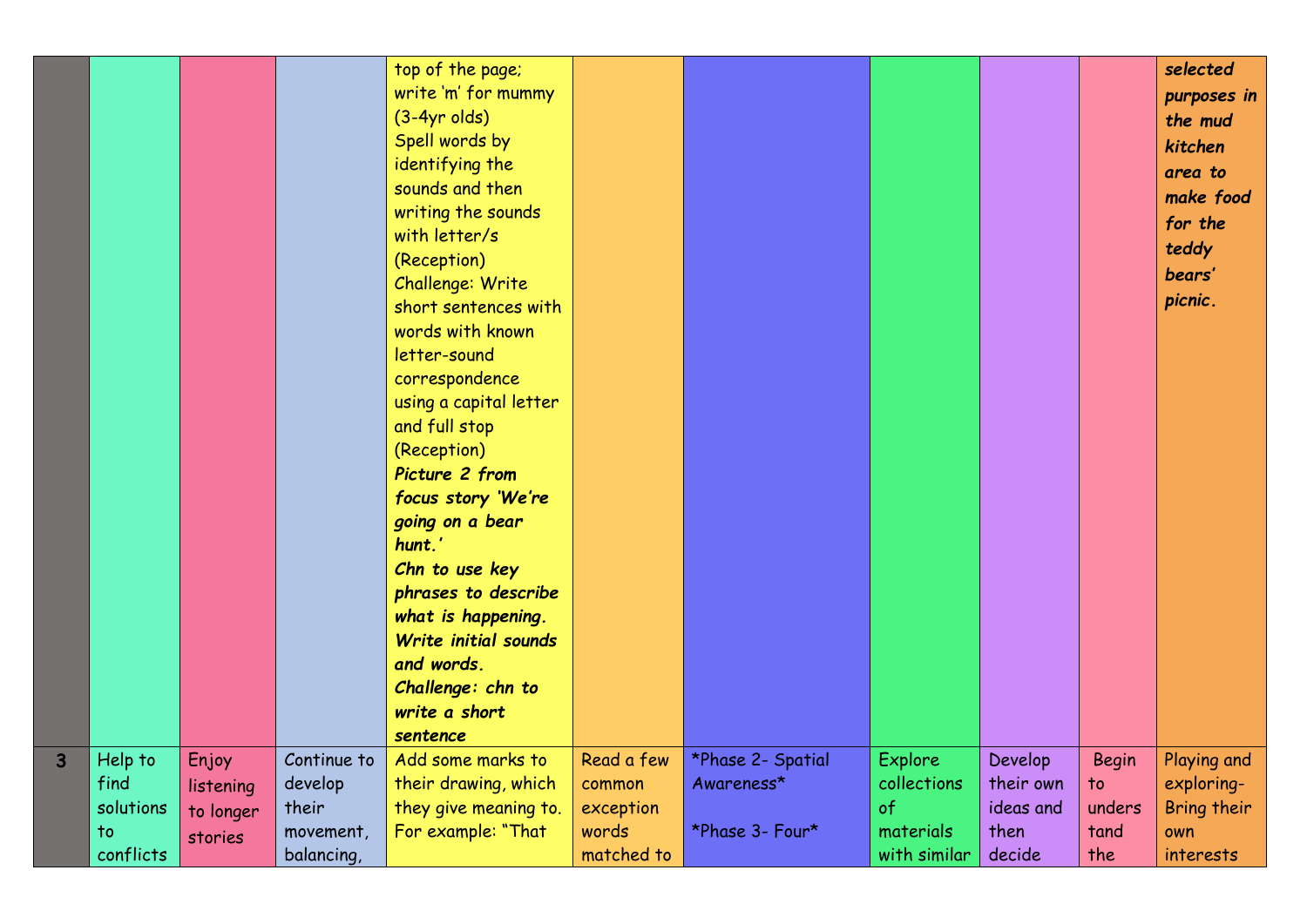| and          | and can    | riding       | says mummy." (Birth-   | the         | Watch                | and/or      | which       | need to      | and          |
|--------------|------------|--------------|------------------------|-------------|----------------------|-------------|-------------|--------------|--------------|
| rivalries.   | remembe    | (scooter,    | 3yr olds)              | school's    | Numberblocks-        | different   | materials   | respec       | fascination  |
| For          | r much of  | trikes and   | Use some of their      | phonic      | https://www.bbc.co   | properties  | to use to   | t and        | s into early |
| example,     | what       | bikes) and   | print and letter       | programme   | .uk/iplayer/episode/ | $(3-4yr)$   | express     | care         | year         |
| acceptin     | happens    | ball skills  | knowledge in their     | (Reception) | b08d61 cv/numberbl   | olds)       | them $(3 -$ | for the      | settings.    |
| g that       | $(3-4yr)$  | $(3-4yr)$    | early writing. For     | Spell words | ocks-series-1-four   | Talk about  | 4yr olds)   | natural      | This helps   |
| not          | olds)      | olds)        | example: writing a     | by          |                      | difference  | Return to   | environ      | them to      |
| everyone     | Listen to  | Revise and   | pretend shopping list  | identifying |                      | between     | and build   | ment         | develop      |
| can be       |            | refine the   | that starts at the     | the sounds  |                      | materials   | on their    | and all      | their        |
| Spider-      | and talk   | fundament    | top of the page;       | and then    |                      | and         | previous    | living       | learning.    |
| Man in       | about      | $\mathsf{d}$ | write 'm' for mummy    | writing the |                      | changes     | learning,   | things       | Porridge     |
| the          | stories to | movement     | $(3-4yr$ olds)         | sound with  |                      | they notice | refining    | $(3-4yr)$    | oats and     |
| game,        | build      | skills they  | Spell words by         | letter/s    |                      | $(3-4yr)$   | ideas and   | olds)        | milk/water   |
| and          | familiarit | have         | identifying the        | (Reception) |                      | olds)       | developin   | Explor       | . Mixing     |
| suggesti     | y and      | already      | sounds and then        | Read        |                      | Chn to      | g their     | e the        | different    |
| ng other     | understan  | acquired:    | writing the sounds     | simple      |                      | explore     | ability to  | natural      | quantities   |
| ideas (3-    | ding       | -rolling     | with letter/s          | phrases     |                      | different   | represent   | world        | together.    |
| 4 yr         | (Receptio  | -crawling    | (Reception)            | and         |                      | types of    | them        | around       | How does     |
| olds)        | n)         | -walking     | Challenge: Write       | sentences   |                      | materials.  | (Receptio   | them         | more/less    |
| <b>Think</b> | Read       | -jumping     | short sentences with   | made up of  |                      | Linked to   | n) Use a    | (Recep       | liquid       |
| about        | 'Goldilock | -running     | words with known       | words with  |                      | story       | range of    | tion)        | change the   |
| the          | s and the  | -hopping     | letter-sound           | known       |                      | which       | materials   | Litter       | porridge.    |
| perspect     |            | -skipping    | correspondence         | letter-     |                      | materials   | and         | picking      |              |
| ive of       | three      | -climbing    | using a capital letter | sound       |                      | would be    | textures    | and          | Creating     |
| others       | bears' to  | (Reception)  | and full stop          | correspond  |                      | best for    | to add to   | tidying      | and          |
| (Recepti     | chn. Chn   | Re-act out   | (Reception)            | ences and   |                      | daddy's     | bear        | up in        | thinking     |
| on)          | to retell  | the story    | Write initial sounds   | where       |                      | chair, a    | mask        | the FS       | critically-  |
| <b>Talk</b>  | the story  | of           | and words.             | necessary,  |                      | picnic      |             | area         | Sort         |
| about        | to their   | 'Goldilocks  | Challenge: chn to      | a few       |                      | blanket.    |             | and          | materials.   |
| being        | talk       | and the      | write a short          | exception   |                      | bowl, a     |             | school       | For          |
| friendly     | partner    | three        | sentence. Choose       | words       |                      | coat etc.   |             | ground       | example, at  |
| and          | and        | bears' with  | character from the     | (Reception) |                      |             |             | $\mathbf{s}$ | tidy-up      |
| making       | share      | different    | story and describe     | Letters     |                      |             |             | (Tuesd       | time,        |
| friends.     |            | movement.    |                        | and Sounds  |                      |             |             | ay PM)       | children     |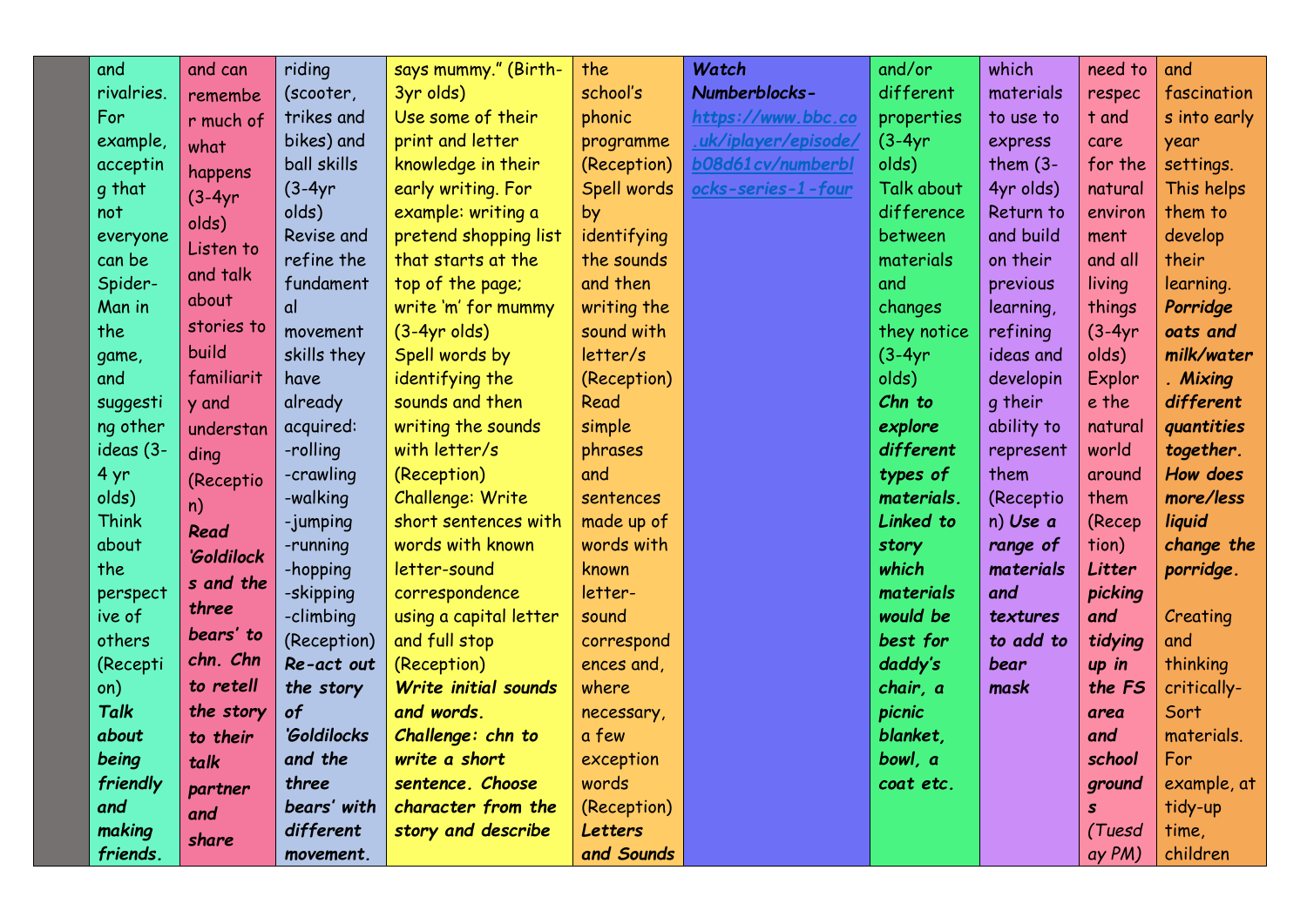| How              | with the | them. Write initial    | and Bug        |  |  | know how    |
|------------------|----------|------------------------|----------------|--|--|-------------|
| could            | class.   | sounds and words       | Clun           |  |  | to put      |
| <b>Goldilock</b> |          | Challenge: chn to      | Phonics.       |  |  | different   |
| s and            |          | write short            | Phase 2,       |  |  | constructio |
| the              |          | sentences              | week 5.        |  |  | n materials |
| bears            |          |                        | Teach set      |  |  | in separate |
| become           |          | Add some marks to      | 2 letters-     |  |  | baskets     |
| friends?         |          | their drawing, which   | h b f f f      |  |  | Sort the    |
|                  |          | they give meaning to.  | $II$ ss        |  |  | different   |
|                  |          | For example: "That     | <b>Briefly</b> |  |  | objects     |
|                  |          | says mummy." (Birth-   | practise       |  |  | from        |
|                  |          | 3yr olds)              | oral           |  |  | 'Goldilocks |
|                  |          | Use some of their      | blending       |  |  | and the     |
|                  |          | print and letter       | and            |  |  | three       |
|                  |          | knowledge in their     | segmentati     |  |  | bears' into |
|                  |          | early writing. For     | on. Read       |  |  | who they    |
|                  |          | example: writing a     | words with     |  |  | belong to,  |
|                  |          | pretend shopping list  | letters        |  |  | thinking    |
|                  |          | that starts at the     | learnt so      |  |  | about size  |
|                  |          | top of the page;       | far and        |  |  | and even    |
|                  |          | write 'm' for mummy    | begin to       |  |  | objects     |
|                  |          | $(3-4yr$ olds)         | read           |  |  | which are   |
|                  |          | Spell words by         | captions.      |  |  | in the      |
|                  |          | identifying the        | Oral and       |  |  | story       |
|                  |          | sounds and then        | letter         |  |  | which can't |
|                  |          | writing the sounds     | segmentati     |  |  | be          |
|                  |          | with letter/s          | on for         |  |  | included.   |
|                  |          | (Reception)            | spelling       |  |  |             |
|                  |          | Challenge: Write       | captions.      |  |  |             |
|                  |          | short sentences with   | <b>High</b>    |  |  |             |
|                  |          | words with known       | frequency      |  |  |             |
|                  |          | letter-sound           | words-         |  |  |             |
|                  |          | correspondence         | and            |  |  |             |
|                  |          | using a capital letter |                |  |  |             |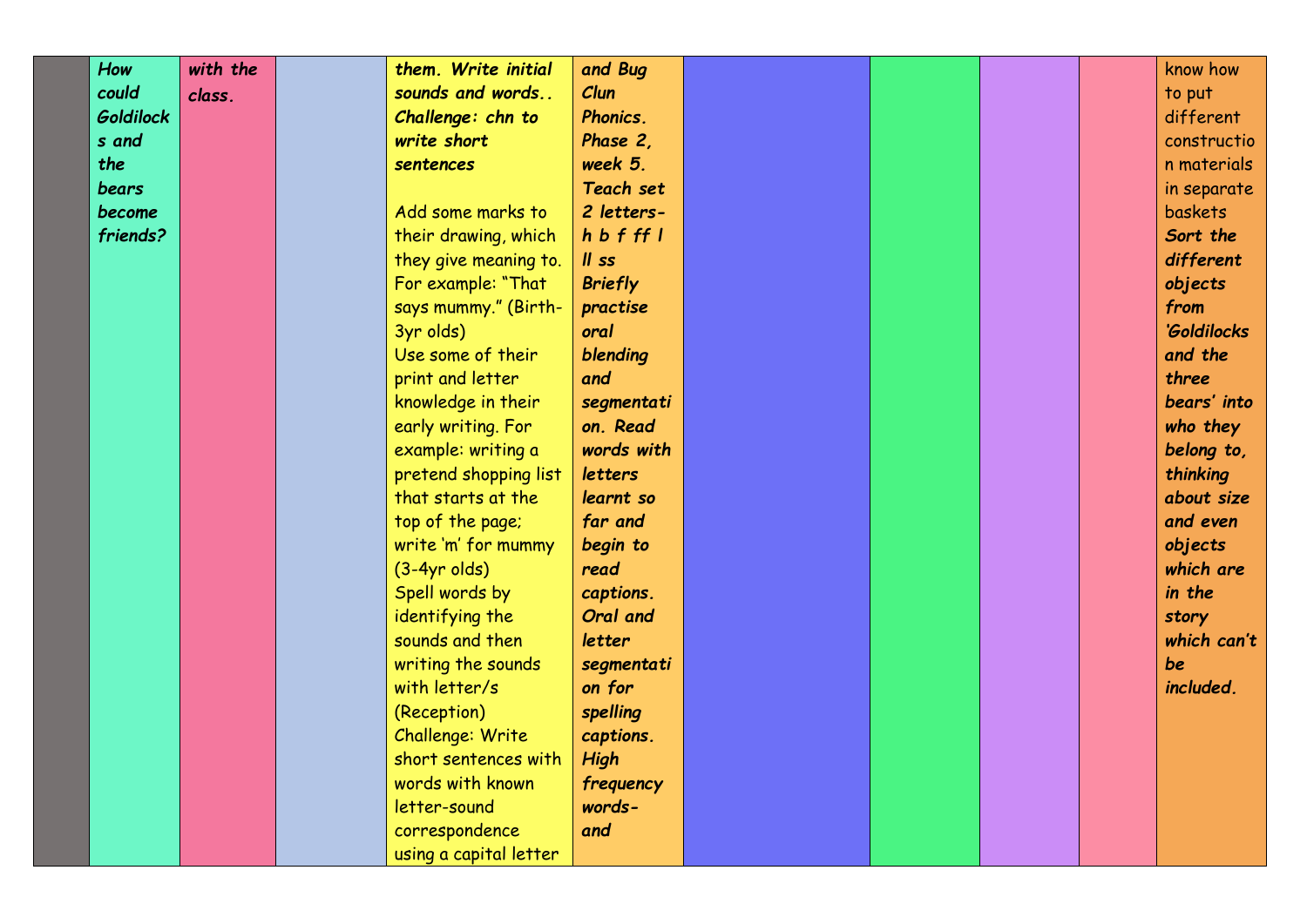|  |  | and full stop             | <b>Tricky</b> |  |  |  |
|--|--|---------------------------|---------------|--|--|--|
|  |  |                           |               |  |  |  |
|  |  | (Reception)               | words- no     |  |  |  |
|  |  | <b>Picture from focus</b> | go I          |  |  |  |
|  |  | story 'Goldilocks and     |               |  |  |  |
|  |  | the three bears.'         |               |  |  |  |
|  |  | Chn to use key            |               |  |  |  |
|  |  | phrases to describe       |               |  |  |  |
|  |  | what is happening.        |               |  |  |  |
|  |  | Write initial sounds      |               |  |  |  |
|  |  | and words.                |               |  |  |  |
|  |  |                           |               |  |  |  |
|  |  | Challenge: chn to         |               |  |  |  |
|  |  | write a short             |               |  |  |  |
|  |  | sentence                  |               |  |  |  |
|  |  |                           |               |  |  |  |
|  |  | Add some marks to         |               |  |  |  |
|  |  | their drawing, which      |               |  |  |  |
|  |  |                           |               |  |  |  |
|  |  | they give meaning to.     |               |  |  |  |
|  |  | For example: "That        |               |  |  |  |
|  |  | says mummy." (Birth-      |               |  |  |  |
|  |  | 3yr olds)                 |               |  |  |  |
|  |  | Use some of their         |               |  |  |  |
|  |  | print and letter          |               |  |  |  |
|  |  | knowledge in their        |               |  |  |  |
|  |  | early writing. For        |               |  |  |  |
|  |  | example: writing a        |               |  |  |  |
|  |  | pretend shopping list     |               |  |  |  |
|  |  | that starts at the        |               |  |  |  |
|  |  |                           |               |  |  |  |
|  |  | top of the page;          |               |  |  |  |
|  |  | write 'm' for mummy       |               |  |  |  |
|  |  | $(3-4yr$ olds)            |               |  |  |  |
|  |  | Spell words by            |               |  |  |  |
|  |  | identifying the           |               |  |  |  |
|  |  | sounds and then           |               |  |  |  |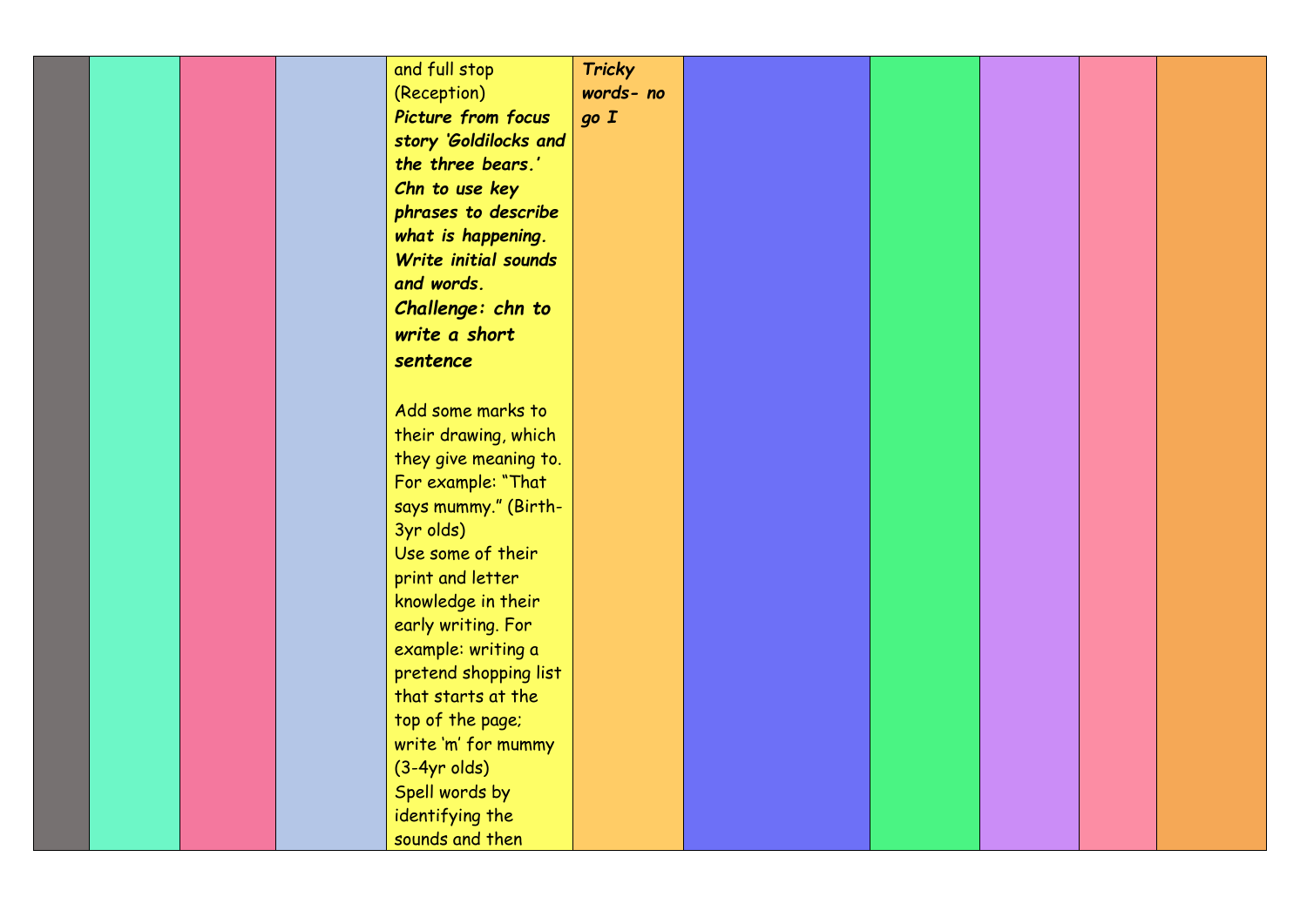|                         |            |            |               | writing the sounds<br>with letter/s<br>(Reception)<br>Challenge: Write<br>short sentences with<br>words with known<br>letter-sound<br>correspondence<br>using a capital letter<br>and full stop<br>(Reception)<br>'Goldilocks and the<br>three bears.' Chn<br>to change part of<br>the story. What<br>else does Goldilocks<br>do when she's in the<br>house on her own?<br>Challenge: chn to<br>write a short |             |                      |             |            |             |                 |
|-------------------------|------------|------------|---------------|---------------------------------------------------------------------------------------------------------------------------------------------------------------------------------------------------------------------------------------------------------------------------------------------------------------------------------------------------------------------------------------------------------------|-------------|----------------------|-------------|------------|-------------|-----------------|
| $\overline{\mathbf{4}}$ | Help to    | Understa   | Make          | sentence<br>Add some marks to                                                                                                                                                                                                                                                                                                                                                                                 | Read a few  | *Phase 3- Four*      | Explore     | Draw with  | *Expre      | Playing and     |
|                         | find       | nd a       | healthy       | their drawing, which                                                                                                                                                                                                                                                                                                                                                                                          | common      |                      | the natural | increasing | ssive       | exploring-      |
|                         | solutions  | question   | choices       | they give meaning to.                                                                                                                                                                                                                                                                                                                                                                                         | exception   | *Phase 3- Five*      | world       | complexit  | Arts        | Plan and        |
|                         | to         | or         | about food,   | For example: "That                                                                                                                                                                                                                                                                                                                                                                                            | words       | Watch                | around      | y and      | and         | think ahead     |
|                         | conflicts  | instructio | drink,        | says mummy." (Birth-                                                                                                                                                                                                                                                                                                                                                                                          | matched to  | Numberblocks-        | them $(3 -$ | detail,    | Design      | about how       |
|                         | and        | n that     | activity and  | 3yr olds)                                                                                                                                                                                                                                                                                                                                                                                                     | the         | https://www.bbc.co   | 4yr olds)   | such as    | activit     | they will       |
|                         | rivalries. | has two    | toothbrush    | Use some of their                                                                                                                                                                                                                                                                                                                                                                                             | school's    | .uk/iplayer/episode/ | Draw        | represent  | $y^{\star}$ | explore or      |
|                         | For        | parts,     | ing $(3-4yr)$ | print and letter                                                                                                                                                                                                                                                                                                                                                                                              | phonic      | b08d630h/numberbl    | information | ing a face | Explor      | play with       |
|                         | example,   | such as    | olds)         | knowledge in their                                                                                                                                                                                                                                                                                                                                                                                            | programme   | ocks-series-1-five   | from a      | with a     | e           | objects         |
|                         | acceptin   | "Get your  | Make          | early writing. For                                                                                                                                                                                                                                                                                                                                                                                            | (Reception) |                      | simple map  | circle and | colour      | <b>Stacking</b> |
|                         | g that     | coat and   | healthy       | example: writing a                                                                                                                                                                                                                                                                                                                                                                                            | Spell words |                      | (Reception) | including  | and         | cups            |
|                         | not        | wait at    | choices       | pretend shopping list                                                                                                                                                                                                                                                                                                                                                                                         | by          | *Phase 3- Five*      | Show chn    | details    | colour-     |                 |
|                         | everyone   | the door." | about food,   | that starts at the                                                                                                                                                                                                                                                                                                                                                                                            | identifying |                      | a map on    |            | mixing      |                 |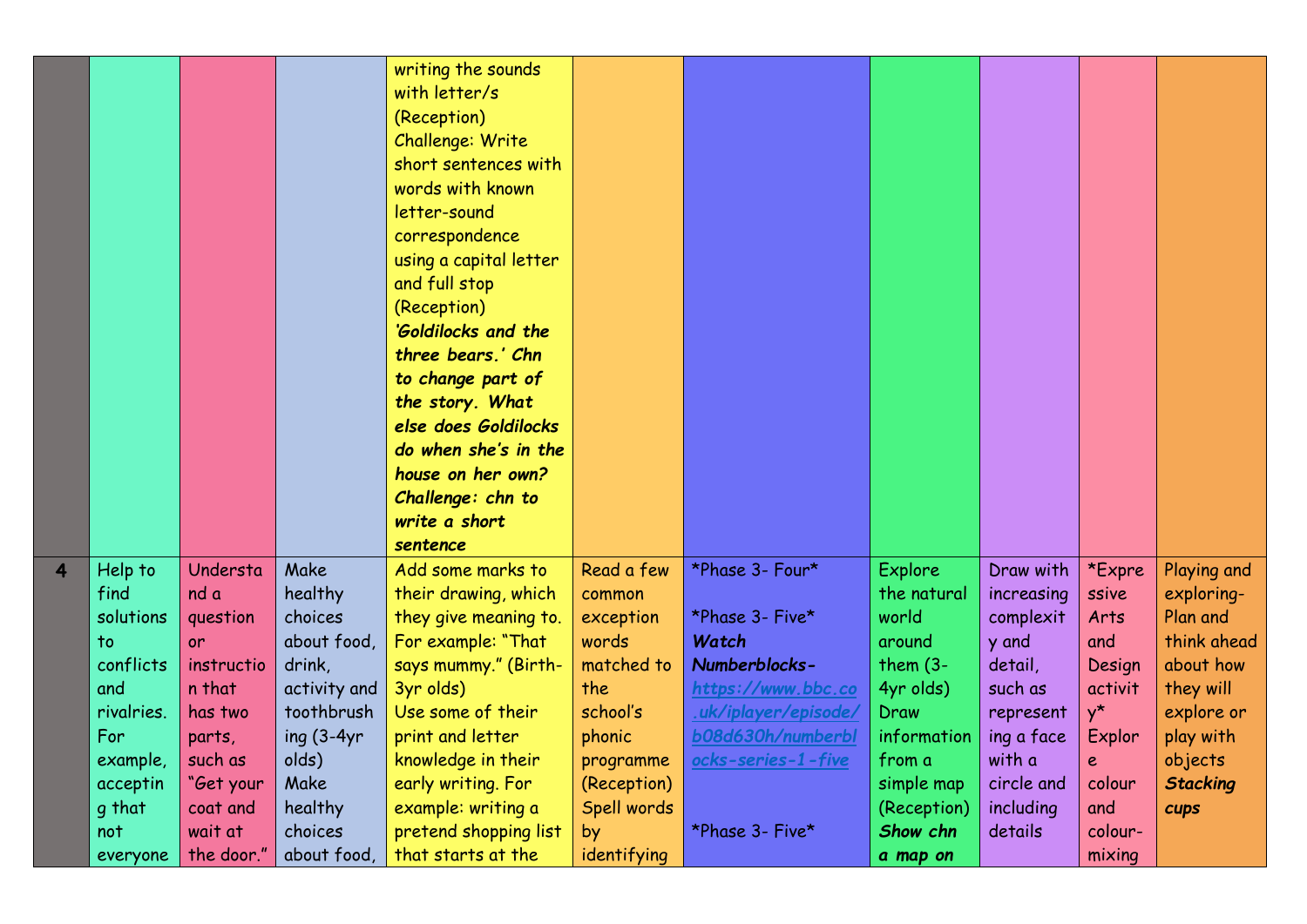| can be         | $(3-4yr)$     | drink,        | top of the page;      | the sounds       | Watch                | the Forest    | $(3-4yr)$         | $(3-4yr)$        | Playing and    |
|----------------|---------------|---------------|-----------------------|------------------|----------------------|---------------|-------------------|------------------|----------------|
| Spider-        | olds)         | activity and  | write 'm' for mummy   | and then         | Numberblocks-        | <b>School</b> | olds)             | olds)            | exploring-     |
| Man in         | Ask           | toothbrush    | $(3-4yr$ olds)        | writing the      | https://www.bbc.co   | area.         | Show              | Explor           | Reach for      |
| the            | questions     | ing $(3-4yr)$ | Challenge: Spell      | sound with       | .uk/iplayer/episode/ | What is on    | different         | e, use           | and accept     |
| game,          | to find       | olds)         | words by identifying  | letter/s         | b08cr0y7/numberblo   | there?        | emotions          | and              |                |
| and            | out more      | Know and      | the sounds and then   | (Reception)      | cks-series-1-off-    | What can      | in their          | refine           | objects.       |
| suggesti       | and check     | talk about    | writing the sounds    | Read             | $we-qo$              | you see?      | drawings          | a                | Make           |
| ng other       | they          | the           | with letter/s         | simple           |                      | Go outside    | and               | variety          | choices and    |
| ideas (3-      | understan     | different     | (Reception)           | phrases          |                      | and look.     | paintings,        | of               | explore        |
| 4 yr           | d what        | factors       | Write a list of       | and              |                      | Chn to        | <b>like</b>       | artistic         | different      |
| olds)          | has been      | that          | things chn will need  | sentences        |                      | draw their    | happiness,        | effect           | resources      |
| <b>Express</b> | said to       | support       | to make porridge.     | made up of       |                      | own maps      | sadness,          | s to             | and            |
| their          | them          | their         | Challenge: to spell   | words with       |                      | on            | feat etc          | expres           | materials      |
| feelings       | (Receptio     | overall       | words correctly       | known            |                      | whiteboard    | $(3-4yr)$         | s their          | <b>Explore</b> |
| and            | n)            | health and    | using                 | letter-          |                      | s to          | olds)             | ideas            | and play       |
| consider       | <b>Follow</b> | wellbeing:    | letters/sounds        | sound            |                      | represent     | Explore,          | and              | with slime     |
| the            | instructio    | -regular      |                       | correspond       |                      | the three     | use and           | feeling          |                |
| feelings       | ns and        | physical      | learnt so far         | ences and,       |                      | bears         | refine a          | S                |                |
| of             | make          | activity      | Add some marks to     | where            |                      | going for a   | variety of        | (Recep           |                |
| others         | porridge      | -healthy      | their drawing, which  | necessary,       |                      | walk in the   | artistic          | tion)            |                |
| (Recepti       |               | eating        | they give meaning to. | a few            |                      | woods.        | effects           | Leaf             |                |
| on)            |               |               | For example: "That    | exception        |                      |               | to                | paintin          |                |
| <b>Think</b>   |               | toothbrush    | says mummy." (Birth-  | words            |                      |               | express           | $\boldsymbol{g}$ |                |
| about          |               | ing           | 3yr olds)             | (Reception)      |                      |               | their             | (Tuesd           |                |
| what           |               | -sensible     | Use some of their     | <b>Letters</b>   |                      |               | ideas and         | ay PM            |                |
| Goldilock      |               | amounts of    | print and letter      | and Sounds       |                      |               | feelings          |                  |                |
| s should       |               | 'screen       | knowledge in their    | and Bug          |                      |               | (Receptio         |                  |                |
| say to         |               | time'         | early writing. For    | Clun             |                      |               | n)                |                  |                |
| the            |               | -having a     | example: writing a    | Phonics.         |                      |               | Draw a            |                  |                |
| three          |               | good sleep    | pretend shopping list | Phase 2.         |                      |               | picture           |                  |                |
| bears.         |               | routine       | that starts at the    | week 5.          |                      |               | of                |                  |                |
| How can        |               | -being a      | top of the page;      | <b>Teach set</b> |                      |               | <b>Goldilocks</b> |                  |                |
| she show       |               | safe          |                       | 2 letters-       |                      |               | or one of         |                  |                |
| she is         |               | pedestrian    |                       |                  |                      |               | the three         |                  |                |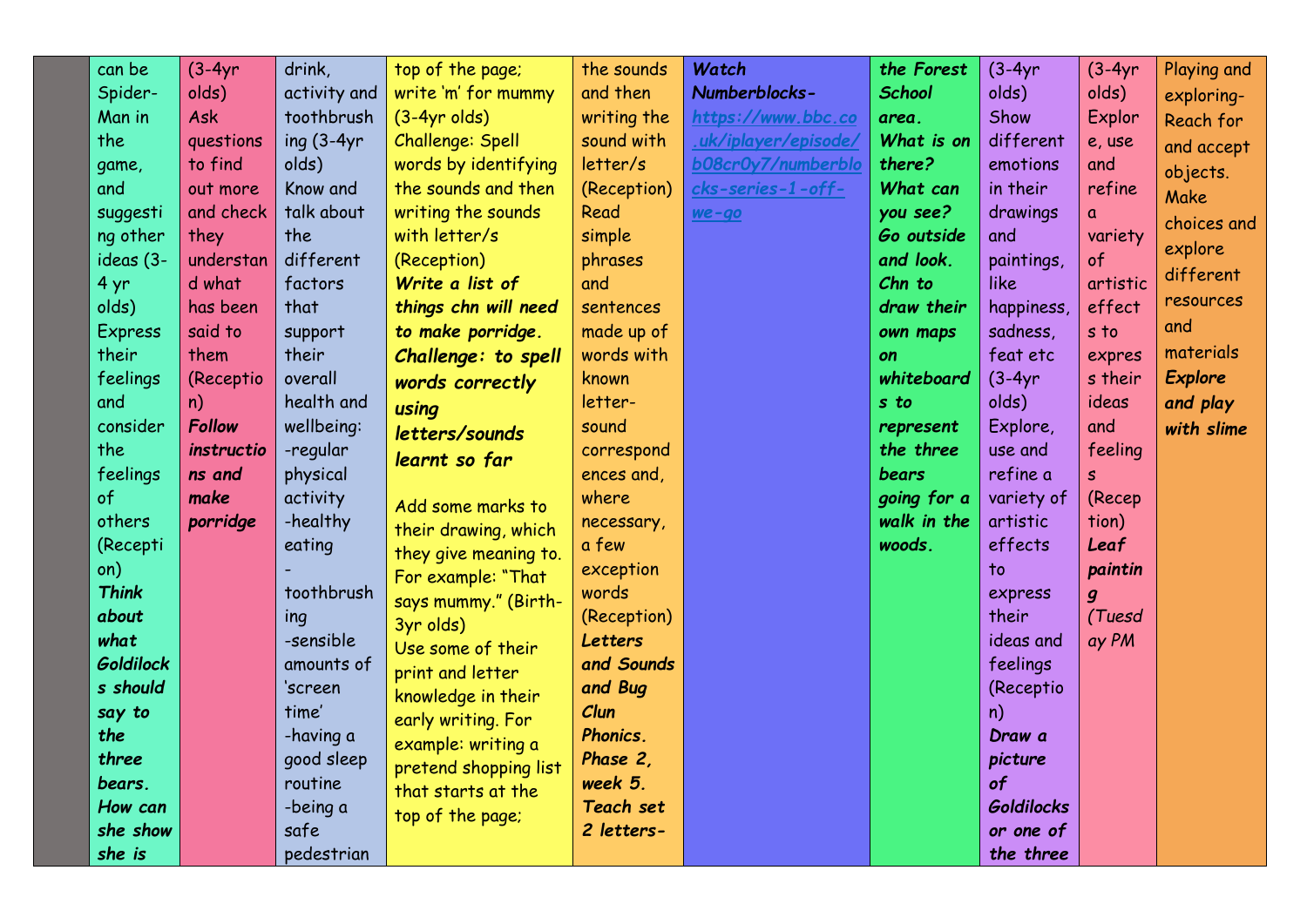|   | sorry?   |         | (Reception) | write 'm' for mummy        | h b f ff l     |                    |           | bears.       |         |           |  |
|---|----------|---------|-------------|----------------------------|----------------|--------------------|-----------|--------------|---------|-----------|--|
|   | What     |         | Discuss a   | $(3-4yr$ olds)             | $II$ ss        |                    |           | <b>Think</b> |         |           |  |
|   | should   |         | healthy     | Spell words by             | <b>Briefly</b> |                    |           | about        |         |           |  |
|   | she say? |         | breakfast   | identifying the            | practise       |                    |           | how they     |         |           |  |
|   |          |         | choice.     | sounds and then            | oral           |                    |           | are          |         |           |  |
|   |          |         | What        | writing the sounds         | blending       |                    |           | feeling.     |         |           |  |
|   |          |         | would not   | with letter/s              | and            |                    |           |              |         |           |  |
|   |          |         | be a        | (Reception)                | segmentati     |                    |           |              |         |           |  |
|   |          |         | healthy     | Challenge: Write           | on.Read        |                    |           |              |         |           |  |
|   |          |         | breakfast?  | short sentences with       | words with     |                    |           |              |         |           |  |
|   |          |         | Link to     | words with known           | letters        |                    |           |              |         |           |  |
|   |          |         | eating      | letter-sound               | learnt so      |                    |           |              |         |           |  |
|   |          |         | porridge    | correspondence             | far and        |                    |           |              |         |           |  |
|   |          |         | for         | using a capital letter     | begin to       |                    |           |              |         |           |  |
|   |          |         | breakfast.  | and full stop              | read           |                    |           |              |         |           |  |
|   |          |         |             | (Reception)                | captions.      |                    |           |              |         |           |  |
|   |          |         |             | <b>Picture from making</b> | Oral and       |                    |           |              |         |           |  |
|   |          |         |             | porridge. Recount          | letter         |                    |           |              |         |           |  |
|   |          |         |             | and then write             | segmentati     |                    |           |              |         |           |  |
|   |          |         |             | initial sounds and         | on for         |                    |           |              |         |           |  |
|   |          |         |             | words for what we          | spelling       |                    |           |              |         |           |  |
|   |          |         |             | did.                       | captions.      |                    |           |              |         |           |  |
|   |          |         |             | Challenge: chn to          | <b>High</b>    |                    |           |              |         |           |  |
|   |          |         |             | write a short              | frequency      |                    |           |              |         |           |  |
|   |          |         |             | sentence                   | words-         |                    |           |              |         |           |  |
|   |          |         |             |                            | and            |                    |           |              |         |           |  |
|   |          |         |             |                            | <b>Tricky</b>  |                    |           |              |         |           |  |
|   |          |         |             |                            | words- no      |                    |           |              |         |           |  |
|   |          |         |             |                            | goI            |                    |           |              |         |           |  |
| 5 | Develop  | Know    | *See        | Add some marks to          | Read a few     | *Phase 3- One more | Use all   | Respond      | *Physic | Active    |  |
|   | their    | many    | Forest      | their drawing, which       | common         | and One Less*      | their     | to what      | αl      | Learning- |  |
|   | sense of | rhymes, | School      | they give meaning to.      | exception      |                    | senses in | they have    | Develo  | Begin to  |  |
|   | responsi |         | $activity*$ | For example: "That         | words          |                    | hand-on   | heard,       | pment   | correct   |  |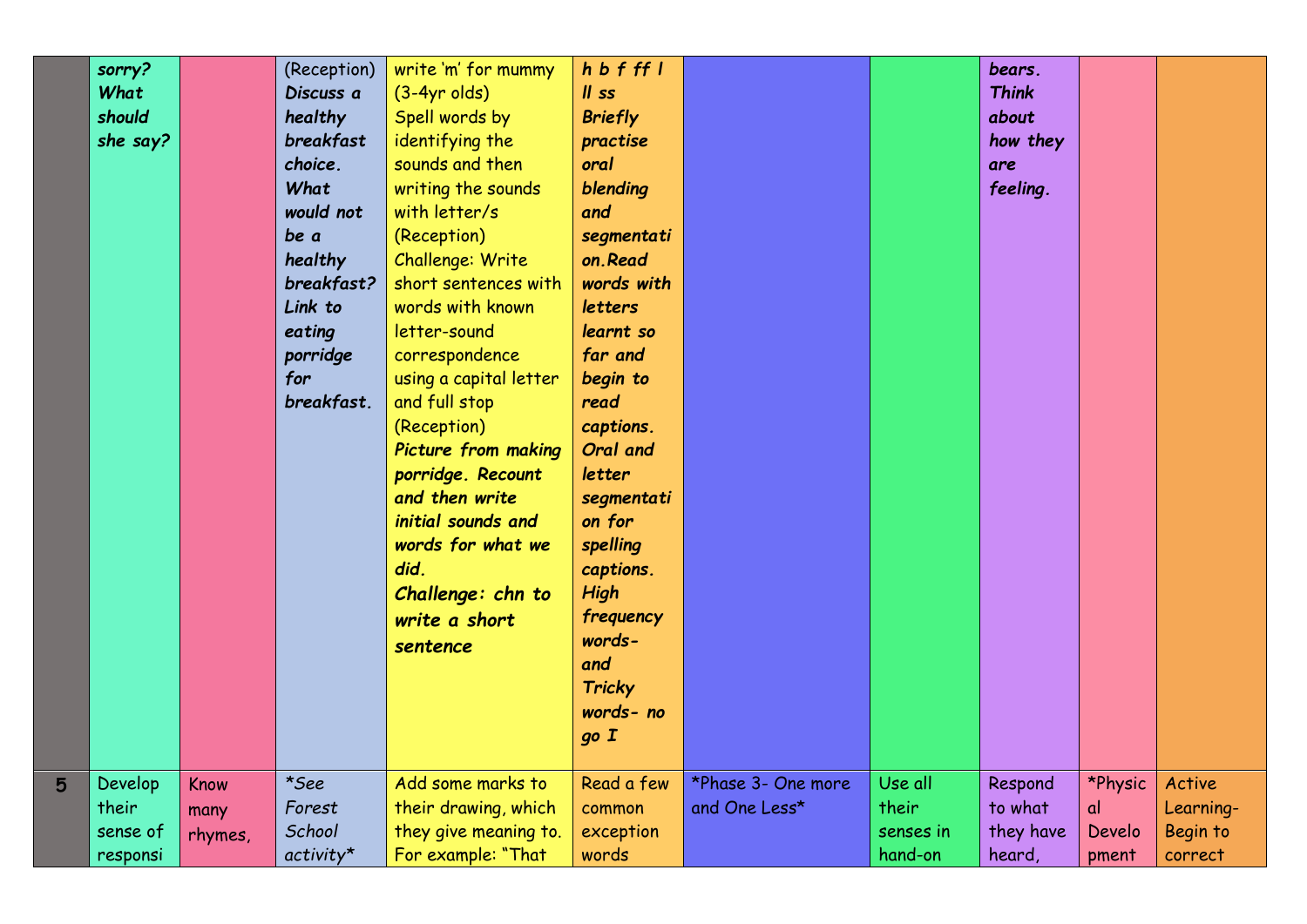| bility        | be able     | says mummy." (Birth-   | matched to  | *Phase 3- One more | exploration   | expressin       | Activit     | their        |
|---------------|-------------|------------------------|-------------|--------------------|---------------|-----------------|-------------|--------------|
| and           | to talk     | 3yr olds)              | the         | and One Less*      | of natural    | q their         | $y^{\star}$ | mistakes     |
| members       |             | Use some of their      | school's    |                    | materials     | thoughts        | Choose      | themselves.  |
| hip of a      | about       | print and letter       | phonic      |                    | $(3-4)$ yr    | and             | the         | For          |
| communi       | familiar    | knowledge in their     | programme   |                    | olds)         | feelings        | right       | example,     |
| $ty(3-4yr)$   | books,      | early writing. For     | (Reception) |                    | Describe      | $(3-4yr)$       | resour      | instead of   |
| olds)         | and be      | example: writing a     | Spell words |                    | what they     | olds)           | ces to      | using        |
| See           | able to     | pretend shopping list  | by          |                    | see, hear     | Watch           | carry       | increasingl  |
| themselv      | tell a long | that starts at the     | identifying |                    | and feel      | and talk        | out         | y force to   |
| es as a       | story (3-   | top of the page;       | the sounds  |                    | whilst        | about and       | their       | push a       |
| valuable      | 4yr olds)   | write 'm' for mummy    | and then    |                    | outside       | performa        | own         | puzzle       |
| individual    | Retell the  | $(3-4yr$ olds)         | writing the |                    | (Reception)   | nce art,        | plan.       | piece into   |
| (Recepti      | story,      | Spell words by         | sound with  |                    | The bears     | expressin       | For         | the slot,    |
| on)           | once they   | identifying the        | letter/s    |                    | have been     | g their         | exampl      | they try     |
| <b>Linked</b> | have        | sounds and then        | (Reception) |                    | in the        | feelings        | $\epsilon$  | another      |
| to            | developed   | writing the sounds     | Read        |                    | Forest        | and             | choosin     | piece to     |
| 'Goldiloc     | a deep      | with letter/s          | simple      |                    | <b>School</b> | responses       | g a         | see if it    |
| ks and        | familiarit  | (Reception)            | phrases     |                    | area. They    | (Receptio       | spade       | will fit.    |
| the           | y with      | Challenge: Write       | and         |                    | have left a   | n)              | $10$        | Marble run   |
| three         | the text;   | short sentences with   | sentences   |                    | letter to     | Watch           | enlarge     |              |
| bears'        | some as     | words with known       | made up of  |                    | say           | KS <sub>2</sub> | a small     | Playing and  |
| talk          | exact       | letter-sound           | words with  |                    | they've       | Christmas       | hold        | exploring-   |
| about         | repetitio   | correspondence         | known       |                    | been in       | performa        | they        | Guide their  |
| stranger      | n and       | using a capital letter | letter-     |                    | there.        | nce             | dug         | own          |
| danger        | some in     | and full stop          | sound       |                    | Look for      |                 | with a      | thinking     |
| and           | their own   | (Reception)            | correspond  |                    | clues in FS   |                 | trowel      | and actions  |
| keeping       | words       | Goldilocks wanted      | ences and,  |                    | area to       |                 | $(3-4yr)$   | by actions   |
| safe in       | (Receptio   | poster.                | where       |                    | see what      |                 | olds)       | by talking   |
| the           | n)          | Challenge: chn to      | necessary,  |                    | they have     |                 | Develo      | to           |
| communi       | 'Goldilock  | write a short          | a few       |                    | been          |                 | p their     | themselves   |
| ty.           | s and the   | sentence               | exception   |                    | doing.        |                 | small       | while        |
|               | three       |                        | words       |                    |               |                 | motor       | playing. For |
|               | bears'      | Add some marks to      | (Reception) |                    |               |                 | skills      | example, a   |
|               | story       | their drawing, which   |             |                    |               |                 | so that     | child doing  |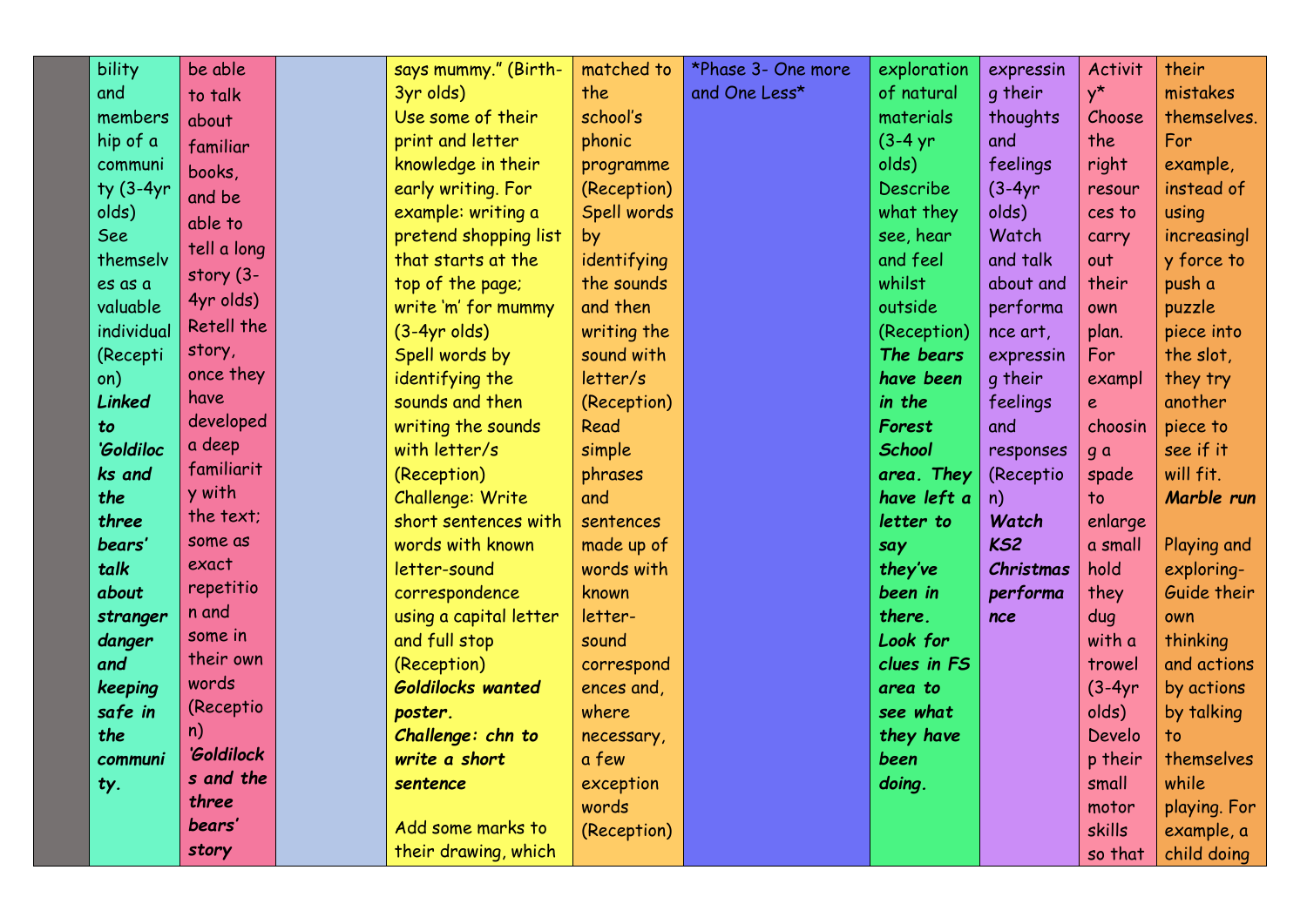| map to  | they give meaning to.  | Letters            |  | they           | a jigsaw      |
|---------|------------------------|--------------------|--|----------------|---------------|
| act out | For example: "That     | and Sounds         |  | can use        | puzzle        |
| and     | says mummy." (Birth-   | and Bug            |  | a range        | might         |
| retell. | 3yr olds)              | Clun               |  | of             | whisper       |
|         | Use some of their      | Phonics.           |  | tools          | under their   |
|         | print and letter       | Phase 2,           |  | compet         | breath:       |
|         | knowledge in their     | week 6.            |  | ently,         | "Where"       |
|         | early writing. For     | <b>Revision of</b> |  | safely         | does that     |
|         | example: writing a     | all phase 2        |  | and            | one $qo$ ?- I |
|         | pretend shopping list  | sounds,            |  | confide        | need to       |
|         | that starts at the     | high               |  | ntly.          | find the      |
|         | top of the page;       | frequency          |  | <b>Sugges</b>  | big horse."   |
|         | write 'm' for mummy    | and tricky         |  | ted            | 'Goldilocks   |
|         | $(3-4yr$ olds)         | words              |  | tools:         | and the       |
|         | Spell words by         | taught so          |  | pencils        | three         |
|         | identifying the        | far. For           |  | for            | bears'        |
|         | sounds and then        | reading            |  | drawin         | small world   |
|         | writing the sounds     | words,             |  | g and          | area.         |
|         | with letter/s          | captions.          |  | writing        |               |
|         | (Reception)            | For                |  |                |               |
|         | Challenge: Write       | spelling           |  | paintbr        |               |
|         | short sentences with   | words,             |  | ushes,         |               |
|         | words with known       | captions.          |  | scissor        |               |
|         | letter-sound           |                    |  | $S_{I}$        |               |
|         | correspondence         |                    |  | knives,        |               |
|         | using a capital letter |                    |  | forks          |               |
|         | and full stop          |                    |  | and            |               |
|         | (Reception)            |                    |  | spoons         |               |
|         | Write a letter from    |                    |  | (Recep         |               |
|         | Goldilocks to the      |                    |  | tion)          |               |
|         | bears saying sorry     |                    |  | <b>Digging</b> |               |
|         | for what she has       |                    |  | in the         |               |
|         | done.                  |                    |  | <b>FS</b>      |               |
|         |                        |                    |  | area           |               |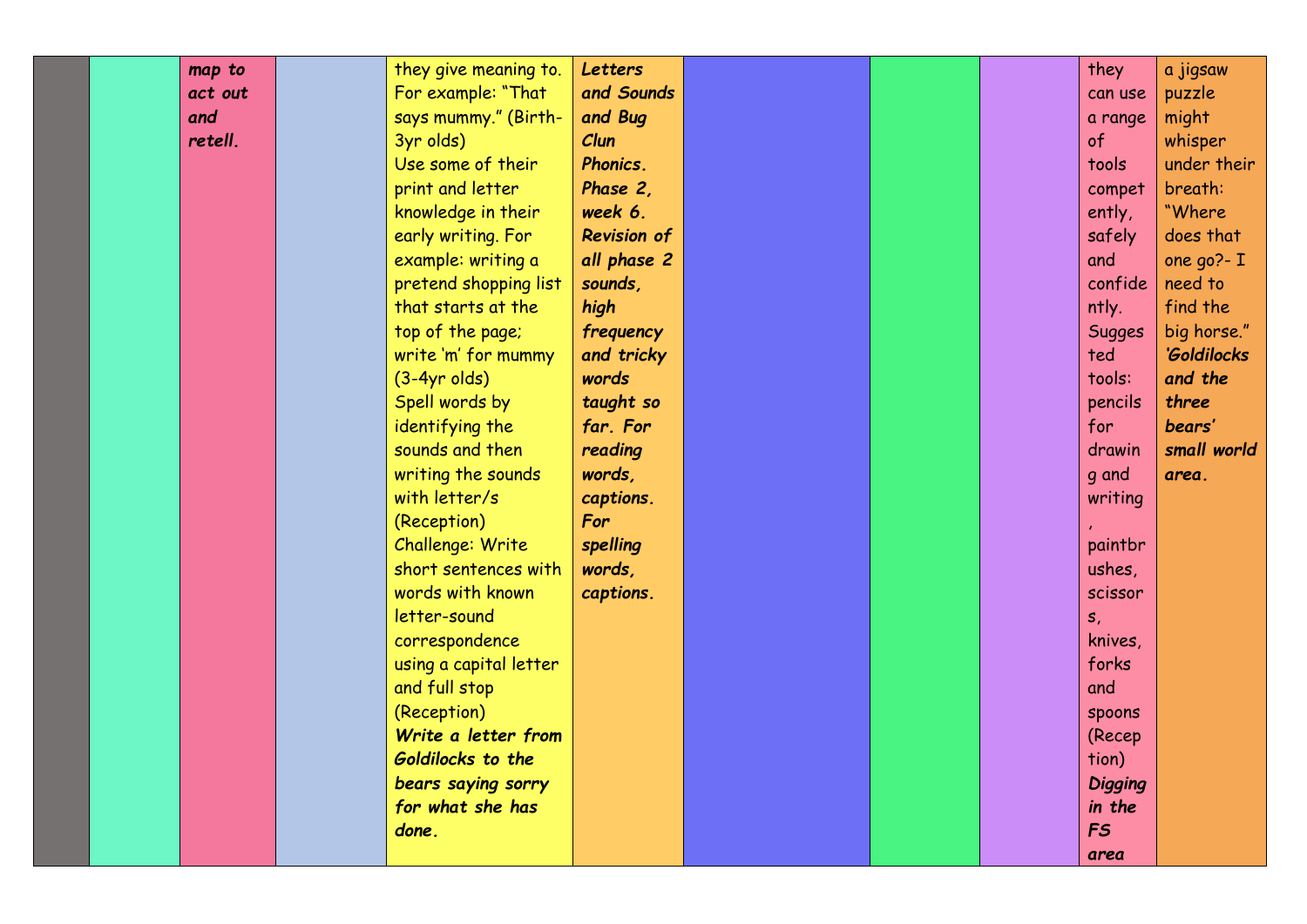| Challenge: chn to      |  |  | (Tuesd |  |
|------------------------|--|--|--------|--|
| write a short          |  |  | ay PM) |  |
| sentence               |  |  |        |  |
|                        |  |  |        |  |
| Add some marks to      |  |  |        |  |
| their drawing, which   |  |  |        |  |
| they give meaning to.  |  |  |        |  |
| For example: "That     |  |  |        |  |
| says mummy." (Birth-   |  |  |        |  |
| 3yr olds)              |  |  |        |  |
| Use some of their      |  |  |        |  |
| print and letter       |  |  |        |  |
| knowledge in their     |  |  |        |  |
| early writing. For     |  |  |        |  |
| example: writing a     |  |  |        |  |
| pretend shopping list  |  |  |        |  |
| that starts at the     |  |  |        |  |
| top of the page;       |  |  |        |  |
| write 'm' for mummy    |  |  |        |  |
| $(3-4yr$ olds)         |  |  |        |  |
| Spell words by         |  |  |        |  |
| identifying the        |  |  |        |  |
| sounds and then        |  |  |        |  |
| writing the sounds     |  |  |        |  |
| with letter/s          |  |  |        |  |
| (Reception)            |  |  |        |  |
| Challenge: Write       |  |  |        |  |
| short sentences with   |  |  |        |  |
| words with known       |  |  |        |  |
| letter-sound           |  |  |        |  |
| correspondence         |  |  |        |  |
| using a capital letter |  |  |        |  |
| and full stop          |  |  |        |  |
| (Reception)            |  |  |        |  |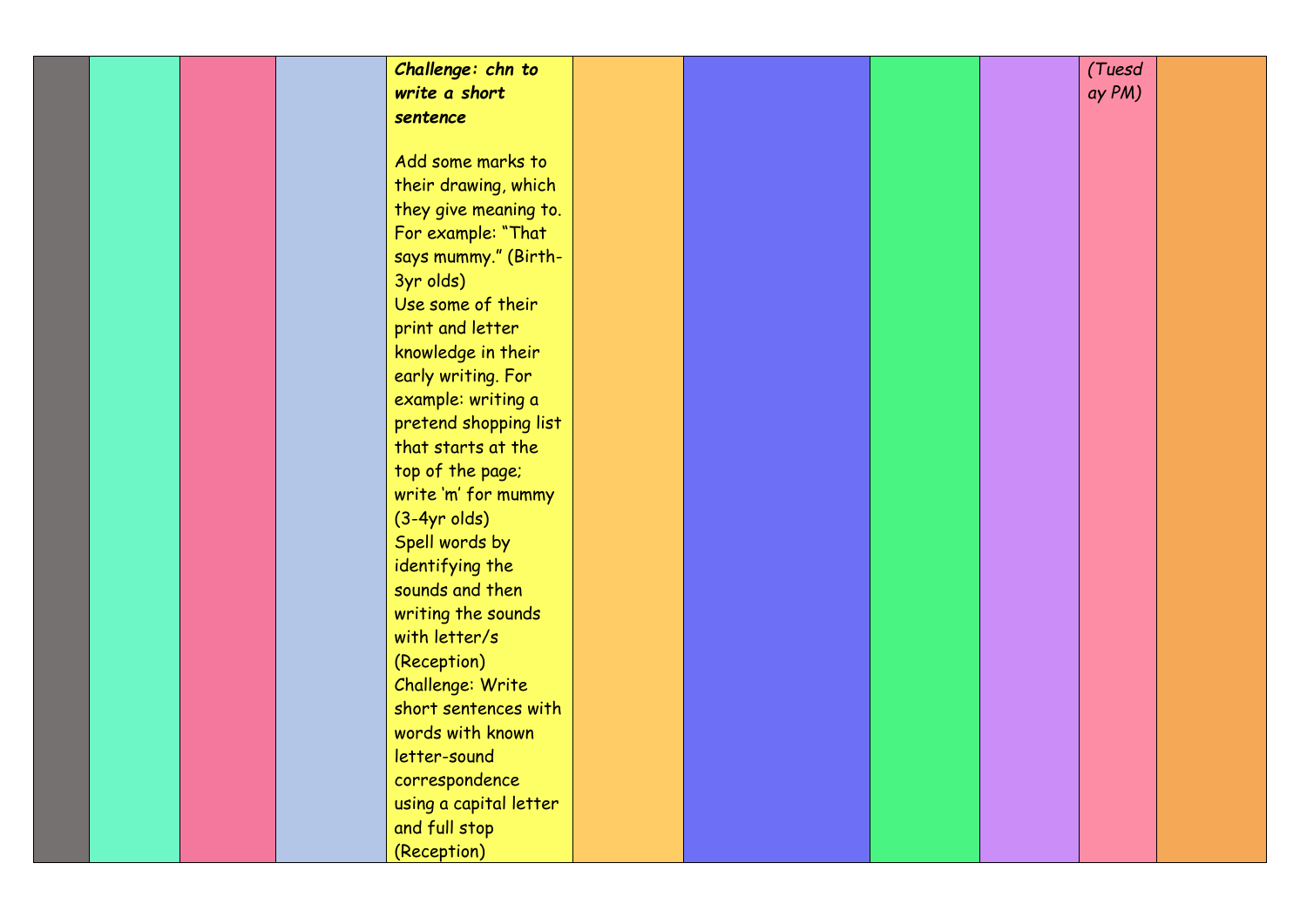|   |           |            |              | Write a letter from<br>the bears accepting<br>Goldilock's apology<br>and saying that<br>they can be<br>friends.<br>Challenge: chn to<br>write a short |             |                    |                   |            |             |             |
|---|-----------|------------|--------------|-------------------------------------------------------------------------------------------------------------------------------------------------------|-------------|--------------------|-------------------|------------|-------------|-------------|
|   |           |            |              | sentence                                                                                                                                              |             |                    |                   |            |             |             |
| 6 | Begin to  | Enjoy      | Use one-     | Write what happens                                                                                                                                    | Read a few  | *Phase 3- One more | Begin to          | Join       | *Under      | Creating    |
|   | understa  | listening  | handed       | in the Nativity                                                                                                                                       | common      | and One Less*      | make sense        | different  | standin     | and         |
|   | nd how    | to longer  | tools and    | Story.                                                                                                                                                | exception   |                    | of their          | materials  | g the       | Thinking    |
|   | others    | stories    | equipment,   | Challenge: chn to                                                                                                                                     | words       | *Phase 3- Shapes   | own life-         | and        | World       | Critically- |
|   | might be  | and can    | for          | write a short                                                                                                                                         | matched to  | with 4 Sides*      | story and         | explore    | activit     | Use         |
|   | feeling   | remembe    | example,     | sentence                                                                                                                                              | the         |                    | family's          | different  | $y^{\star}$ | pretend     |
|   | $(3-4yr)$ | r much of  | snips in     |                                                                                                                                                       | school's    | *Phase 3- Shapes   | history (3-       | textures   | <b>Talk</b> | play to     |
|   | olds)     | what       | paper with   |                                                                                                                                                       | phonic      | with 4 Sides*      | 4yr olds)         | $(3-4yr)$  | about       | think       |
|   | Express   | happens    | scissors (3- | Christmas cards                                                                                                                                       | programme   |                    | Recognise         | olds)      | what        | beyond the  |
|   | their     | $(3-4yr)$  | 4yr olds)    |                                                                                                                                                       | (Reception) |                    | that people       | Explore,   | they        | 'here and   |
|   | feelings  | olds)      | Develop      |                                                                                                                                                       | Spell words |                    | have              | use and    | see,        | now' and to |
|   | and       | Listen to  | their small  |                                                                                                                                                       | by          |                    | different         | refine a   | using       | understand  |
|   | consider  | and talk   | motor skills |                                                                                                                                                       | identifying |                    | beliefs and       | variety of | wide        | another     |
|   | the       | about      | so that      |                                                                                                                                                       | the sounds  |                    | celebrate         | artistic   | vocabul     | perspective |
|   | feelings  | stories to | they can     |                                                                                                                                                       | and then    |                    | special           | effects    | ary (3-     | . For       |
|   | of        | build      | use a range  |                                                                                                                                                       | writing the |                    | times in          | to         | 4yr         | example, a  |
|   | others?   | familiarit | of tools     |                                                                                                                                                       | sound with  |                    | different         | express    | olds)       | child role- |
|   | (Recepti  | y and      | competentl   |                                                                                                                                                       | letter/s    |                    | ways              | their      | Descri      | playing the |
|   | on)       | understan  | y, safely    |                                                                                                                                                       | (Reception) |                    | (Reception)       | ideas and  | be          | billy goats |
|   | Make a    | ding       | and          |                                                                                                                                                       | Read        |                    | <b>Talk about</b> | feelings   | what        | gruff       |
|   | list of   | (Receptio  | confidently  |                                                                                                                                                       | simple      |                    | family            | (Receptio  | they        | might       |
|   | good      | n)         |              |                                                                                                                                                       | phrases     |                    | times and         | n)         | see,        | suggest     |
|   | deeds.    | Listen to  | Suggested    |                                                                                                                                                       | and         |                    | celebration       | Christmas  | hear        | that        |
|   | Link to   | the        | tools:       |                                                                                                                                                       | sentences   |                    | s with a          | Cards      | and         | "Maybe the  |
|   | advent    | Christma   | pencils for  |                                                                                                                                                       | made up of  |                    | focus on          |            | feel        | toll in     |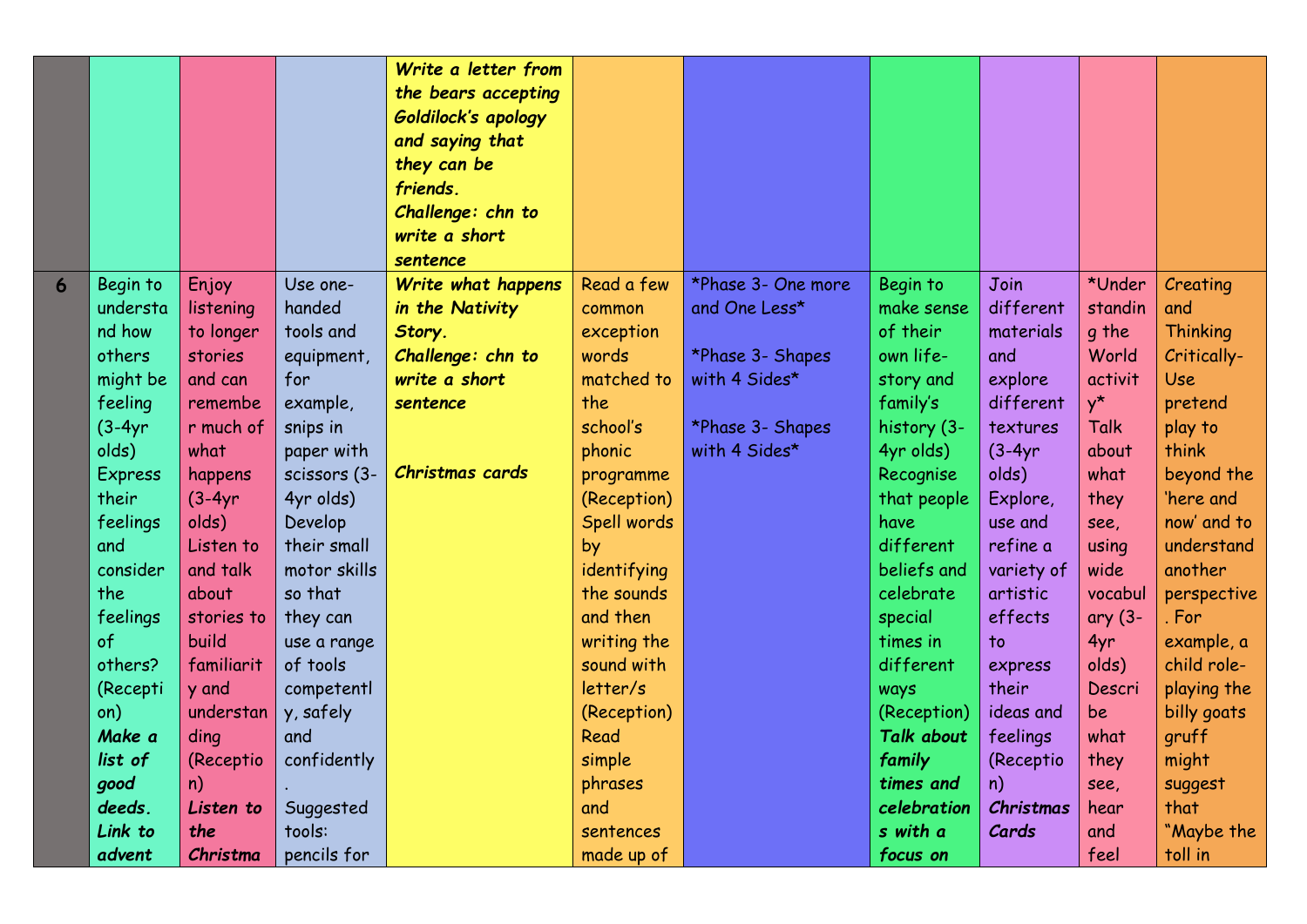| calander | s story.  | drawing      | words with         | Christmas. | whilst      | lonely and  |
|----------|-----------|--------------|--------------------|------------|-------------|-------------|
| - each   | Chn to    | and writing, | known              | Do all     | outside     | hungry?     |
| day pick | retell    | paintbrush   | letter-            | celebrate  | (Recep      | That's why  |
| a deed   | the story | es,          | sound              | Christmas? | tion)       | he's        |
| which    | using     | scissors,    | correspond         |            | Lie         | fierce."    |
| chn need | props.    | knives,      | ences and,         |            | down        | Ice cubes   |
| to try   |           | forks and    | where              |            | in FS       | in the      |
| and do.  |           | spoons       | necessary,         |            | area        | water       |
| Why are  |           | (Reception)  | a few              |            | and         | tray.       |
| deeds    |           | Use the      | exception          |            | look        | What        |
| importan |           | camping      | words              |            | and         | happens to  |
| t? How   |           | frame to     | (Reception)        |            | listen.     | the ice?    |
| do they  |           | clip on new  | Letters            |            | What        |             |
| affect   |           | materials    | and Sounds         |            | have        | Playing and |
| others?  |           | to turn it   | and Bug            |            | childre     | exploring-  |
|          |           | into         | Clun               |            | $\mathbf n$ | respond to  |
|          |           | Santa's      | Phonics.           |            | observ      | new         |
|          |           | grotto.      | Phase 2,           |            | ed?         | experience  |
|          |           |              | week 6.            |            | (Tuesd      | s that you  |
|          |           |              | <b>Revision of</b> |            | ay PM)      | bring to    |
|          |           |              | all phase 2        |            |             | their       |
|          |           |              | sounds,            |            |             | attention.  |
|          |           |              | high               |            |             | Use a       |
|          |           |              | frequency          |            |             | range of    |
|          |           |              | and tricky         |            |             | tools for   |
|          |           |              | words              |            |             | different   |
|          |           |              | taught so          |            |             | purposes    |
|          |           |              | far. For           |            |             | with the    |
|          |           |              | reading            |            |             | playdough.  |
|          |           |              | words,             |            |             |             |
|          |           |              | captions.          |            |             |             |
|          |           |              | For                |            |             |             |
|          |           |              | spelling           |            |             |             |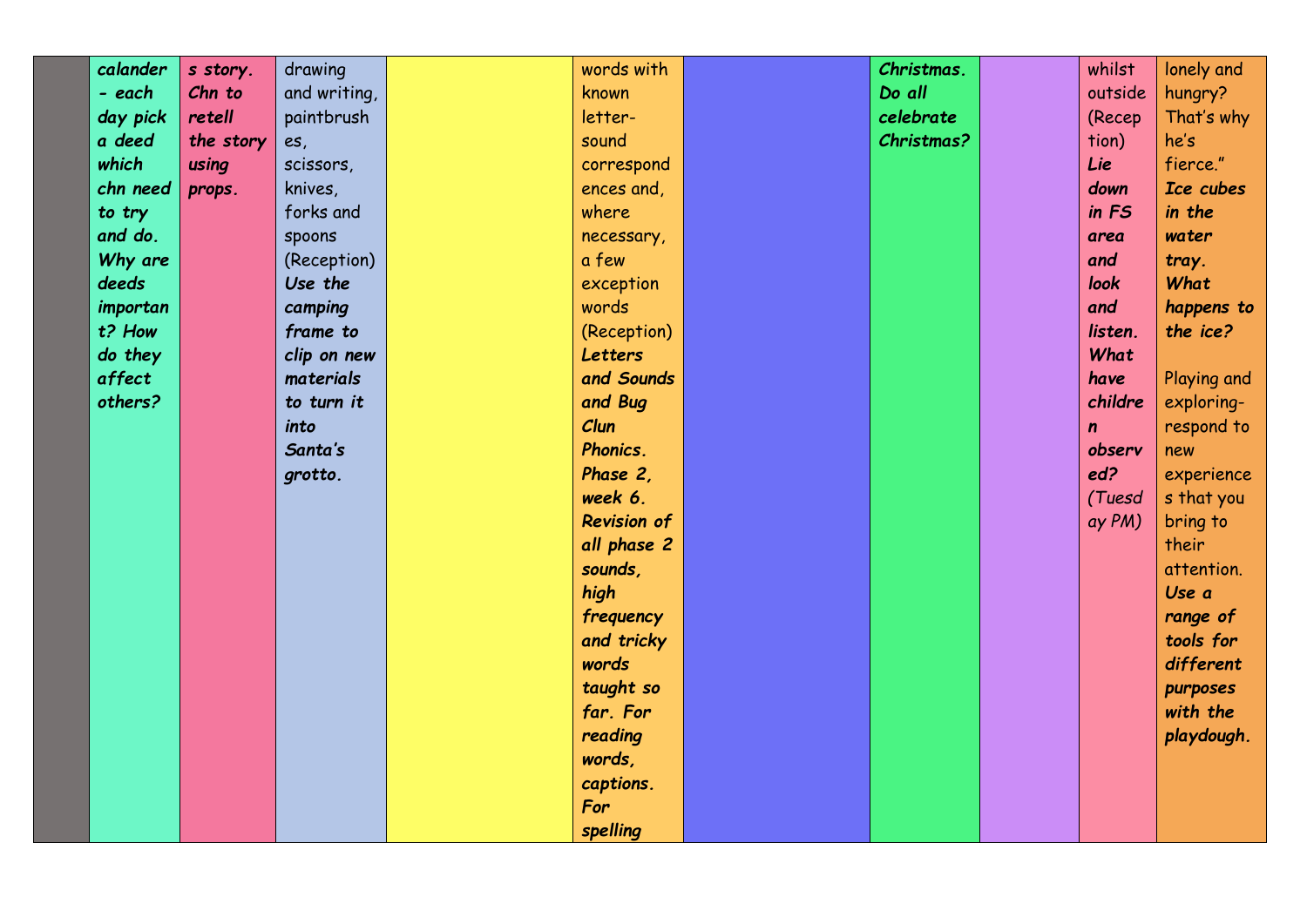|                |            |           |              |                     | words,      |                     |                    |              |               |             |
|----------------|------------|-----------|--------------|---------------------|-------------|---------------------|--------------------|--------------|---------------|-------------|
|                |            |           |              |                     | captions.   |                     |                    |              |               |             |
|                |            |           |              |                     |             |                     |                    |              |               |             |
| $\overline{7}$ | Show       | Sing a    | Use one-     | Write a Christmas   | Read a few  | *Phase 3- Night and | Continue to        | Remembe      | <b>Talk</b>   | Creating    |
|                | more       | large     | handed       | list                | common      | $day*$              | develop            | r and sing   | about         | and         |
|                | confiden   | repertoir | tools and    |                     | exception   |                     | positive           | entire       | what          | thinking    |
|                | ce in new  | e of      | equipment,   | Write what chn are  | words       | *Phase 3- Night and | attitudes          | songs $(3 -$ | they          | critically- |
|                | social     | songs (3- | for          | most looking        | matched to  | $day*$              | about the          | 4yr olds)    | see,          | Know more,  |
|                | situation  | 4yr olds) | example,     | forward to about    | the         |                     | difference         | Sing in a    | using         | so feel     |
|                | $s(3-4yr)$ | Learn     | snips in     | the Christmas party | school's    |                     | between            | group or     | wide          | confident   |
|                | olds)      | rhymes,   | paper with   |                     | phonic      |                     | people (3-         | on their     | vocabul       | in coming   |
|                | Identify   | poems or  | scissors (3- |                     | programme   |                     | 4yr olds)          | own,         | ary $(3 -$    | up with     |
|                |            | songs     | 4yr olds)    |                     | (Reception) |                     | Understand         | increasing   | 4yr           | their own   |
|                | and        | (Receptio | Show a       |                     | Spell words |                     | that some          | ly.          | olds)         | ideas.      |
|                | moderat    | n)Learn   | preference   |                     | by          |                     | places are         | matching     | <b>Talk</b>   | Make more   |
|                | e their    | Christma  | for a        |                     | identifying |                     | special to         | the pitch    | about         | links       |
|                | own        | s songs   | dominant     |                     | the sounds  |                     | members            | and          | membe         | between     |
|                | feelings   |           | hand $(3 -$  |                     | and then    |                     | of their           | following    | rs of         | those       |
|                | socially   |           | 4yr olds)    |                     | writing the |                     | community          | the          | their         | ideas.      |
|                | and        |           | Develop      |                     | sound with  |                     | (Reception)        | melody       | immedi        | Magnets.    |
|                | emotiona   |           | their small  |                     | letter/s    |                     | <b>With links</b>  | (Receptio    | ate           | Provide a   |
|                | lly        |           | motor skills |                     | (Reception) |                     | to                 | n)           | family        | few         |
|                | (Recepti   |           | so that      |                     | Read        |                     | Christmas          | Christmas    | and           | objects     |
|                | on)        |           | they can     |                     | simple      |                     | think              | songs        | commu         | and then    |
|                | Christma   |           | use a range  |                     | phrases     |                     | about              |              | nity          | chn to find |
|                | s party.   |           | of tools     |                     | and         |                     | places of          |              | (Recep        | other       |
|                |            |           | competentl   |                     | sentences   |                     | worship.           |              | tion)         | objects     |
|                |            |           | y, safely    |                     | made up of  |                     | <b>Local Vicar</b> |              | Forest        | which are   |
|                |            |           | and          |                     | words with  |                     | to come to         |              | <b>School</b> | magnetic.   |
|                |            |           | confidently  |                     | known       |                     | speak to           |              | fire.         |             |
|                |            |           |              |                     | letter-     |                     | the chn            |              | Make          | Creating    |
|                |            |           | Suggested    |                     | sound       |                     | about why          |              | hot           | and         |
|                |            |           | tools:       |                     | correspond  |                     | and how            |              | chocola       | thinking    |
|                |            |           | pencils for  |                     | ences and,  |                     | <b>Christians</b>  |              | te            |             |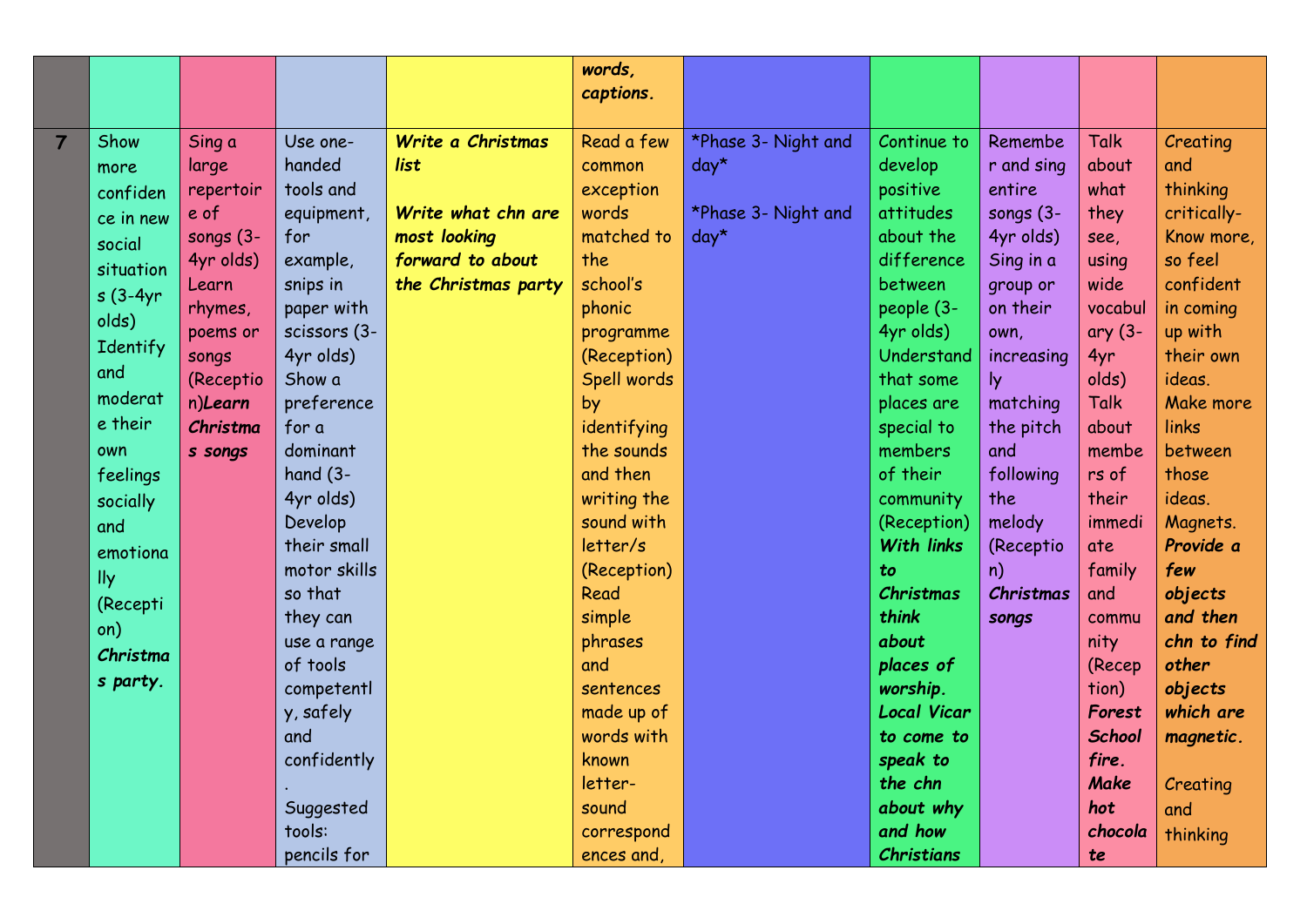| drawing      | where              | celebrate  | using        | critically-    |
|--------------|--------------------|------------|--------------|----------------|
| and writing, | necessary,         | Christmas. | <b>Kelly</b> | Solve real     |
| paintbrush   | a few              |            | Kettle.      | problems:      |
| es,          | exception          |            | Chn to       | for            |
| scissors,    | words              |            | talk         | example, to    |
| knives,      | (Reception)        |            | throug       | share nine     |
| forks and    | Letters            |            | h what       | strawberri     |
| spoons       | and Sounds         |            | is           | es between     |
| (Reception)  | and Bug            |            | happen       | three          |
| Pine cone    | Clun               |            | ing.         |                |
| decoration   | Phonics.           |            | Later        | friends,       |
| s. Chn to    | Phase 2,           |            | group        | they might     |
| glue pine    | week 6.            |            | discuss      | put one in     |
| cone use     | <b>Revision of</b> |            | ions         | front of       |
| tweezers     | all phase 2        |            | around       | each, then     |
| to add pom   | sounds,            |            | the          | a second,      |
| poms to      | high               |            | fire.        | and finally    |
| the pine     | frequency          |            |              | a third.       |
| cones.       | and tricky         |            |              | Finally,       |
|              | words              |            |              | they might     |
|              | taught so          |            |              | check that     |
|              | far. For           |            |              | everyone       |
|              | reading            |            |              | has the        |
|              | words,             |            |              | same           |
|              | captions.          |            |              | number of      |
|              | For                |            |              | strawberri     |
|              | spelling           |            |              |                |
|              | words,             |            |              | es             |
|              | captions.          |            |              | <b>Sharing</b> |
|              |                    |            |              | Christmas      |
|              |                    |            |              | presents       |
|              |                    |            |              | between        |
|              |                    |            |              | teddy          |
|              |                    |            |              | bears. Do      |